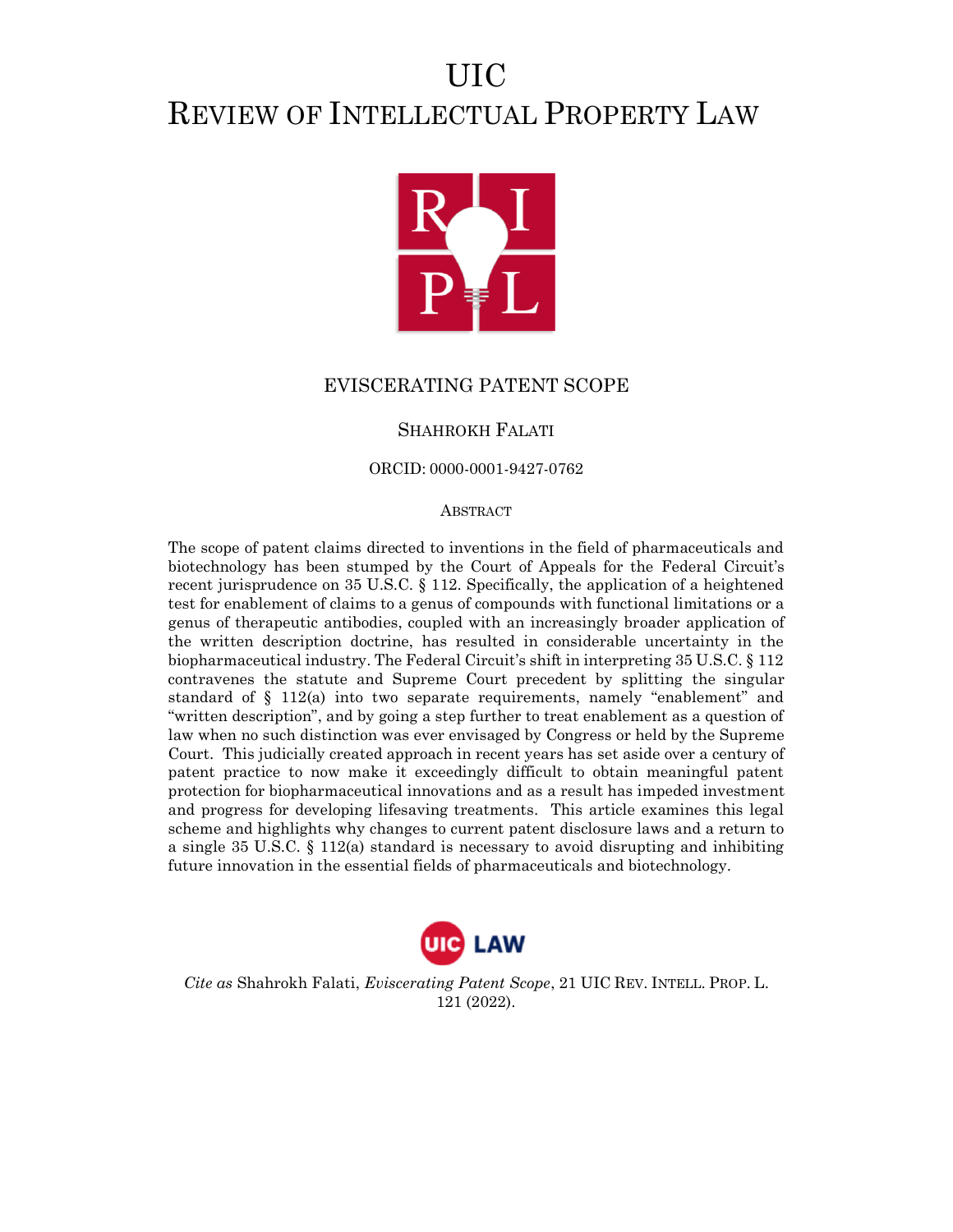# EVISCERATING PATENT SCOPE

# SHAHROKH FALATI

| III. GENUS CLAIMS DRIVE INNOVATION IN PHARMACEUTICAL AND BIOTECHNOLOGY          |
|---------------------------------------------------------------------------------|
|                                                                                 |
| IV. CURRENT 35 U.S.C. § 112(A) JURISPRUDENCE IS UNTENABLE AND HIGHLY DAMAGING   |
| A. The Federal Circuit's Enablement Rule for Genus Claims is Broken138          |
| B. The Federal Circuit's Enablement Law Conflicts with Supreme Court            |
| C. The Federal Circuit Imposes Industry-Specific Barriers to Patentability143   |
| V. WRITTEN DESCRIPTION AND ENABLEMENT: A RIDDLE, WRAPPED IN A MYSTERY146        |
| A. The Rigid Written Description Sub-Tests are Untenable and Hinder Innovation  |
| B. The Patent Act Does Not Require "Full Scope" Enablement156                   |
|                                                                                 |
|                                                                                 |
| A. Flexible Approach Necessary For "Full Scope" Enablement161                   |
| B. Returning to a Single Section $112(a)$ Standard – A Written Description that |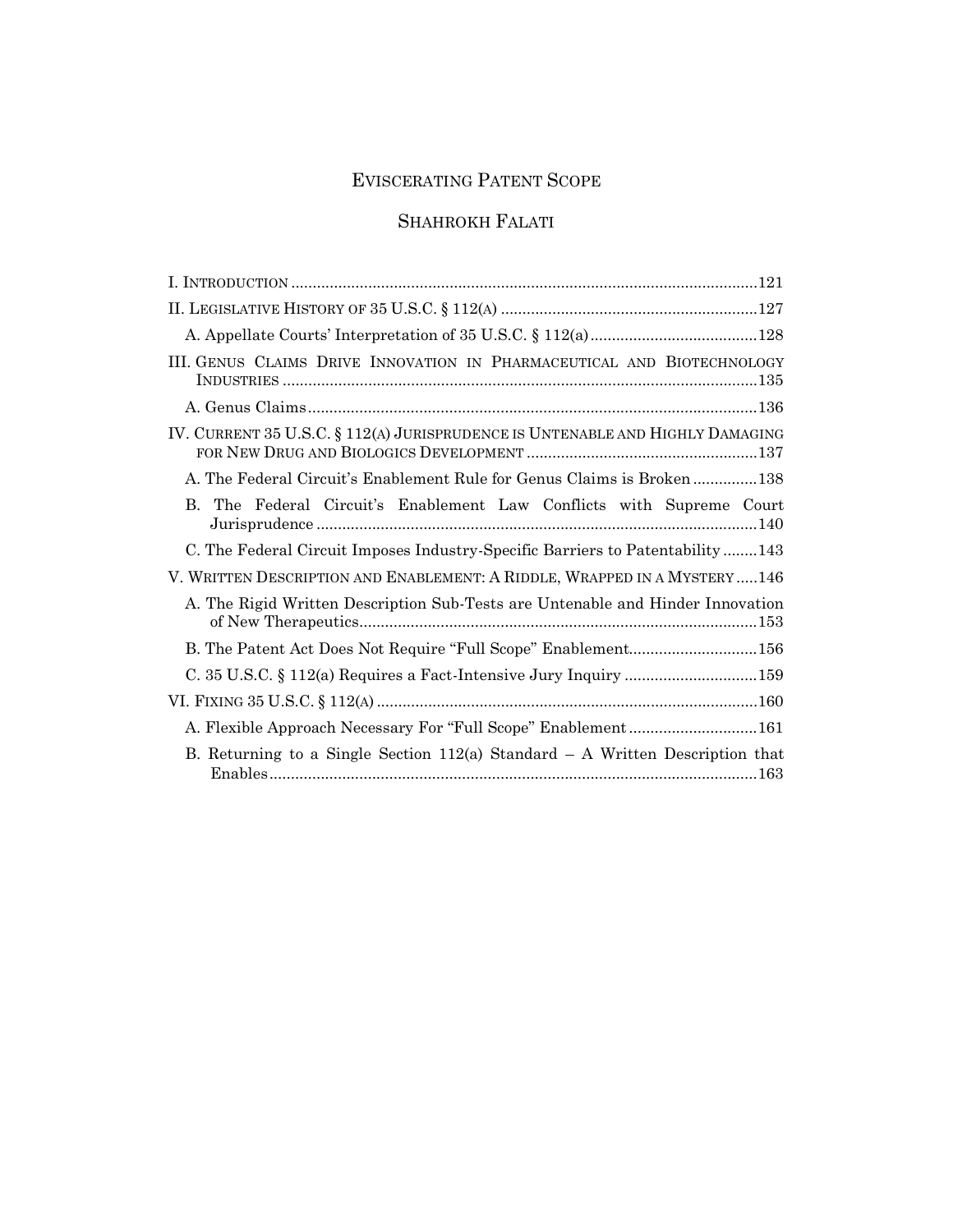# EVISCERATING PATENT SCOPE

# SHAHROKH FALATI\*

#### I. INTRODUCTION

<span id="page-2-0"></span>A stable patent system is at the heart of how companies in the pharmaceutical and biotechnology industries innovate. These companies use patent law, and in particular genus claims, to make measured judgments when investing to develop and bring to market groundbreaking pharmaceuticals and therapeutics. Billions of dollars are necessary to move a novel scientific finding forward to the point of bringing a product to market.<sup>1</sup> Meanwhile, the market for such therapeutics is steadily expanding. For example, as well as pharmaceuticals, a large percentage of global drug sales now include biologics such as antibodies. Pharmaceuticals aside, these antibodies have become the dominant class of new drugs being developed to date, with estimates that the market for therapeutic antibodies will reach \$300 billion by 2025.<sup>2</sup>

With such a large market for pharmaceuticals and biologics in the U.S., innovators expect robust and predictable patent protection to support their commercialization strategies. However, based on the Federal Circuit's increasingly rigid position when applying certain patent disclosure laws (referred to herein as Section  $112(a)$ ) to genus claims, the stark reality is that many of the existing antibody and pharmaceutical patents are invalid under current law. Moreover, it is presently all but impossible to obtain meaningful patent protection to cover pharmaceuticals and antibodies because the recent interpretation of patent disclosure laws by the Federal Circuit has all but killed off genus claims.<sup>3</sup>

Patents promote progress and innovation by financially incentivizing inventors to innovate by providing them exclusive rights to their discoveries. <sup>4</sup> The public benefits from this system because new technologies are created and

<sup>\*</sup> © ORCID 0000-0001-9427-0762. Director of the Patent Law Clinic and Senior Fellow of the Innovation Center for Law & Technology at New York Law School. Prof. Falati holds a law degree, and a doctorate degree in Pharmacology. He has worked with prominent Scientists in the UK and the US, with his scientific papers appearing in *Nature Medicine*, *Journal of Experimental Medicine*, and in *Blood.* Prof. Falati has been active exclusively in the IP law field for the past eighteen years in both academia and private practice. The author declares no conflict of interests and thanks New York Law School for its support. I am also thankful for advice given by my colleagues, Eamonn Trainor and Joni Zucker, who made suggestions to early drafts of this piece, as well as to my family and friends for their love and support.

<sup>1</sup> Olivier J Wouters, Martin McKee, & Jeroen Luyten, *Estimated Research and Development Investment Needed to Bring a New Medicine to Market, 2009-2018*, 323(9) J. AM. MED. ASS'N 844, 849 (2020); *see* Thomas Sullivan, *A Tough Road: Cost To Develop One New Drug Is \$2.6 Billion; Approval Rate for Drugs Entering Clinical Development is Less Than 12%*, POLICY & MED. (Mar. 21, 2019), [https://www.policymed.com/2014/12/a-tough-road-cost-to-develop-one-new-drug-is-26-billion](https://www.policymed.com/2014/12/a-tough-road-cost-to-develop-one-new-drug-is-26-billion-approval-rate-for-drugs-entering-clinical-de.html)[approval-rate-for-drugs-entering-clinical-de.html.](https://www.policymed.com/2014/12/a-tough-road-cost-to-develop-one-new-drug-is-26-billion-approval-rate-for-drugs-entering-clinical-de.html)

<sup>2</sup> Ruei-Mein Lu, et al*.*, *Development of Therapeutic Antibodies for the Treatment of Diseases*, 1 J BIOMED SCI 27, 1 (2020).

<sup>3</sup> Dmitry Karshtedt, Mark A. Lemley & Sean B. Seymore, *The Death of the Genus Claim*, 35 HARV. J.L. & TECH. 1, 4 (2021).

<sup>4</sup> Dan L. Burk & Mark A. Lemley, *Policy Levers in Patent Law*, 89 VA. L. REV. 1575, 1576–80, 1676 (2003).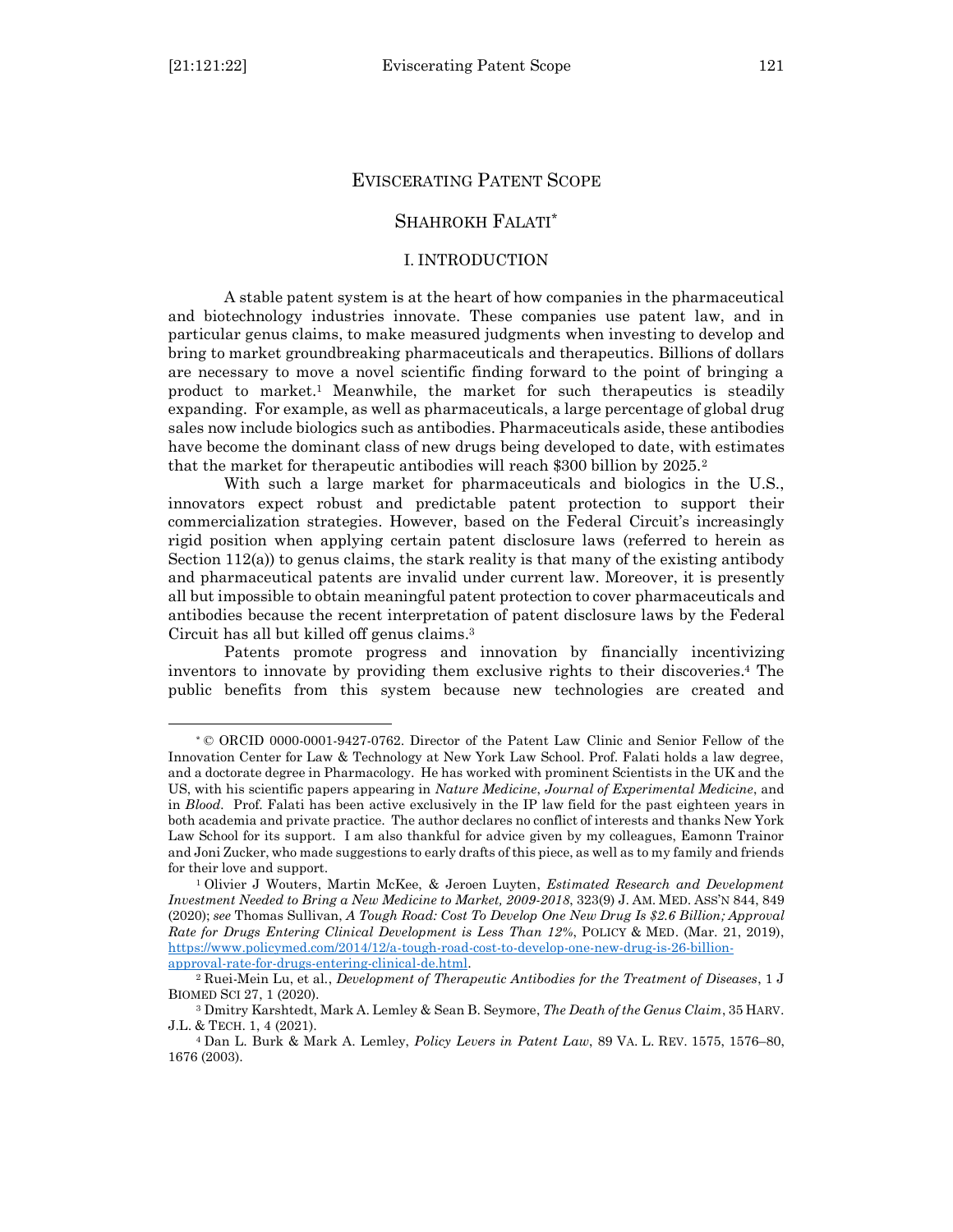commercialized as a direct result of this financial incentive. This basic *quid pro quo* of patent law advances the interests of society. In exchange for an inventor "revealing to the public the substance of his discovery" so that the public is "enabled without restriction to practice it and profit by its use,"<sup>5</sup> the inventor is provided a period of exclusivity to stop others from making, using or selling the invention.<sup>6</sup> The law is therefore used to incentivize innovation by restricting certain activities for a limited period of time in the hopes that this will benefit all of society at a later date.

Thus, patents are central to incentivizing the commercialization of new technologies and this is foremost visible in the pharmaceutical and biotechnology industries.<sup>7</sup> Generally, the value of innovative pharmaceutical and biotechnology companies is dependent upon the scope of the patent portfolios they own. The scope of a patent in turn is tied to the breadth of the patent claims it contains, with the articulation of such patent claims demarcating the boundaries of the patent owner's rights. <sup>8</sup> Because patent claims are critical to capturing the intellectual property the inventor considers as her invention, the process of drafting them typically involves attempting to capture "classes" of items as opposed to narrow specific embodiments of the discovery. By way of extension, if the scope of the patent claim is narrow, the claims can be easily designed around to not be infringed. This outcome can be just as bad where a patent claim is drafted too broadly and is not commensurate with what is taught in the application. As a result, whether attempting to obtain a U.S. patent at the U.S. Patent and Trademark Office or during patent litigation in courts, examiners and judges are attuned to patent claims that attempt to capture more than the inventor has described and taught in the patent application for any given invention.

The scope or breadth of patent claims determine what exactly the inventor is claiming as her invention. Traditionally, the broader the scope of the claim, the more disclosure one would be expected to provide to support such a monopoly to a broad claim in a patent. In this context, the doctrines of enablement and written description in patent law have been key taskmasters to reflect which patent claims are valid and supported by relevant disclosures and which fail for being overly broad and not reflective of the inventor's disclosure.<sup>9</sup>

The statutory foundation for determining how much disclosure to include in a patent application can be found in 35 U.S.C. § 112(a), which states:

> The specification shall contain a written description of the invention, and of the manner and process of making and using it, in such full, clear, concise, and exact terms as to enable any person skilled in the art to which it pertains, or with which it is most nearly connected, to make and use the same, and shall set forth the best

<sup>5</sup> Bonito Boats, Inc. v. Thunder Craft Boats, Inc*.*, 489 U.S. 141, 150–51 (1989).

<sup>6</sup> Universal Oil Prods. Co. v. Globe Oil & Refining Co*.*, 322 U.S. 471, 484 (1944).

<sup>7</sup> Diego Giugni & Valter Giugni, *Intellectual Property: a Powerful Tool to Develop Biotech Research*, 3(5) J. MICROB BIOTECHNOL. 493, 498–501 (2010).

<sup>8</sup> *In re* Warmerdam, 33 F.3d 1354, 1360 (Fed. Cir. 1994) ("It is the claims which define the metes and bounds of the invention entitled to the protection of the patent system.").

<sup>9</sup> *Id.*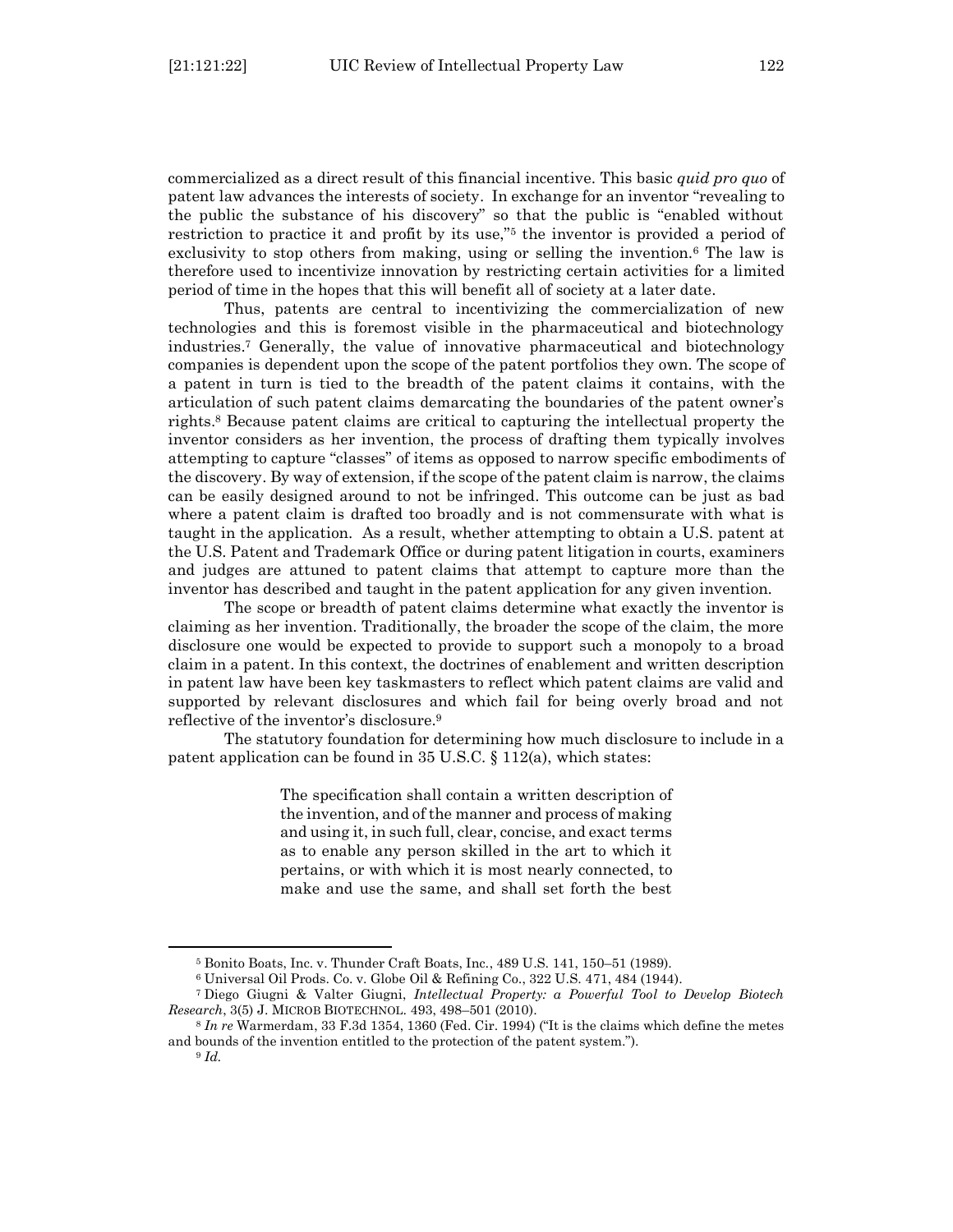mode contemplated by the inventor of carrying out his invention.

Although there is a well-established statutory framework focusing on the contours of disclosure required when a patent application is filed, it has been left to the courts to demarcate the statute's meaning as to how much and what type of disclosure is necessary to satisfy this requirement to patentability. In so doing and in the context of the Supreme Court's statement that "[t]he object of the statute is to require the patentee to describe his invention so that others may construct and use it after the expiration of the patent," <sup>10</sup> appellate courts have interpreted the statute and developed two related, yet separate, doctrines of "enablement" and "written description". However, although the statute at the center of this disclosure requirement is a short paragraph,<sup>11</sup> it has sparked intense debate and disagreement between judges on the Federal Circuit and District Courts, practitioners and scholars alike on how these two patent disclosure requirements interplay with each other, ought to be interpreted and whether the statute requires a single requirement or a dual disclosure requirement for patentability.<sup>12</sup>

In this paper, I focus on both the enablement and written description doctrines of 35 U.S.C. § 112(a) and seriatim highlight the reasons why the current law pertaining to enablement and written description is broken and damaging to the biopharmaceutical industry. The article ends by offering suggestions for correcting the law's direction.

It is evident from separate lines of judicial interpretations that there is a split in how different Federal Circuit opinions pronounce how the statute ought to be applied. For example, should a single embodiment of an invention be enough to enable the full scope of a patent claim? Interestingly, despite its deep statutory foundation, the enablement doctrine interpreting the statute was born in judicial opinions from the Federal Circuit. Yet, while one line of Federal Circuit cases finds the enablement requirement is satisfied if the description enables *any* mode of making and using the invention,<sup>13</sup> another line of decisions finds the opposite, namely, that the enablement requirement is only satisfied if the specification enables the full scope of the claims.<sup>14</sup> These interpretations squarely conflict with each other, as the former rule states that disclosing one mode satisfies enablement whereas the latter states that it does not.

A second example of this split within the Federal Circuit concerns how should one apply the separate written description requirement: to police priority as first intended or to assess if the inventor "possessed" the claimed invention upon filing.

<sup>10</sup> Schriber-Schroth Co. v. Cleveland Tr. Co*.*, 305 U.S. 47, 57 (1938).

<sup>11</sup> 35 U.S.C. § 112(a) (2022) ("The specification shall contain a written description of the invention, and of the manner and process of making and using it, in such full, clear, concise, and exact terms as to enable any person skilled in the art to which it pertains, or with which it is most nearly connected, to make and use the same, and shall set forth the best mode contemplated by the inventor of carrying out his invention.").

<sup>12</sup> *See* Ariad Pharmaceuticals, Inc. v. Eli Lilly & Co., 598 F.3d 1336, 1344, 1361–67 (Fed. Cir. 2010) (Rader, J. dissenting in part).

<sup>13</sup> Bernard Chao, *Rethinking Enablement in the Predictable Arts: Fully Scoping the New Rule*, 2009 STAN. TECH. L. REV. 3, 7 (2009).

<sup>14</sup> Automotive Techs. Int'l, Inc. v. BMW of N. Am., Inc*.*, 501 F.3d 1274, 1284 (Fed. Cir. 2007); Liebel-Flarsheim Co. v. Medrad Inc*.*, 481 F.3d 1371, 1379–80 (Fed. Cir. 2007).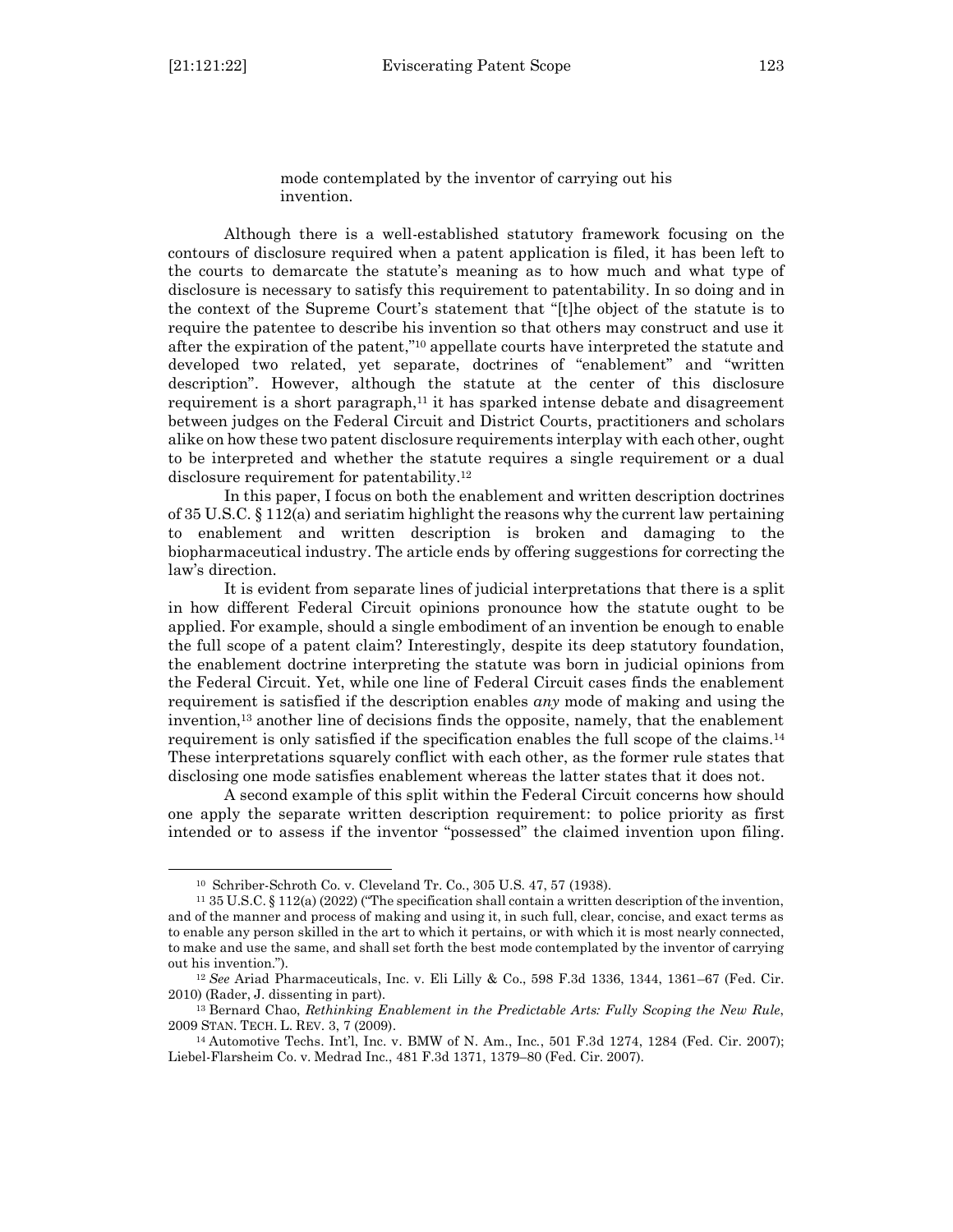Unlike the enablement doctrine that has deep roots in U.S. law dating back at least to 1832,<sup>15</sup> the written description doctrine is a relative newcomer dating back to case law from the 1970s. And yet, written description only became a significant issue after the late 1990s when the Federal Circuit used this doctrine to prevent overreaching claims<sup>16</sup> and to stop patentees from attempting to claim features of their invention that they did not have possession of when the patent application was filed.<sup>17</sup> As such, whereas the enablement requirement "helps ensure that a person of ordinary skill in the art will be able to practice the full scope of the invention,"<sup>18</sup> the written description requirement's role has predominantly been to prevent a patentee from claiming more than the patentee *possessed* when the patent application was filed.<sup>19</sup>

In this paper, I first discuss the legislative history of 35 U.S.C. § 112(a) and how appellate courts have interpreted the statute over time. Next, this article introduces genus claims and highlights how critical this type of claim is for developing meaningful patent protection in the pharmaceutical and biotechnology industries. In part III, the Federal Circuit's current position concerning genus claims is analyzed to show how their present rigid position has made it exceedingly difficult to obtain valuable patent protection for drugs and biologics within the pharmaceutical and biotechnology industries, respectively. <sup>20</sup> In part IV, the paper discusses how this recent jurisprudence has negatively targeted these essential industries much more so than, for example, the mechanical or electrical industries.

As the plain statutory text of 35 U.S.C. § 112(a) shows, genus claims can fall within the scope of this statute, so long as the claim includes a written description in "such full, clear, concise, and exact terms as to enable any person skilled in the art to which it pertains, or with which it is most nearly connected, to make and use the same."<sup>21</sup> This fact-intensive inquiry of whether a specification satisfies the disclosure requirement is for the jury to decide. <sup>22</sup> As such, it is for the jury to decide whether a claim to a genus of compounds, for example, satisfies  $\S 112(a)$  by assessing whether an ordinary skilled artisan would appreciate the relevant structural characteristics and could easily identify the relevant compounds. The concern of the court – to stop broad claims to nascent, not fully developed inventions – is valid. However, the statute addresses this concern by allowing factfinders to ultimately decide whether a patent claim's breadth is warranted given the level of teaching in the patent application.

As discussed *infra* in part III, use of genus claiming strategies is at the heart of pharmaceutical and biotechnology patent law practice. A stable and predictable patent system is necessary, including predictability in key patent law principals such as genus claims, to entice the incredibly large financial, time and management

<sup>15</sup> Grant v. Raymond, 31 U.S. (1 Pet.) 218, 241–42 (1832) ("The public yields nothing which it has not agreed to yield; it receives all which it has contracted to receive. The full benefit of the discovery . . .").

<sup>16</sup> Where a patentee can use amendments to the claims to capture more than what is described in the patent application.

<sup>17</sup> Vas-Cath, Inc. v. Mahurkar, 935 F.2d 1555, 1560 (Fed. Cir. 1991).

<sup>18</sup> Otherwise referred to as policing priority.

<sup>19</sup> Jason Romrell, *Biting off More Than You Can Chew: The New Law of Enablement*, 23 BERKELEY TECH. L.J. 139, 143–44 (2008).

<sup>20</sup> Genus claims refer to claims that embody a number of separate species that make up the genus. <sup>21</sup> 35 U.S.C. § 112(a) (2022).

<sup>22</sup> Battin v. Taggert, 58 U.S. (17 How.) 74, 85 (1854).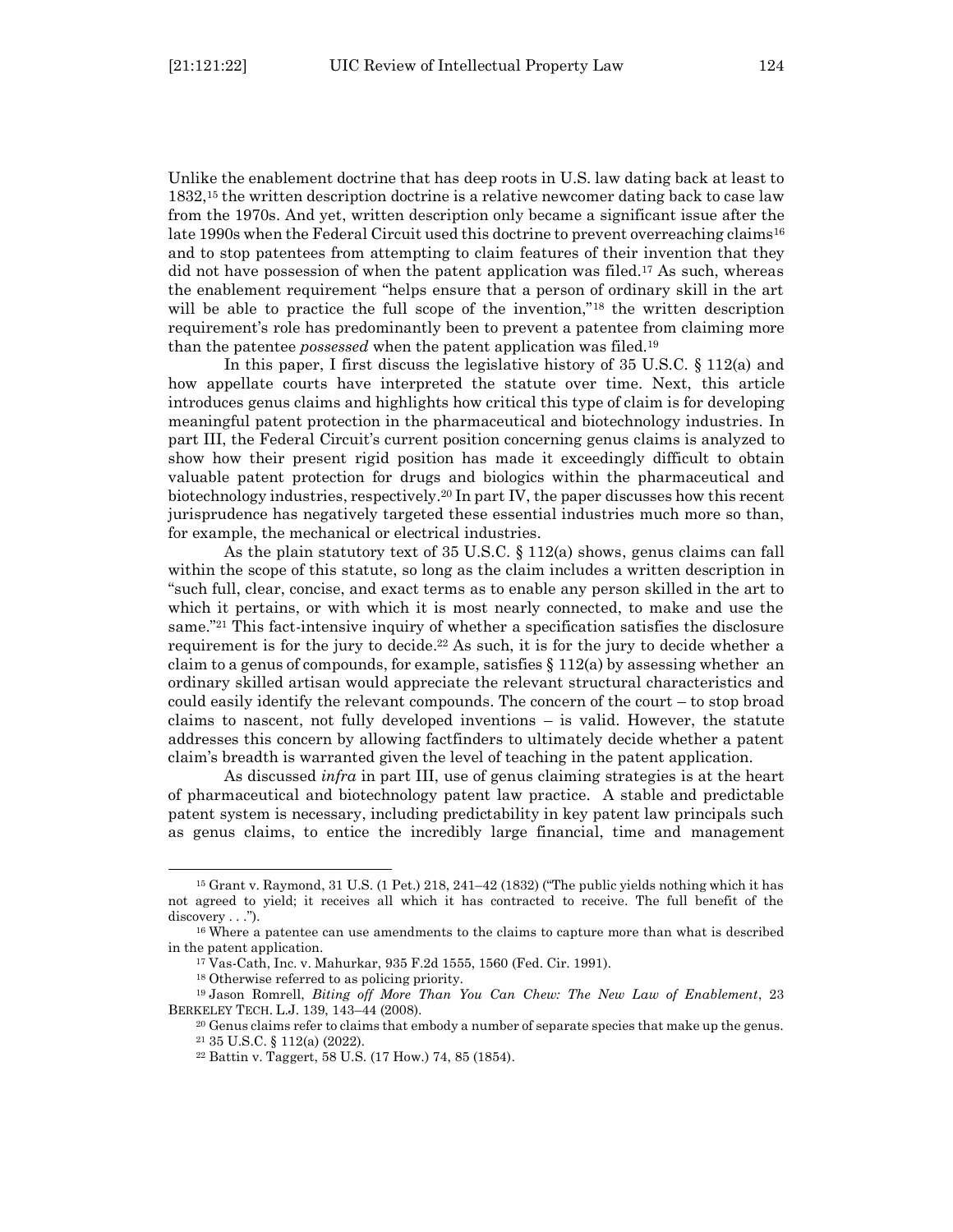demands for developing a discovery in the medical arts and bringing it to market. If, as the Federal Circuit has done presently, rigid laws are used to in effect kill off the chances of obtaining any meaningful patent coverage using genus claims for pharmaceuticals and biologics, then it will likely have a deleterious effect on society by inhibiting advances in new drug discovery and development and ultimately patient access to new medicines.

As is developed further *infra* in parts IV–VI, recent Federal Circuit jurisprudence has deviated from statutory text and replaced having jury involvement on a case-by-case manner to instead provide for judicially-created rigid rules that not only have no statutory foundation, but are also not supported by Supreme Court precedent. Perhaps most importantly, in practice, the recent heightened requirements for  $\S 112(a)$  has now made it all but impossible to obtain genus claims on pharmaceuticals and biologics. The creation of the written description doctrine by the courts in the 1970s had a narrow and useful limited scope, however, ever since the *Lilly* decision in 1997, the scope of this doctrine has grown and been increasingly used as a sharp tool to invalidate patent claims. In particular, the written description requirement now demands that inventors show they "had possession of the claimed subject matter," including the infringing embodiment, "as of the filing date." $^{23}$  And yet, "possession" is not a statutory requirement, but a judicial doctrine.<sup>24</sup> As will be developed *infra* in part V and VI, this approach to written description has much room for improvement.

Similarly, the enablement requirement is also being misinterpreted by the Federal Circuit. To comply with the enablement requirement, the current law requires "full scope" enablement by identifying every covered species that is encompassed by a genus claim even if there could be thousands of related species and screening and testing them would be "largely routine." Current enablement laws invalidate such genus claims "as a matter of law" because the claimed genus "would require synthesizing and screening" thousands of compounds for the desired effects.<sup>25</sup> This current fascination with identifying the boundaries of the patent claim by identifying every species that falls within a genus to demonstrate what the Federal Circuit calls "full scope" enablement is misguided. This is especially so, given identifying every species of a genus has no practical effect on the ability of an ordinary skilled artisan to make and test an operable species. As will be developed *infra* in parts IV–VI, this approach to enablement has much room for improvement.

On a more general level and separate to the focus on genus claims, another problem with the Federal Circuit's separate written description and enablement requirements is that neither of these two new approaches for interpreting enablement

<sup>23</sup> Ariad Pharms., Inc. v. Eli Lilly & Co*.*, 598 F.3d 1336, 1351 (Fed. Cir. 2010) (*en banc*); *see also* Alcon Research Ltd. v. Barr Labs., Inc*.*, 745 F.3d 1180, 1188 (Fed. Cir. 2014) (referring to "two separate and independent requirements" of written description and enablement).

<sup>&</sup>lt;sup>24</sup> "The courts have described the essential question to be addressed in a description requirement issue in a variety of ways." U.S. PAT. & TRADEMARK OFFICE, U.S. DEPT. OF COMMERCE, MANUAL OF PATENT EXAMINING PROCEDURES § 2163.02 (10th ed. 2020) [hereinafter "MPEP"]. "To satisfy the written description requirement, an applicant must convey with reasonable clarity to those skilled in the art that, as of the filing date sought, he or she was in possession of the invention, and that the invention, in that context, is whatever is now claimed." (citing Vas-Cath, Inc. v. Mahurkar, 935 F.2d 1555, 1563–64 (Fed. Cir. 1991)).

<sup>25</sup> Wyeth & Cordis Corp. v. Abbott Labs*.*, 720 F.3d 1380, 1385–86 (Fed. Cir. 2013).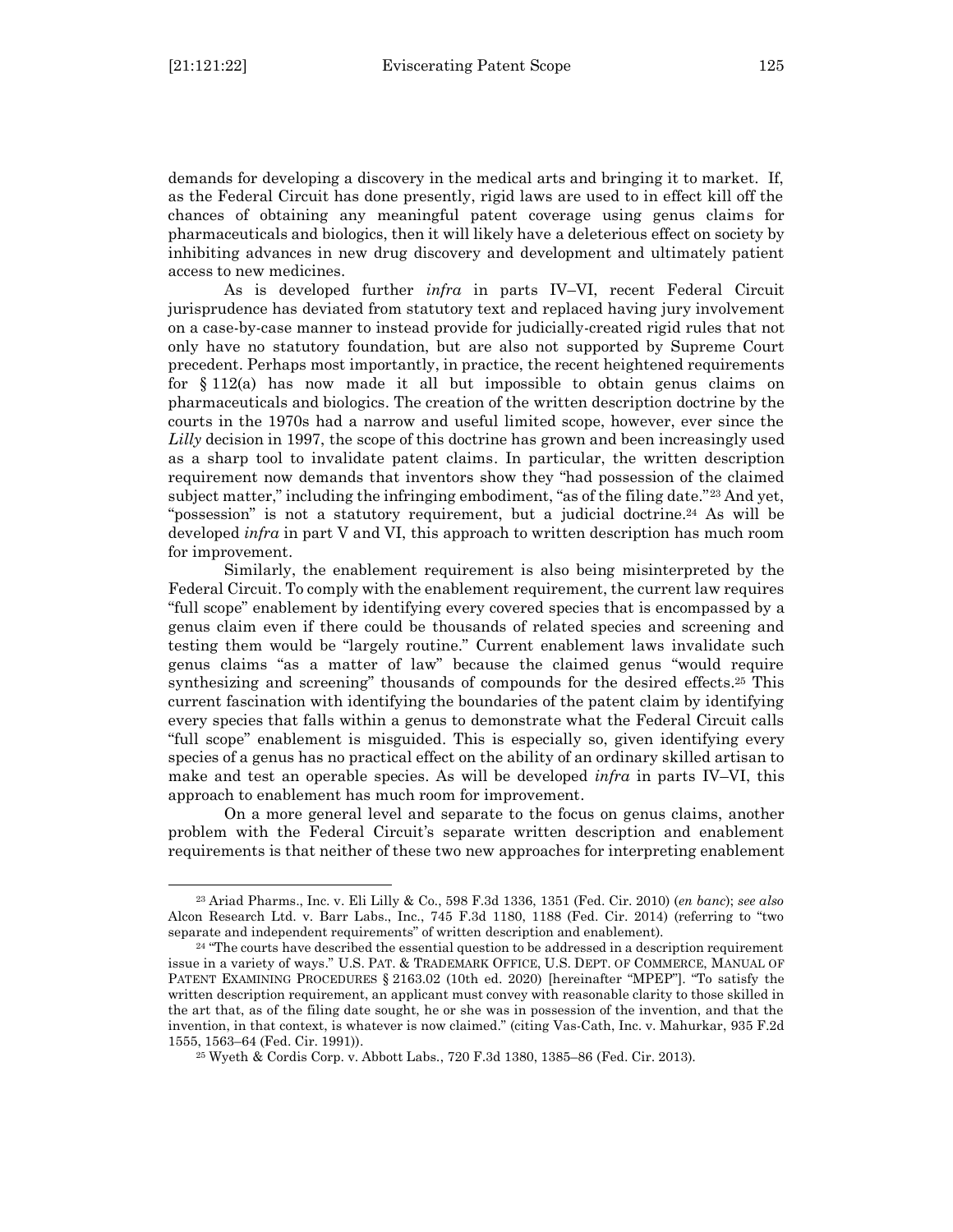and separately written description have any foundation in the statutory text of  $\S 112(a)$ and moreover conflict with Supreme Court precedent generally and on genus claims specifically.

35 U.S.C. § 112 mandates that patent applications must "contain a written description of the invention, and of the manner and process of making and using it, in such full, clear, concise, and exact terms as to enable any person skilled in the art . . . to make and use the same."<sup>26</sup> Instead of adhering to this statutory text, the Federal Circuit's decision to flout statutory text and split enablement and written description into two separate requirements has resulted in the court following-up and judicially creating the court's new "possession" standard and various sub-tests for written description, plus simultaneously shifting the enablement inquiry from the wellgrounded "undue experimentation" factors to a requirement for patentees to now make and test all of the species within a genus and highlight which species works and which does not. This is a fundamental shift in approach.<sup>27</sup>

Part IV of this article highlights how the Federal Circuit's current jurisprudence on  $\S 112(a)$  is causing havoc in the pharmaceutical and biotechnology industries. Innovators in this space are dammed if they do and dammed if they don't. Namely, they cannot claim the full scope of their invention because that would violate both the new genus-targeting rigid, numbers-focused "full scope" enablement rule and the separate written description's "possession" requirement if too few species are disclosed. Yet, innovators also cannot claim narrowly as that would enable competitors to design around narrow claims and take advantage by making minor changes to claims to create similarly efficacious pharmaceuticals that achieve the same outcome. It is for this reason that  $\S 112$  is eviscerating patent scope in certain industries much more so than others.<sup>28</sup>

In some respects, the Federal Circuit's recent jurisprudence on § 112(a) is not only punishing innovators in the pharmaceutical and biotechnology sector, but also

<sup>26</sup> 35 U.S.C. § 112(a) (2022); *see e.g*., Patent Act 1793, ch. 11, § 3, 1 Stat. 318, 321–22; *see also*, Patent Act of 1790, ch. 7, § 2, 1 Stat. 109, 110 (repealed 1793):

And be it further enacted, That the grantee or grantees of each patent shall, at the time of granting the same, deliver to the Secretary of State a specification in writing, containing a description, accompanied with drafts or models, and explanations and models (if the nature of the invention or discovery will admit of a model) of the thing or things, by him or them invented or discovered, and described as aforesaid, in the said patents; which specification shall be so particular, and said models so exact, as not only to distinguish the invention or discovery from other things before known and used, but also to enable a workman or other person skilled in the art or manufacture, whereof it is a branch, or wherewith it may be nearest connected, to make, construct, or use the same, to the end that the public may have the full benefit thereof, after the expiration of the patent term; which specification shall be filed in the office of the said Secretary, and certified copies thereof, 'shall be competent evidence in all courts and before all jurisdictions, where any matter or thing, touching or concerning such patent, right, or privilege, shall come in question.

<sup>27</sup> 35. U.S.C. § 112(a) (2022).

<sup>28</sup> Dan L. Burk & Mark A. Lemley, *Biotechnology's Uncertainty Principle*, 54 CASE W. RSRV. L. REV. 691, 706 (2004); Dan L. Burk & Mark A. Lemley, *Is Patent Law Technology-Specific?*, 17 BERKELEY TECH. L.J. 1155, 1184 (2002).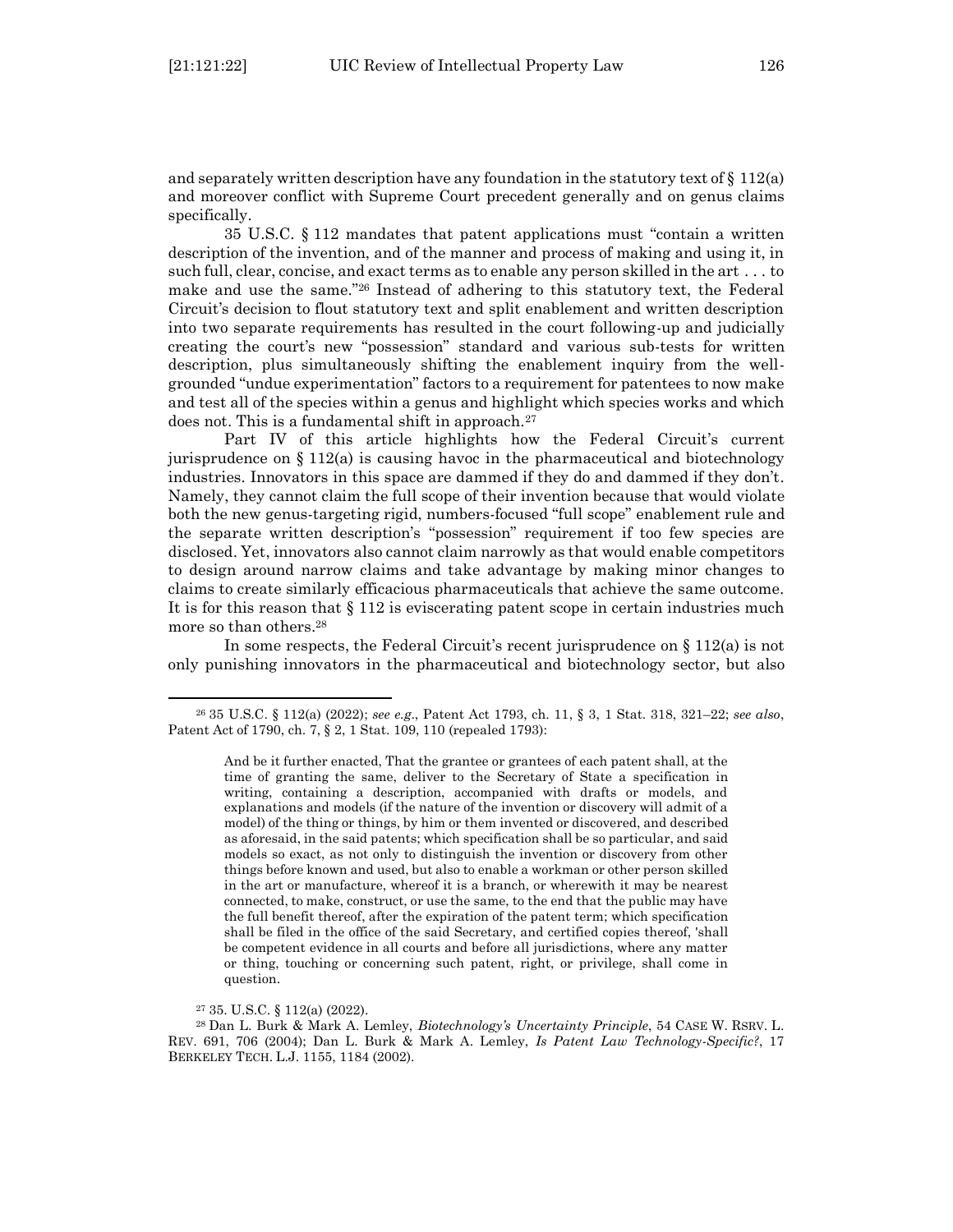providing rewards for the copycats. Creative innovators in this biomedical industry will turn their back on the patent system if their key inventions are suddenly not able to get the protection that they used to. Protection for narrow species does not adequately reward the innovator and allows copycats to make minor changes and bypass infringement without having to go through the difficult, expensive, and timeconsuming innovation process. The long-term cost of this will be net negative for patients, as innovative pharmaceutical and biotechnology companies will pivot to target established biological pathways and targets rather than venture into new horizons. The result: potential new targets and therapeutics for patients will decline industry wide.

To fix § 112, part VI of this article proposes alternatives to the Federal Circuit's presently applied rigid approach to  $\S 112(a)$ , namely where genus claims that cover many species fail both the enablement requirement because they do not satisfy "full scope" enablement, and also fail the separate written description because the patent application is not able to show "possession" of the species upon filing. Instead of this current approach, one option to fix this problem would be to treat  $\S 112(a)$  as having a singular requirement – a written description that enables – and make determinations on violations or compliance of the statute on a case by case, context-specific and flexible manner.

### II. LEGISLATIVE HISTORY OF 35 U.S.C. § 112(A)

<span id="page-8-0"></span>The requirement that a patent application "describe" the invention is nothing new. Indeed, this requirement has carried through from the language of the first Patent Acts of 1790 and 1793 to today.<sup>29</sup> For example, similar in language to the current law, the Patent Act of 1793 provided that the inventor: "shall deliver *a written description* of the invention, and of the manner of using, or process of compounding the same, in such full, clear and exact terms, as to distinguish the same from all other things before known, and to enable any person skilled in the art to make, compound, and use the same."<sup>30</sup> Other similarities in the statutory language between the Patent Act of 1793 and current law concerning how an invention should be "described" and enabled also exist. For example, similar to the Patent Act of 1952, the Patent Act of 1793 requires "a written description of the invention"<sup>31</sup> and that it be "in such full, clear and exact terms . . . and to enable." 32

 $29 \text{ Today, this is codified in } 35 \text{ U.S.C. }$  § 112.  $35 \text{ U.S.C. } 112 \text{(a) provides:}$ 

The specification shall contain *a written description* of the invention, and of the manner and process of making and using it, in such full, clear, concise, and exact terms as to enable any person skilled in the art to which it pertains, or with which it is most nearly connected, to make and use the same, and shall set forth the best mode contemplated by the inventor or joint inventor of carrying out the invention.

*Id*. (emphasis added) (2022).

<sup>30</sup> The Patent Act of 1793, ch. 11, §3, 1 Stat. 318, 321–22 (emphasis added).

<sup>31</sup> While the Patent Act of 1793 mentions "shall *deliver* a written description", the Patent Act of 1952 requires that patent application "shall *contain* a written description." Patent Act of 1952, ch. 11, § 112, 66 Stat. 792, 798 (emphasis added).

<sup>32</sup> *See* The Patent Acts of 1790 and 1793, *supra* note 26.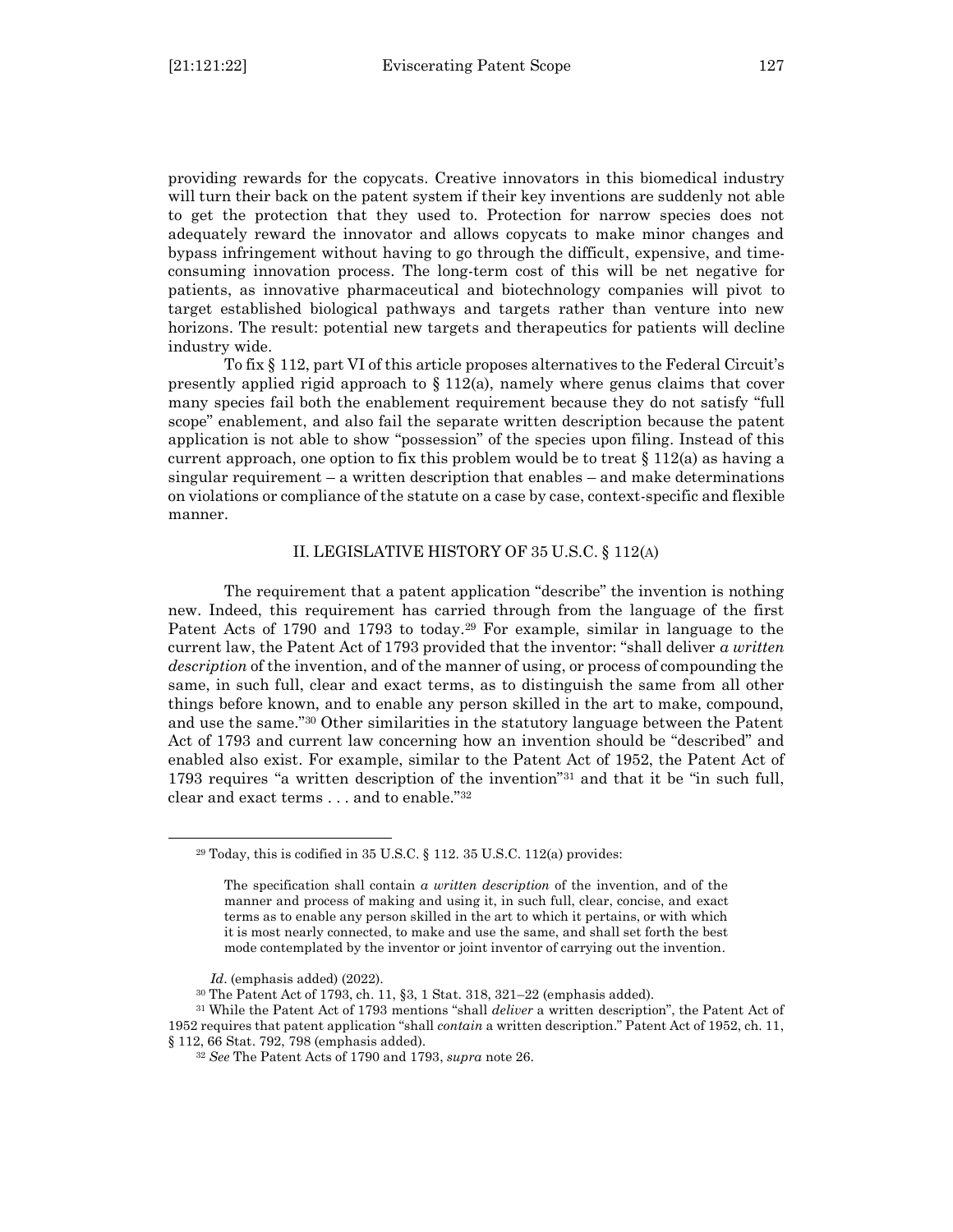However, this 200+ year old Patent Act, unlike current law, required that the written description distinguish the invention from the prior art.<sup>33</sup> Although the requirement to have "a written description of the invention . . . in such full, clear and exact terms" was maintained in the Patent Act of 1836, the requirement for the written description be used to distinguish the invention from the prior art was removed in 1836 and instead "claims" that clearly identify the invention were introduced and became a requirement.<sup>34</sup> Subsequent Patent Acts, including the Patent Act of 1870, kept this language intact.<sup>35</sup> The same language was also used in the Patent Act of 1952 and today, the written description requirement is codified in 35 U.S.C. § 112(a),<sup>36</sup> with 35 U.S.C. § 112(b) requiring clarity in claim language. <sup>37</sup> Thus, under current law, the patent claims aim to distinguish the invention from the prior art, and the specification of the patent application is used to enable one of skill in the art to make and use the claimed invention.<sup>38</sup>

#### *A. Appellate Courts' Interpretation of 35 U.S.C. § 112(a)*

<span id="page-9-0"></span>The first patent statute was passed in 1790 in the U.S., and it included the requirement that patent application *describe* the invention.39 Since then and over the last 230+ years, the Patent Act has been amended a number of times, however, this "written description" requirement was left intact,<sup>40</sup> albeit its role became less

<sup>36</sup> *Id.*

<sup>39</sup> Patent Act of 1790, ch. 7, §§ 1–7, 1 Stat. 109, 110–11 (repealed 1793) (emphasis added) (requiring patentee to deliver specification *describing* invention to Secretary of State).

Every inventor, before he can receive a patent shall deliver a written description of his invention, and of the manner of using, or process of compounding the same, in such full, clear, and exact terms, as to distinguish the same from all other things before known, and to enable any person skilled in the art or science of which it is a branch, or with which it is most nearly connected, to make, compound, and use the same;

Patent Act of 1836, ch. 357, § 6, 5 Stat. 117, 119:

He shall deliver a written description of his invention or discover, and of the manner and process of making, constructing, using, and compounding the same, in such full, clear, and exact terms, avoiding unnecessary prolixity, as to enable any person skilled in the art or science to which it appertains, or with which it is most nearly connected, to make, construct, compound, and use the same;

Patent Act of 1870, ch. 230, § 26, 16 Stat. 198, 201; Patent Act of 1952, ch. 950, 66 Stat. 752.

<sup>33</sup> *See id*.

<sup>34</sup> The Patent Act of 1836, ch. 357, § 6, 5 Stat. 117, 119.

<sup>35</sup> The Patent Act of 1870, ch. 230, § 26, 16 Stat. 198, 201.

<sup>&</sup>lt;sup>37</sup> Requires that the claims "particularly point out and distinctly claim the subject matter" the inventor "regards as the invention." 35 U.S.C. 112(b) provides that "[t]he specification shall conclude with one or more claims particularly pointing out and distinctly claiming the subject matter which the inventor or a joint inventor regards as the invention."  $35 \text{ U.S.C.} \$   $112(b) (2022)$ .

<sup>38</sup> *Id.*

<sup>40</sup> Patent Act of 1793, ch. 11, § 3, 1 Stat. 318, 321–22: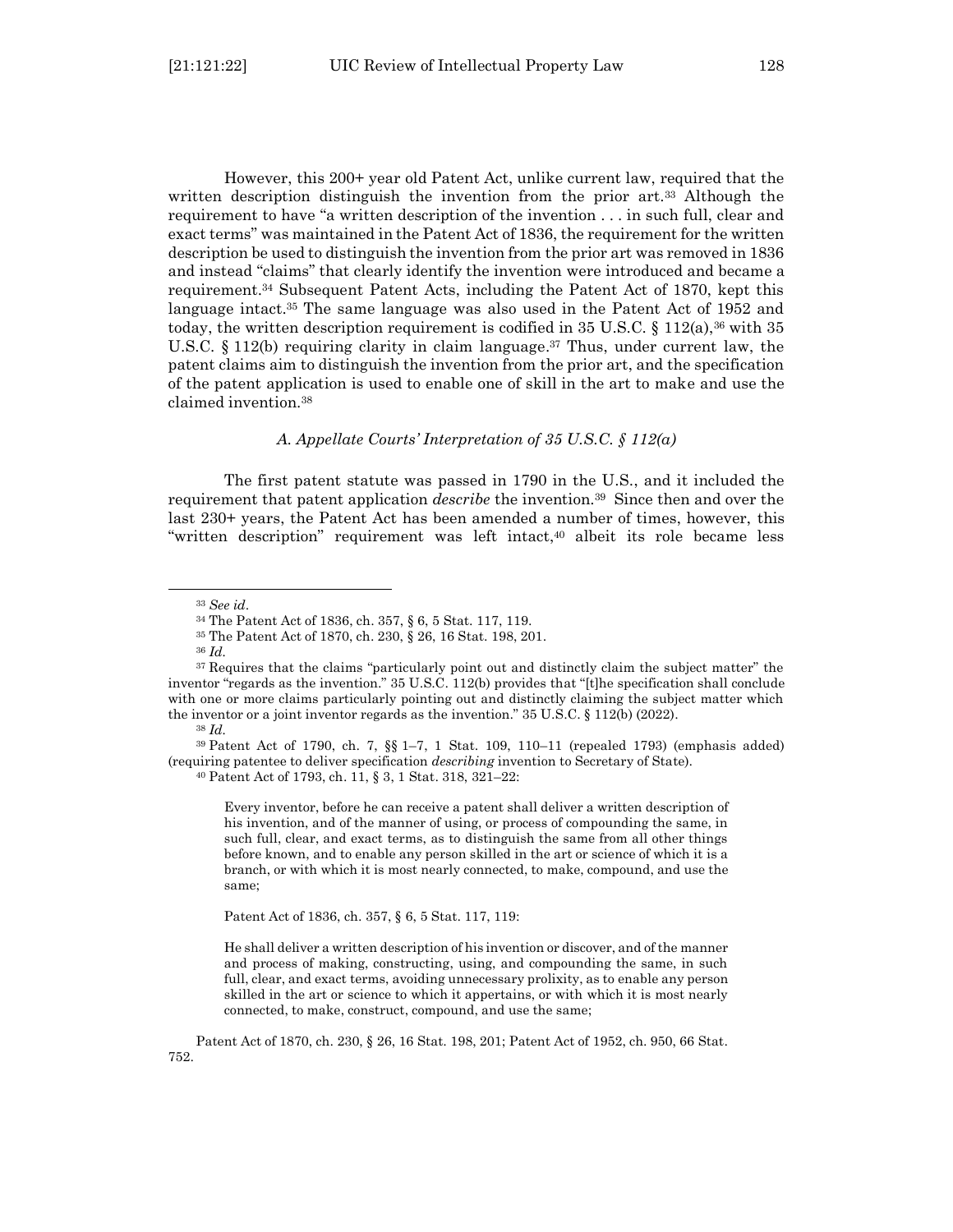significant once having "claims" in a patent application became a statutory requirement.<sup>41</sup>

Written description and enablement are two separate requirements under current patent laws in the U.S. $42$  Although there is great overlap between these two doctrines and the justification of having two such closely overlapping requirements stemming from the same sentence of the statute is at best unclear, there remains nevertheless the idea that written description and enablement serve different purposes. Namely, while written description aims to make sure an inventor had "possession" of her invention upon filing of the patent application, <sup>43</sup> the enablement requirement aims to ensure that sufficient disclosure is provided in the patent application such that an ordinary skilled artisan could practice the invention without having to perform "undue experimentation."<sup>44</sup>

The Federal Circuit has provided "illustrative, not mandatory"<sup>45</sup> guidance for determining if any experimentation is "undue"<sup>46</sup> and this includes assessing various factors, such as (1) the breadth of the claims; (2) the nature of the invention; (3) the state of the prior art; (4) the level of one of ordinary skill; (5) the level of predictability in the art; (6) the amount of direction provided by the inventor; (7) the existence of working examples; and (8) the quantity of experimentation needed to make or use the invention based on the content of the application as filed. <sup>47</sup> Under this rubric, the specification is found to be enabled only if upon balancing of these factors an ordinary skilled artisan could make and use the invention without undue experimentation.<sup>48</sup> This enablement requirement allows an ordinary skilled artisan to practice "the full scope" of the invention and to do so, the specification of the patent must teach that person "how to make and use the full scope of the claimed invention without undue experimentation."<sup>49</sup> Some experimentation is permissible, so long as it is not "undue."<sup>50</sup>

Enablement has a 200+ year old statutory foundation, however, the actual doctrine of enablement was developed by the courts and their judicial interpretation of the statute. This doctrine has been a feature of patent law in the U.S. since 1832, if not before. <sup>51</sup> The written description as a requirement for patent applications,

<sup>41</sup> Markman v. Westview Instruments, 517 U.S. 370, 379 (1996) ("Claim practice did not achieve statutory recognition until the passage of the Act of 1836 and did not become a statutory requirement until 1870."); *see* Patent Act of 1870, ch. 230, § 26, 16 Stat. 198.

<sup>42</sup> Ariad Pharms., Inc. v. Eli Lilly & Co., 598 F.3d 1336, 1351 (Fed. Cir. 2010) (en banc).

<sup>43</sup> MPEP, *supra* note 24, § 2163.

<sup>44</sup> MPEP, *supra* note 24, § 2164.

<sup>45</sup> Amgen, Inc. v. Chugai Pharm. Co*.*, 927 F.2d 1200, 1213 (Fed. Cir. 1991).

<sup>46</sup> Patent applications must "contain a written description of the invention . . . in such full, clear, concise, and exact terms as to enable any person skilled in the art to which it pertains . . . to make and use the same." 35 U.S.C. § 112(a) (2022). It is noteworthy that the term "undue experimentation" does not appear in the statute, however, "it is well established that enablement requires that the specification teach those in the art to make and use the invention without undue experimentation." *In re* Wands, 858 F.2d 731, 737 (Fed. Cir. 1988).

<sup>47</sup> *In re Wands*, 858 F.2d at 737 (Fed. Cir. 1988).

<sup>48</sup> *Id.* 

<sup>49</sup> *In re* Wright, 999 F.2d 1557, 1561 (Fed. Cir. 1993).

<sup>50</sup> Sean B. Seymore, *Patenting Around Failure*, 166 U. PA. L. REV. 1139, 1165–73 (2018); *see* Hybritech Inc. v. Monoclonal Antibodies, Inc., 802 F.2d 1367, 1384 (Fed. Cir. 1986).

<sup>51</sup> Grant v. Raymond, 31 U.S. 218, 241–42 (1832) ("The public yields nothing which it has not agreed to yield; it receives all which it has contracted to receive. The full benefit of the discovery.").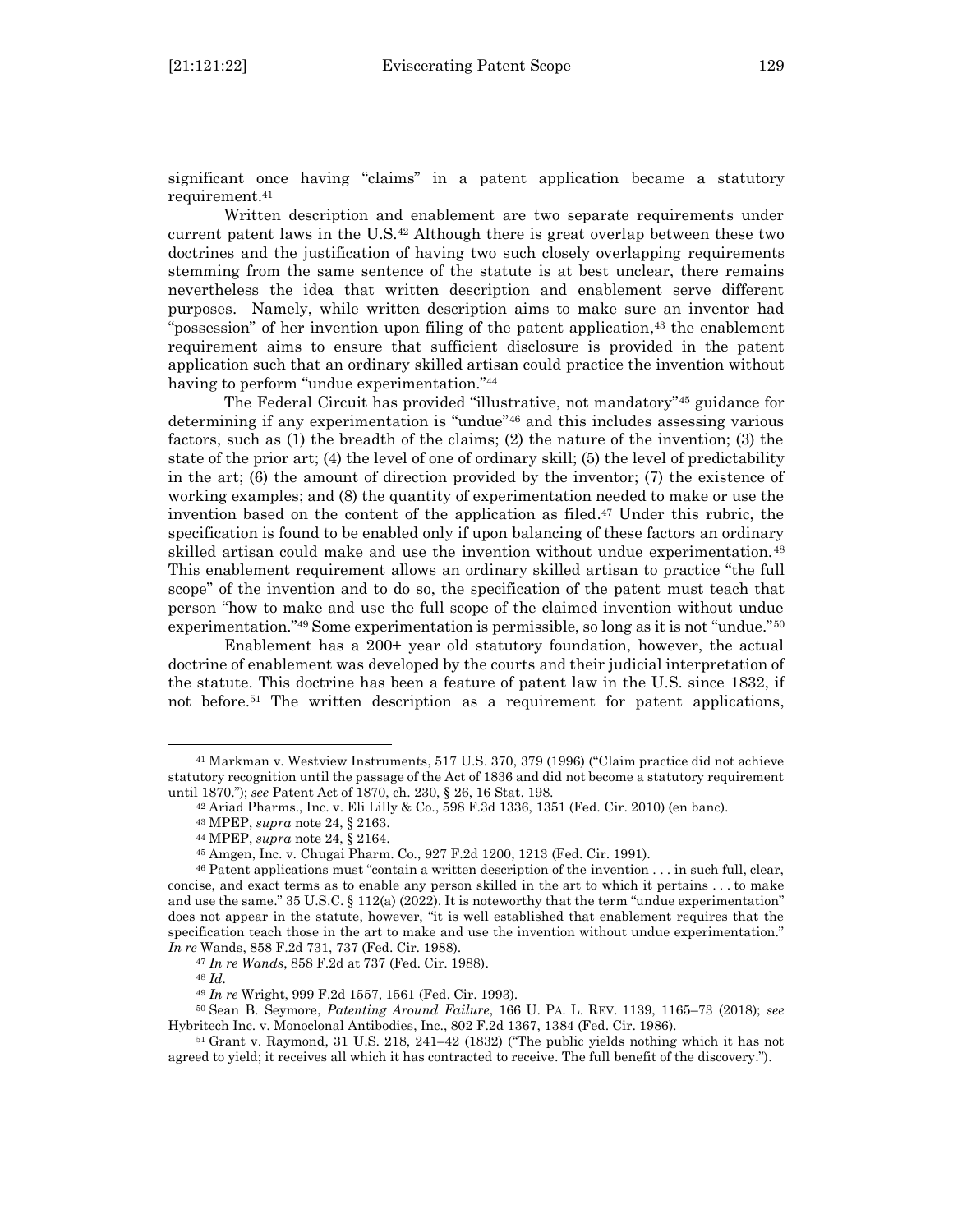however, was first developed in case law from the 1970s.<sup>52</sup> Beginning in the 1990s, the Federal Circuit changed this area of settled law to instead impose a new court-created written description standard.<sup>53</sup> During this period, the Federal Circuit desired to stop the amending of patent claims during prosecution to capture broader scope than what was disclosed in the specification upon filing of the patent application. To do so, the Federal Circuit started requiring patent applications "convey with reasonable clarity to those skilled in the art that, as of the filing date sought, that the patentee was in *possession* of the invention." 54

Judges, scholars, and practitioners alike have argued against having separate requirements for enablement and written description.<sup>55</sup> Indeed, there is nothing in the statute that would indicate patent specifications must include separate requirements for written description and enablement. Instead, the statue requires a written description of the invention that enables the claimed invention.<sup>56</sup> Since written description is a relatively new doctrine that has been developed by the courts and one which lacks any statutory foundation, the Federal Circuit has developed, and several times revised, subtests for assessing compliance with the court's new "possession" requirement for written description. And yet, as is developed further *infra* in parts III– V, the latest version of this requirement has fundamental problems with it, especially as it relates to its application within the pharmaceutical and biotechnology industries.<sup>57</sup> This evolving nature in how this judge-made law is being applied is causing great uncertainty and instability to the detriment of society as a whole.<sup>58</sup>

Turning to enablement, there is a history of a split between appellate decisions that recognize disclosure of one mode of an invention as being sufficient to satisfy the enablement requirement and other decisions that require "full scope" of the claim to be enabled. For example, the theme in one line of Federal Circuit cases is that "the enablement requirement is met if the description enables *any* mode of making and

(emphasis added).

<sup>52</sup> *Id.* 

<sup>53</sup> Regents of the Univ. of Cal. v. Eli Lilly & Co*.*, 119 F.3d 1559 (Fed. Cir. 1997); Enzo Biochem, Inc. v. Gen-Probe, Inc*.*, 323 F.3d 956, 979–80 (Fed. Cir. 2002).

<sup>54</sup> Vas-Cath, Inc. v. Mahurkar, 935 F.2d 1555, 1560 (Fed. Cir. 1991) ("To the uninitiated, it may seem anomalous that the first paragraph of  $35 \text{ U.S.C.} \$  112 has been interpreted as requiring a separate 'description of the invention.'").

<sup>55</sup> Mark D. Janis, *On Courts Herding Cats: Contending with the "Written Description" Requirement (and Other Unruly Patent Disclosure Doctrines)*, 2 WASH. U. J.L. & POL'Y 55, 62–69 (2000).

<sup>56</sup> 35 U.S.C. § 112(a) (2022):

The specification shall contain *a written description* of the invention, and of the manner and process of making and using it, in such full, clear, concise, and exact terms *as to enable any person skilled in the art* to which it pertains, or with which it is most nearly connected, to make and use the same, and shall set forth the best mode contemplated by the inventor of carrying out his invention.

<sup>57</sup> *See* discussion in part IV, *infra*.

<sup>58</sup> The Federal Circuit recently created several "possession" sub-tests, which they later modified or rescinded.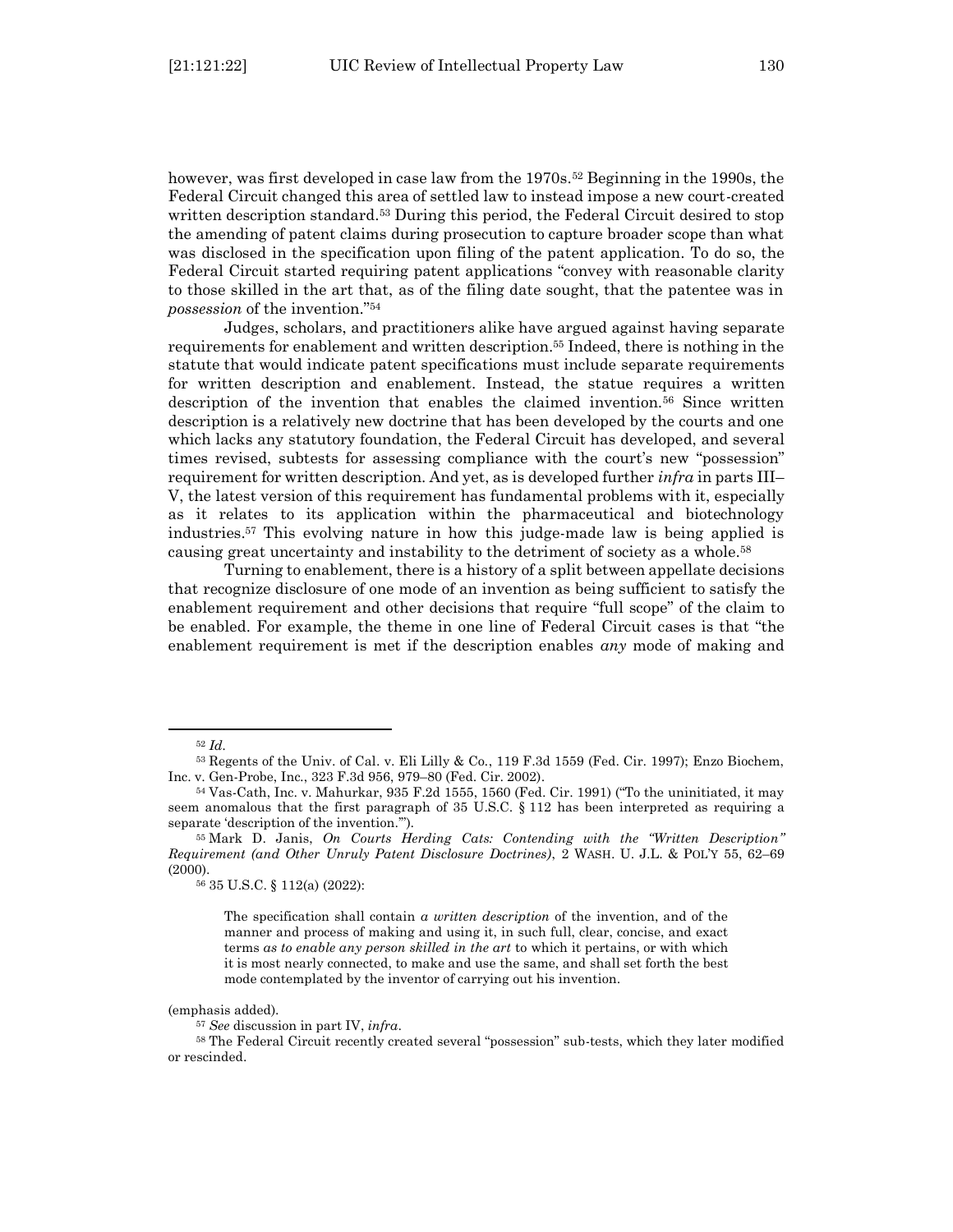using the invention." <sup>59</sup> That is, disclosure of one mode is sufficient. And yet, another line of Federal Circuit cases stands for the opposite – that disclosure of a single mode fails to enable an invention's "full scope." <sup>60</sup> Moreover, as is discussed separately in parts IV and V, the level of disclosure required to satisfy the separate, yet related, written description requirement is also hotly debated amongst various stakeholders.

One of the early "one mode" line of enablement decisions is *Engel Industries, Inc.*, a decision that stands for the proposition that *any* mode of making and using an invention would satisfy the enablement requirement.<sup>61</sup> Other cases also highlighted that patentees are not expected to provide test results of every species encompassed by their patent claim. For example, in *In re Angstadt*, *<sup>62</sup>* the patentee claimed a method of catalytically oxidizing alkylaromatic hydrocarbons to form a mixture comprising the corresponding hydroperoxides.<sup>63</sup> The claim was rejected on the basis that an ordinary skilled artisan would not have known which catalysts would produce the desired hydroperoxides without performing undue experimentation.<sup>64</sup> However, the court reversed the USPTO, deciding that the patentee was not required to "disclose a test with every species covered by a claim" since that would require the specification to contain thousands of examples which would be "a prohibitive number of actual experiments."<sup>65</sup> This analysis was later clarified by the other seminal and often cited case of *In re Wands*. 66

More recently and in direct contrast to its own "one mode" precedent, the Federal Circuit has embraced the "full scope" of the claim enablement doctrine. For example, in *Automotive Technologies v BMW*, the court decided that one embodiment of practicing the invention would not be enough, $67$  stating that "disclosure of only mechanical side impact sensors does not permit one skilled in the art to make and use the invention as broadly as it was claimed, which includes electronic side impact sensors." <sup>68</sup> Similarly, in *Liebel-Flarsheim v. Medrad*, the court rejected the

<sup>59</sup> *See* Johns Hopkins Univ. v. CellPro, Inc*.*, 152 F.3d 1342, 1361 (Fed. Cir. 1998) (quoting Engel Indus., Inc. v. Lockformer Co*.*, 946 F.2d 1528, 1533 (Fed. Cir. 1991)) (holding claim to genus of antibodies enabled by disclosure of one cell line); Edwards Lifesciences AG v. CoreValve, Inc., 699 F.3d 1305, 1309 (Fed. Cir. 2012); and Amgen Inc. v. Hoechst Marion Roussel, Inc., 314 F.3d 1313, 1338–39 (Fed. Cir. 2003) (enablement requirement satisfied if the description enables "any mode of making and using the invention"); *Johns Hopkins*, 152 F.3d at 1359.

<sup>60</sup> Auto. Techs. Intl, Inc. v. BMW of N. Am., Inc., 501 F.3d 1274, 1285 (Fed. Cir. 2007); *see also* ALZA Corp. v. Andrx Pharm., LLC*,* 603 F.3d 935, 943 (Fed. Cir. 2010) (holding "full scope" of claims not enabled where one of two methods of drug delivery disclosed); Sitrick v. Dreamworks, LLC, 516 F.3d 993, 999–1000 (Fed. Cir. 2008) (holding claim to games as failing the enablement requirement when movies also fell within claim's scope).

<sup>61</sup> Engel Indus., Inc. v. Lockformer Co*.*, 946 F.2d 1528, 1533 (Fed. Cir. 1991); *see also In re* Glass, 492 F.2d 1228, 1233 (C.C.P.A 1974) ("Nonenablement is failure to disclose any mode.").

<sup>62</sup> *In re* Angstadt, 537 F.2d 498, 501–02 (C.C.P.A. 1976) (rejecting an enablement challenge despite the need for experimentation).

<sup>63</sup> *Id.* at 499.

<sup>64</sup> *Id*. at 501.

<sup>65</sup> *Id.* at 502.

<sup>66</sup> *In re* Wands, 858 F.2d 731, 737 (Fed. Cir. 1988).

<sup>67</sup> *Auto. Techs.*, 501 F.3d at 1285. This case involved a claim to two embodiments, with only one of them being disclosed in the specification. The court found that failure to disclose both embodiments made the claim directed to both embodiments invalid.

<sup>68</sup> *Id*.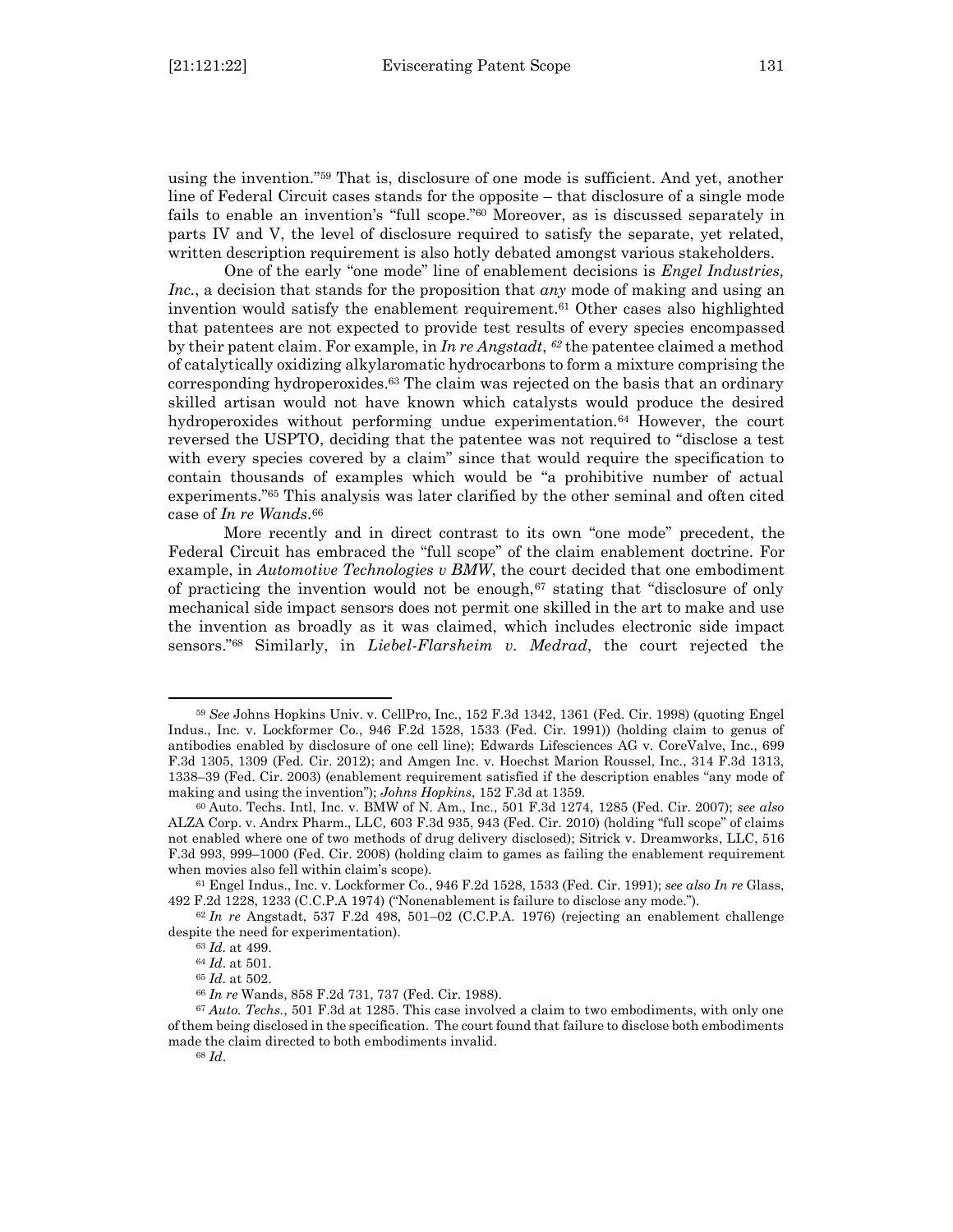disclosure of one embodiment as satisfying the enablement requirement,<sup>69</sup> citing another decision for the proposition that "as part of the *quid pro quo* of the patent bargain, the applicant's specification must enable one of ordinary skill in the art to practice *the full scope of the claimed invention*." <sup>70</sup> Moreover, another older case was used as support for this "full scope" enablement of the invention, rejecting single embodiments as failing the enablement requirement. 71

This concept of the scope of patent claims being "commensurate" with the teachings of the patent disclosure is also a feature that was developed as a doctrine in the 1970s and is routinely applied to date.<sup>72</sup> For example, in *Fisher*, the court opined that "the scope of the claims must bear a reasonable correlation to the scope of enablement provided by the specification to persons of ordinary skill in the art."<sup>73</sup>

However, the split between the one mode and "full scope" enablement lines of Federal Circuit cases is best placed in context by reviewing Supreme Court decisions that have interpreted the relevant statute. Of the Supreme Court cases from the 19th century on point, *Morse v. O'Reilly* is best known. There, the inventor for the telegraph, Morse, sued O'Reilly for infringing his patent.<sup>74</sup> The Supreme Court invalided the claim because Morse indicated that he did not wish to limit his invention to the specification and claims. <sup>75</sup> Chief Justice Taney found the claim invalid, explaining "this claim can derive no aid from the specification filed. It is outside of it, and the patentee claims beyond it."<sup>76</sup> Two 19th century Supreme Court decisions that followed *Morse* both indicated that patent claims stand valid and adequately supported by a single disclosed mode for carrying out the method.<sup>77</sup> And yet, although Alexander Graham

<sup>71</sup> *In re* Wright, 999 F.2d 1557, 1561 (Fed. Cir. 1993) ("the applicant's specification must enable one of ordinary skill in the art to practice the full scope of the claimed invention.")

<sup>72</sup> *In re* Fisher, 427 F.2d 833, 837 (C.C.P.A. 1970).

<sup>76</sup> *Id.* at 119–20.

<sup>69</sup> Similar to the *Automotive Tech.* decision, this case involved a claim to two embodiments, with only one of them being disclosed in the specification. The patent claim was deemed invalid because the specification did not disclose both embodiments. Liebel-Flarsheim v. Medrad, 481 F.3d 1371, 1379–81 (Fed. Cir. 2007).

<sup>70</sup> *Id.* at 1380 (quoting AK Steel Corp. v. Sollac, 344 F.3d 1234, 1244 (Fed. Cir. 2003)) (emphasis added).

<sup>73</sup> *Id.*

<sup>74</sup> O'Reilly v. Morse, 56 U.S. (17 How.) 62, 77 (1853).

<sup>75</sup> *Id*. Claim 8 of Morse's patent stated, "*I do not propose to limit myself to the specific machinery or parts of machinery described in the foregoing specification and claims*; the essence of my invention being the use of the motive power of the electric or galvanic current, which I call electro-magnetism, however developed, for making or printing intelligible characters, signs or letters, at any distances, being a new application of that power, of which I claim to be the first inventor or discoverer." *Id.*  (emphasis added).

<sup>77</sup> Tilghman v. Proctor, 102 U.S. 707, 728–30 (1880); Dolbear v. Am. Bell Tel. Co., 126 U.S. 1, 535 (1888). In *Tilghman*, the Court stated that:

If the mode of applying the process is not obvious, then a description of a particular mode by which it may be applied is sufficient. There is, then, a description of the process and of one practical mode in which it may be applied. Perhaps the process is susceptible of being applied in many modes and by the use of many forms of apparatus. The inventor is not bound to describe them all in order to secure to himself the exclusive right to the process, if he is really its inventor or discoverer. But he must describe some particular mode, or some apparatus, by which the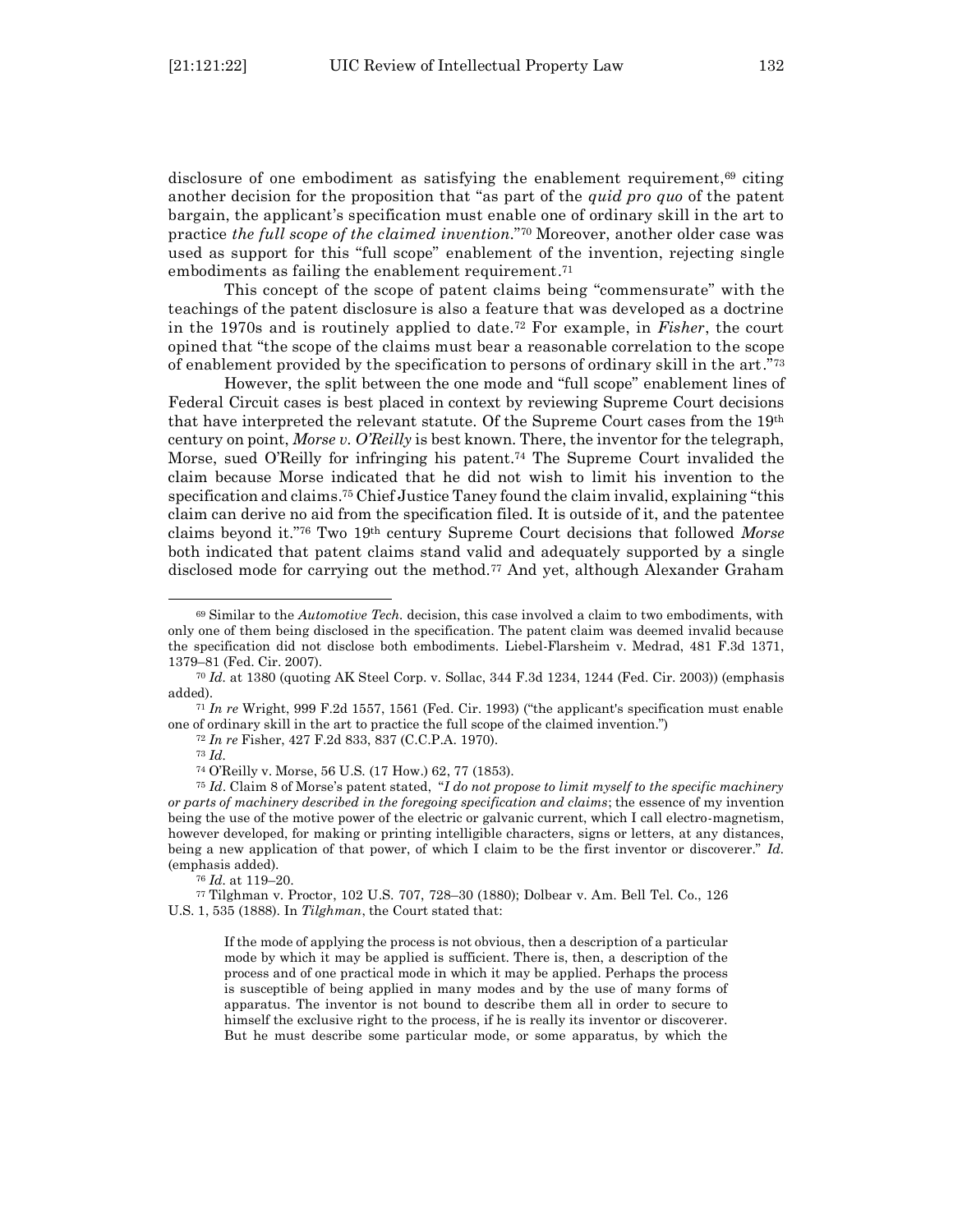Bell's broad patent claim was held valid,<sup>78</sup> the Supreme Court found the claim in the *Incandescent Lamp* to be invalid as too broad given the disclosure.<sup>79</sup> In some respects, much akin to the split in the Federal Circuit's interpretation of the statute, there appears to also be some form of a split in the Supreme Court's own decisions, albeit this has been interestingly reconciled by using an implicit doctrine.<sup>80</sup>

Courts have interpreted  $\S 112$  as requiring a written description that enables. In particular, requiring a written description "of the invention, and of the manner and process of making and using it" such that it is "in such full, clear, concise, and exact terms as to enable" an ordinary skilled artisan to practice the invention.<sup>81</sup>

On written description, one of the first Supreme Court decisions to interpret the Patent Act of 1793 is *Evans v. Eaton*. <sup>82</sup> Here, the Supreme Court invalided a patent directed to an improved hopperboy for failing to satisfy the written description requirement because no distinct improvement was disclosed.<sup>83</sup> In this 1822 decision, the Supreme Court opined that the written description was necessary so that patentees would not obtain patents that are "broader than their invention."<sup>84</sup> More recently, the Federal Circuit's predecessor found a claim to a single compound invalid for failing the written description requirement where the specification disclosed a general chemical structure with multiple variables.<sup>85</sup> Here, the court found that the general disclosure could yield "half a million possible compounds" and that this does "not constitute support for" a claim to one particular compound unless there is further disclosures to guide an ordinary skilled artisan to choose that particular compound over many other options.<sup>86</sup> This was the first time that the court had used written description separate from enablement in order to disallow new matter to be added during patent prosecution in order to prevent applicants from using the amendment process to update their disclosures. 87

This case was later interpreted by others outside of the narrow context of determining priority and date of invention, with these latter cases creating an

*Tilghman*, 102 U.S. at 728–29. In *Dolbear*, the Court stated that:

The law does not require that a discoverer or inventor, in order to get a patent for a process, must have succeeded in bringing his art to the highest degree of perfection; it is enough if he describes his method with sufficient clearness and precision to enable those skilled in the matter to understand what the process is, and if he points out some practicable way of putting it into operation.

<sup>86</sup> *Id.* at 993.

process can be applied with at least some beneficial result, in order to show that it is capable of being exhibited and performed in actual experience.

*Dolbear*, 126 U.S. at 536.

<sup>78</sup> *Dolbear*, 126 U.S.at 539.

<sup>79</sup> Consol. Elec. Light Co. v. McKeesport Light Co*.*, 159 U.S. 465, 472, 476–77 (1895).

<sup>80</sup> Jason Rantanen, *The Doctrinal Structure of Patent Law's Enablement Requirement*, 69 VAND. L. REV. 1679, 1705–07 (2019).

<sup>81</sup> Roy v. Tatham, 63 U.S. (1 Black) 132, 138–139 (1860).

<sup>82</sup> Evans v. Eaton, 20 U.S. (7 Wheat.) 356 (1822).

<sup>83</sup> *Id.* at 434.

<sup>84</sup> *Id.* at 431–32.

<sup>85</sup> *In re* Ruschig, 379 F.2d 990, 996 (C.C.P.A. 1967).

<sup>87</sup> *Id.*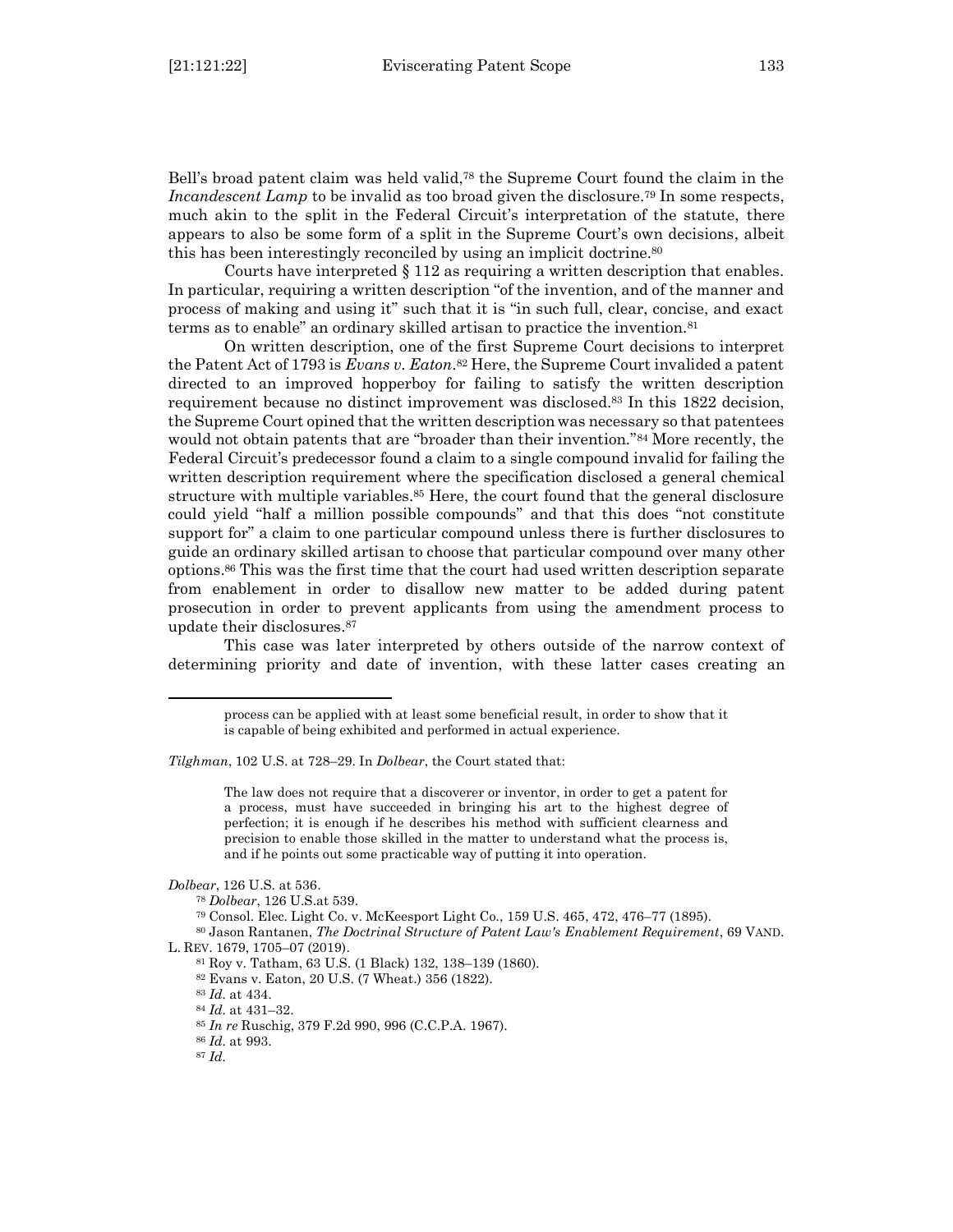additional requirement above and beyond that stated in the statute, namely that patent applications must also have a written description of the invention and demonstrate that the inventor "was in possession of the invention" as of the filing date.<sup>88</sup> Indeed, the Federal Circuit embraced this requirement outside of the narrow context of priority determinations and in 1997, in *Lilly*, decided a patent claim is invalid on the basis that the inventor had not shown "possession" of his invention and therefore failed the written description requirement.<sup>89</sup> This decision and others that followed it were met with great skepticism by judges, scholars and practitioners alike. 90 For example, Judge Rader viewed the Federal Circuit's decision in *Lilly* to be the first time the written description was being used as a "general disclosure doctrine in place of enablement." <sup>91</sup> In his and other scholars' view, the use of the written description requirement outside of context of policing against new matter addition during prosecution has elevated the written description to "an effective super enablement standard."<sup>92</sup>

In *Ariad v. Lilly,<sup>93</sup>* the court decided the key question of whether the first paragraph of 35 U.S.C § 112 requires a written description that enables one of skill in the art to make and use the claimed invention (single requirement), or requires a written description separate and apart from the enablement requirement (double requirement). Over vigorous dissents,<sup>94</sup> the Federal Circuit sat *en banc* and the majority reaffirmed that written description and enablement are distinct requirements, and each is to be assessed under different standards. In *Ariad*, the claim was to a method for regulating gene expression using the transcription factor NF-kB.<sup>95</sup> The court held that the claims encompassed a genus of ways to obtain the desired outcome and yet the specification had not disclosed a representative number of species from within that claimed genus that could accomplish that desired result.<sup>96</sup> The court used this biomedical case to also reject the notion that the application of written description in this new way amounts to a "super enablement" standard being applied to pharmaceutical and biotechnology inventions. 97

Thus, in this key case, the Federal Circuit, sitting *en banc*, reaffirmed its prior decision in *Lilly*, holding that that 35 U.S.C § 112 requires separate written description and enablement, with each having different standards.<sup>98</sup> Whereas the enablement requirement is grounded in statutory language, namely a "written description of the manner and process of making and using" the invention so that it is "full, clear, concise, and exact" as to enable ordinary skilled artisans to practice the invention, the written description requirement is a judge-made, non-statutory requirement that mandates

<sup>88</sup> Vas-Cath Inc. v. Mahurkar, 935 F.2d 1555, 1563–1564 (Fed. Cir. 1991).

<sup>89</sup> Regents of the Univ. of Cal. v. Eli Lilly & Co., 119 F.3d 1559, 1567–69 (Fed. Cir. 1997).

<sup>90</sup> *See* Ariad Pharms., Inc. v. Eli Lilly & Co., 598 F.3d 1336, 1368 (Fed. Cir. 2010) (*en banc*) (Linn, J., dissenting); *Id.* at 1361–67 (Rader, J., dissenting in part).

<sup>91</sup> Enzo Biochem, Inc. v. Gen-Probe, Inc*.*, 323 F.3d 956, 979–80 (Fed. Cir. 2002); *Lilly*, 119 F.3d at 1566–67.

<sup>92</sup> *Enzo Biochem, Inc.*, 323 F.3d at 982.

<sup>93</sup> *Ariad*, 598 F.3d at 1366.

<sup>94</sup> *Id.* at 1361–67 (Rader, J. dissenting in part); *Id.* at 1368 (Linn, J., dissenting).

<sup>95</sup> *Id.* at 1351.

<sup>96</sup> *Id.* at 1350.

<sup>97</sup> *Id.* at 1352.

<sup>98</sup> *Id.*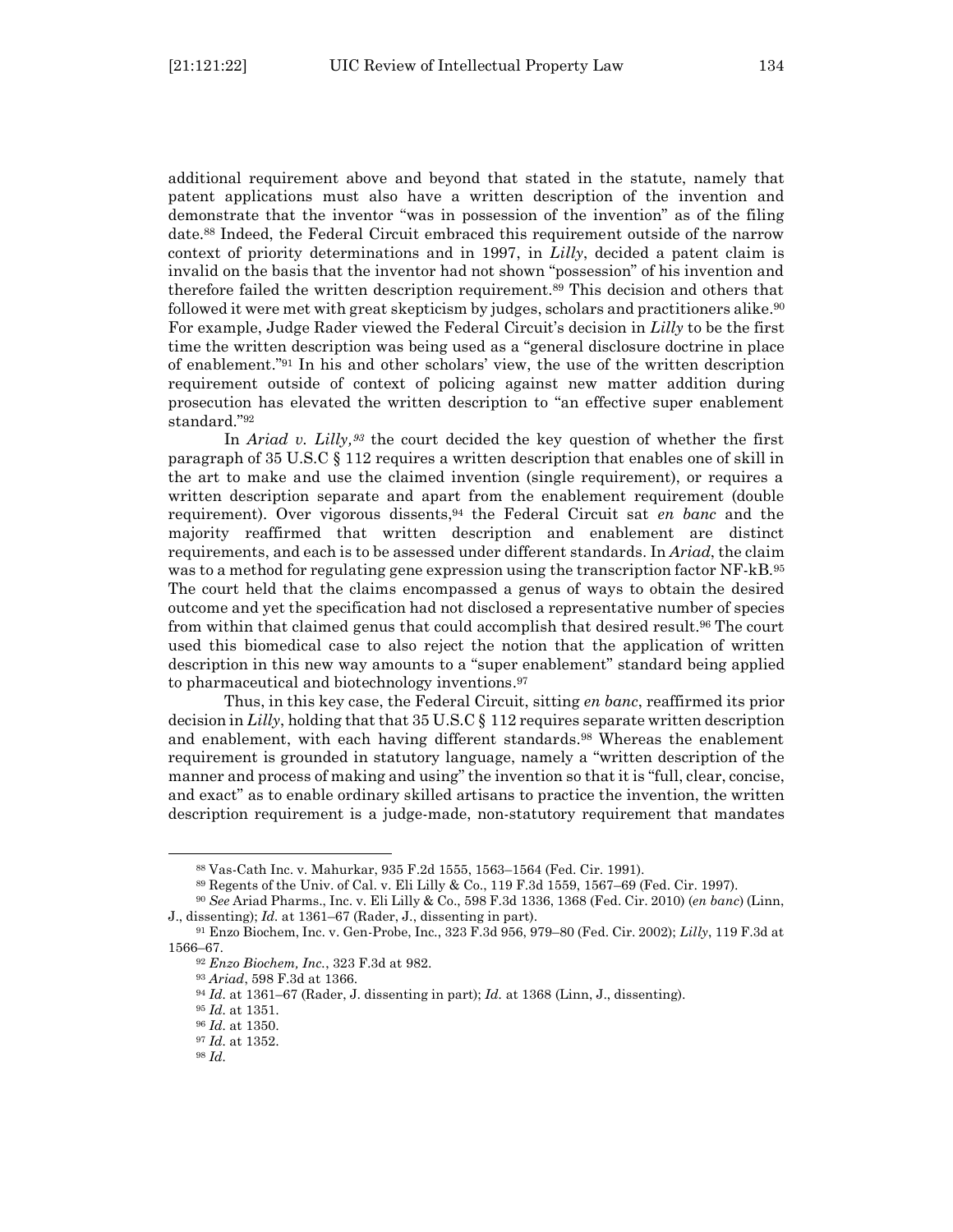patent applications convey "that the inventor *had possession* of the claimed subject matter as of the filing date."<sup>99</sup> Moreover, to apply its judicially-created "possession" standard, the Federal Circuit also created various sub-tests. For example, based on *Lilly*, for pharmaceutical genus claims, "a representative number of species within the genus" is required to show "possession" of the genus.<sup>100</sup> The *Ariad* decision endorsed *Lilly*'s sub-test and this broader extra-statutory new written description doctrine has since been used to invalidate many patents. 101

The current law, therefore, has resulted in an unclear landscape where stakeholders are not certain of the contours of the varying sub-tests, particularly how many or what type of species are required to satisfy the requirements of  $35 \text{ U.S.C} \$ § 112 for claiming a genus.

# <span id="page-16-0"></span>III. GENUS CLAIMS DRIVE INNOVATION IN PHARMACEUTICAL AND BIOTECHNOLOGY INDUSTRIES

The Patent Act is "a technology-neutral statute."<sup>102</sup> However, the nonstatutory, judge-created "possession" requirement (a.k.a "super enablement") and its related sub-tests, in practice, have accounted for technology-targeted barriers to patentability. Namely, this standard has amounted to a unique obstacle for patenting innovation in the pharmaceutical and biotechnology sector – an obstacle that would be "inconceivable in other industries."<sup>103</sup>

As such, the scope of  $\S 112(a)$  is being used by the Federal Circuit to erect barriers to patentability, especially in the essential fields of pharmaceuticals and biotechnology. In these biomedical fields, patent claims to a group of related molecules, or "genus," are used as key features of the commercialization process for these innovations.<sup>104</sup> Until recently and before the Federal Circuit changed course dramatically to limit use of genus claims, such claims to a genus of small molecules or, for example, large molecules such as antibodies, were allowed by the U.S. Patent and Trademark Office and upheld by courts for satisfying the enablement requirement.<sup>105</sup>

Genus claims are a fundamental feature of the patent landscape in the pharmaceutical and biotechnology industry and innovative companies within this industry rely on such claim drafting strategies in a predictable patent system to protect their investments in bringing novel therapeutics to market. It is estimated that less than 10% of drugs in development at a given time will ever reach the market, and the cost for doing so is between \$2-3 billion for bringing one new drug to market. <sup>106</sup> It is, therefore, perhaps not surprising that in just the past decade, hundreds of billions of

<sup>99</sup> *Id.* at 1344–45, 1351 (emphasis added).

<sup>100</sup> *Lilly*, 119 F.3d at 1568–1569.

<sup>101</sup> *See e.g.*, Novozymes A/S v. DuPont Nutrition Biosciences APS, 723 F.3d 1336, 1346 (Fed. Cir. 2013).

<sup>102</sup> Moba, B.V. v. Diamond Automation, Inc., 325 F.3d 1306, 1327 (Fed. Cir. 2003).

<sup>103</sup> Dan L. Burk & Mark A. Lemley, *Policy Levers in Patent Law*, 89 VA. L. REV. 1575, 1653–1654 (2003); Craig A. Nard & John F. Duffy, *Rethinking Patent Law's Uniformity Principle*, 101 NW. U. L. REV. 1619, 1664 (2007).

<sup>104</sup> *In re* Kalm, 378 F.2d 959, 963 (C.C.P.A. 1967) (indicating that in chemistry, "genus" means "a group of compounds closely related both in structure and in properties.").

<sup>105</sup> Alan L. Durham, *Patent Scope and Enablement in Rapidly Developing Arts*, 94 N.C. L. REV. 1101, 1109 (2015).

<sup>106</sup> Sullivan, *supra* note 1.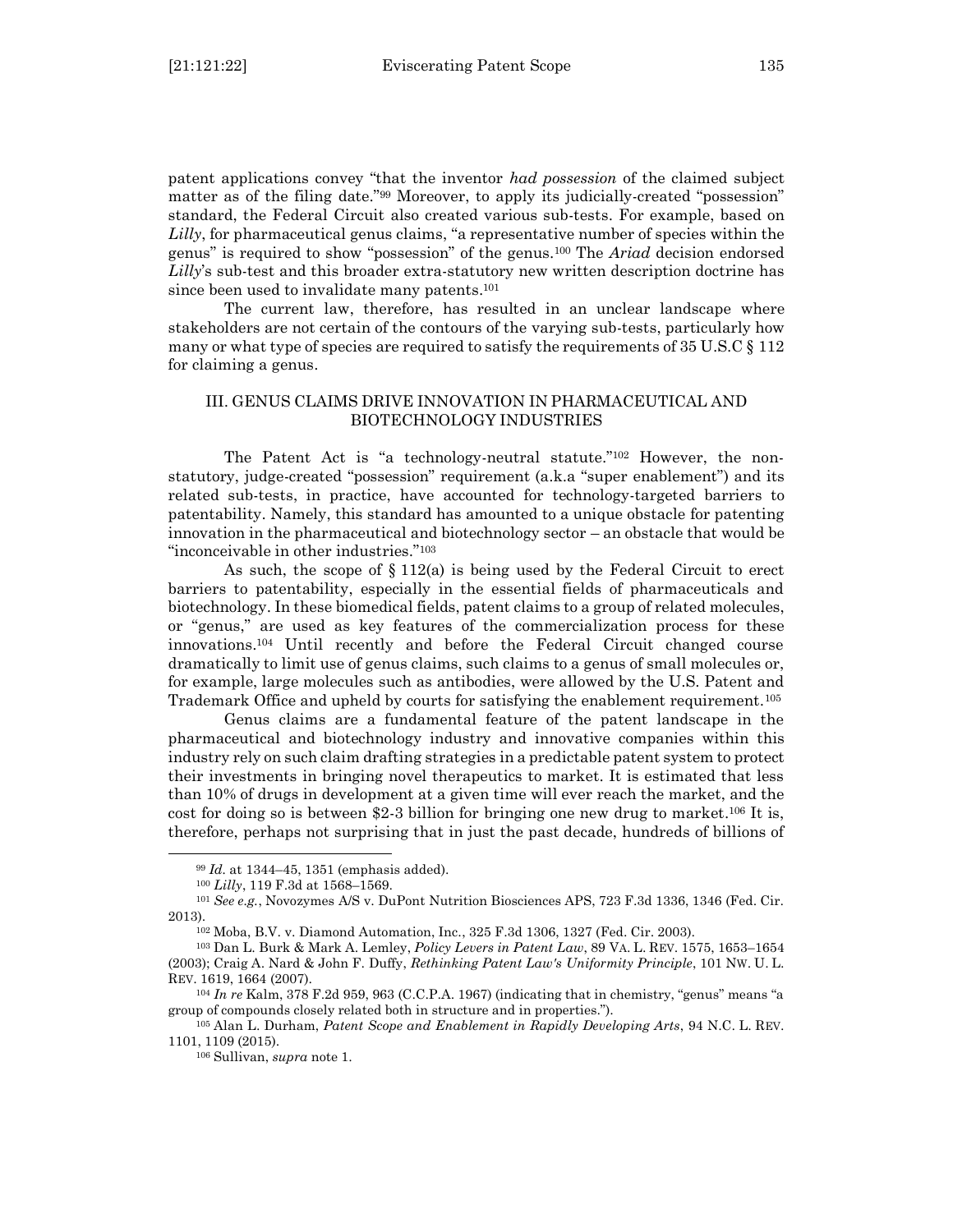dollars have been spent on discovery and development of innovative compounds and therapeutics to satisfy society's growing medical needs.

Since genus claims are central to patent protection in these vital industries, forgoing strong patent protection that such claims provide will result in fewer companies ever taking on the considerable risk of expending monetary resources on developing such pharmaceuticals or biologics.<sup>107</sup> Sadly, if the Federal Circuit does not change course and continues to use its recent  $\S 112(a)$  jurisprudence to disincentivize truly innovative companies, the practical reality is that new drug development will become stagnated and slow considerably in the decades ahead.

#### *A. Genus Claims*

<span id="page-17-0"></span>A key mechanism by which companies in the pharmaceutical and biotechnology industries protect their innovation is by using genus claims as part of their patent portfolio management strategy. Often the discovery of a chemical that has a particular use enables the inventor, for example, to capitalize on the discovery by claiming not only that one chemical entity that was discovered but also all related chemical structures that would perform the same function. These related chemical structures form a genus. As such, patent lawyers' clients who have made a discovery of one "species" of a chemical will typically aim to protect more than just that species. These genus claims are carefully drafted to encompass a broader claim to structurally similar compounds (*i.e.* to capture many species within that genus). These genus claims that once were the stable feature of patent law have recently become all but worthless; so much so that prominent scholars have gone so far as recently saying that genus claims are dead.<sup>108</sup> As is discussed in part IV, genus claims should be reaffirmed as being viable under the Patent Act. To do otherwise, would be to upend the pharmaceutical and biotechnology industries' incentives to develop novel drugs and biologics and their ability to protect their innovation.

Until relatively recently, the U.S. Patent and Trademark Office allowed genus claims to issue and courts upheld their validity during litigation so long as the specification included enough information that a person of ordinary skill in the art could practice the invention without undue experimentation.<sup>109</sup> However, claiming a genus as a tool in patent law practice has all but disappeared as an option, directly because of changes in how the Federal Circuit is now interpreting 35 U.S.C. § 112(a). For example, presently, if a genus encompasses thousands of possible chemicals, the court will reject the genus claim as invalid, if it does not further detail the nature of each of those species to identify those that work for its intended purpose. This fundamental change in approach has been especially felt in the pharmaceutical and biotechnology industries.

<sup>107</sup> Giugni & Giugni, *supra* note 7, at 493–506.

<sup>108</sup> Karshtedt et al., *supra* note 3, at 5.

<sup>109</sup> 35 U.S.C. § 112(a) (2022) (provision containing the enablement requirement).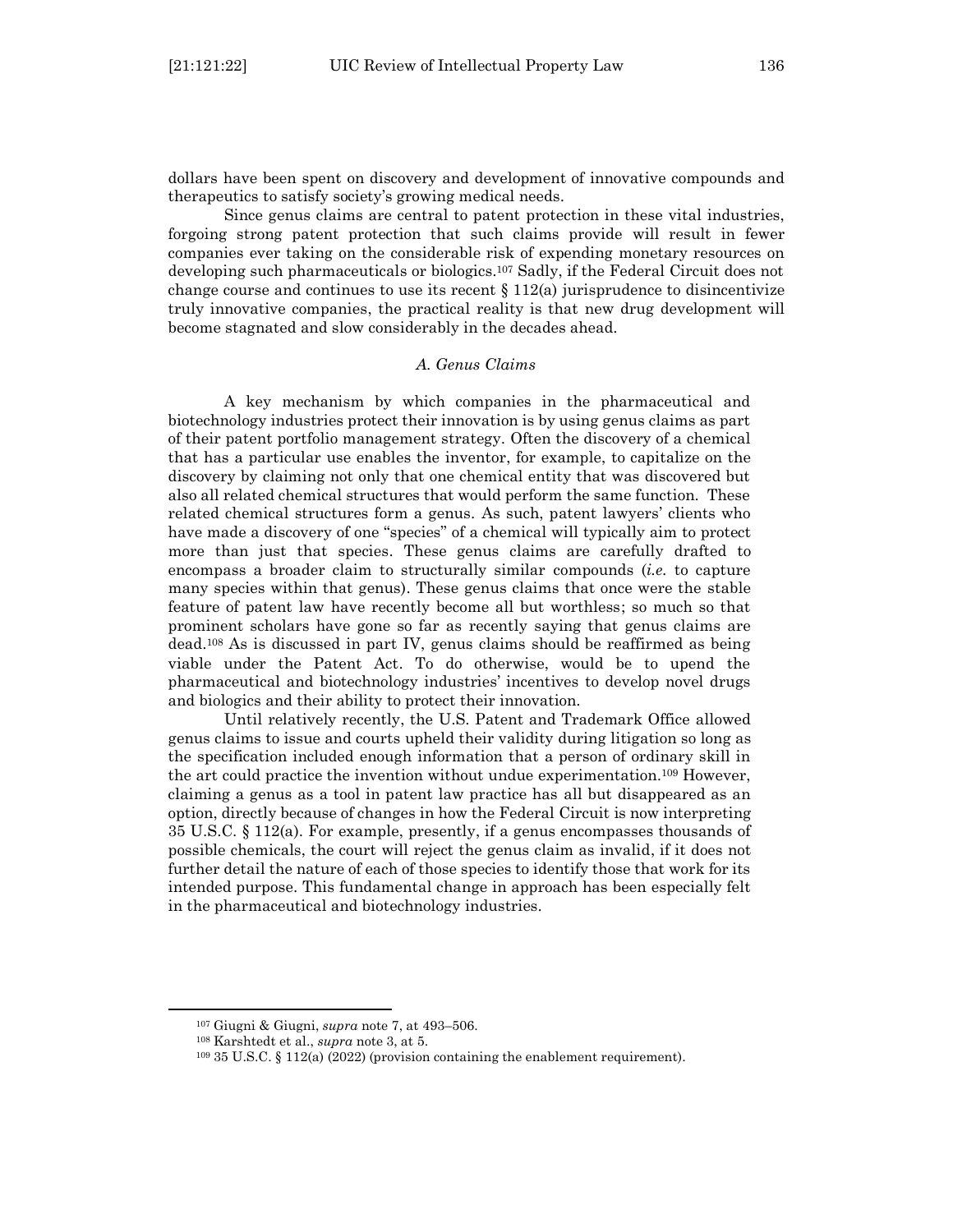# <span id="page-18-0"></span>IV. CURRENT 35 U.S.C. § 112(A) JURISPRUDENCE IS UNTENABLE AND HIGHLY DAMAGING FOR NEW DRUG AND BIOLOGICS DEVELOPMENT

New drug development is a process that takes sometimes decades and costs into the billions of dollars.<sup>110</sup> Innovative biopharma companies pursue this process with no guarantees of success. During this research and development process, the research can generate a large group of chemically related compounds that the inventors believe would be active against the target disease or condition. As part of the race to file a patent application before others on such a discovery, patentees often file patent applications with claims that encompass a large genus of compounds to obtain meaningful patent protection on their discovery.

Were it not for the ability to protect such painstaking research with genus patent claims, it would be easy for third parties to design around very narrow embodiments of a particular species and instead practice substantially similar compounds without infringing the innovator's patent and thereby unfairly take advantage of the innovator's time and expense spent to develop the technology. Conversely, it is self-evident to see that by allowing too broad a genus claim, a patent can then be used as a weapon to prevent others from researching and developing technology in that field. As such, although this tunes our attention to assess where the line gets drawn vis-à-vis the validity of genus claims, it is clear that the present status quo for genus claims is unpredictable and untenable and has cost and will cost the drug development industry dearly.

Viewed holistically with a broad lens, it is perhaps revealing to appreciate that many initiatives have been taken from U.S. patent law and been adopted by foreign countries and, in parallel, other harmonization efforts have occurred here in the U.S. with the recent America Invents Act to align U.S. patent law more in harmony with patent laws of other key industrialized countries.<sup>111</sup> However, as strange (or wise) as it may appear, other industrialized foreign nations have adopted many features of American patent laws and yet they have not adopted our patent *disclosure* laws. For example, while the Federal Circuit has pushed the U.S. into a corner and now requires rigid patent disclosure, the European Patent Office does not require patentees that claim, for example, a genus of antibodies "to provide evidence that an antibody has actually been produced if the target is susceptible to routine methods of antibody production."<sup>112</sup> Australia's Patents Act of 1990 was amended in 2012 to, in direct contrast to the U.S., align itself with the European Patent Office's view on enablement and sufficiency.<sup>113</sup> Lastly, similar to the European approach, in Canada "claims to an

<sup>112</sup> Yifan Mao & Andrew Serafini, *Navigating Key Differences in Therapeutic Antibody Patent Protection Strategies Between the United States and Europe*, JDSUPRA (April 29, 2021), [https://www.jdsupra.com/legalnews/navigating-key-differences-in-8802999/;](https://www.jdsupra.com/legalnews/navigating-key-differences-in-8802999/) Mathys & Squire, *Patenting antibodies* at the European Patent Office, MATHYS & SQUIRE (October 6, 2020) [https://www.mathys-squire.com/insights-and-events/news/patenting-antibodies-at-the-european-](https://www.mathys-squire.com/insights-and-events/news/patenting-antibodies-at-the-european-patent-office/)

<sup>110</sup> *Id.*

<sup>111</sup> For example, changing U.S. patent law from a first to invent to first to file.

[patent-office/;](https://www.mathys-squire.com/insights-and-events/news/patenting-antibodies-at-the-european-patent-office/) Donald Zuhn et al., *News from Abroad: Antibodies in the European Patent Office*, PATENT DOCS (Dec. 20, 2016), [https://www.patentdocs.org/2016/12/news-from-abroad-antibodies-in](https://www.patentdocs.org/2016/12/news-from-abroad-antibodies-in-the-european-patent-office-.html)[the-european-patent-office-.html.](https://www.patentdocs.org/2016/12/news-from-abroad-antibodies-in-the-european-patent-office-.html)

<sup>113</sup> Tony Shaw & Candace Wu, *Navigating Australian Antibody Patent Protection Strategies*, ALLENS LINKLATERS (Feb. 10, 2022), [https://www.allens.com.au/insights](https://www.allens.com.au/insights-news/insights/2022/02/Antibody-patent-protection-in-Australia/)[news/insights/2022/02/Antibody-patent-protection-in-Australia/.](https://www.allens.com.au/insights-news/insights/2022/02/Antibody-patent-protection-in-Australia/)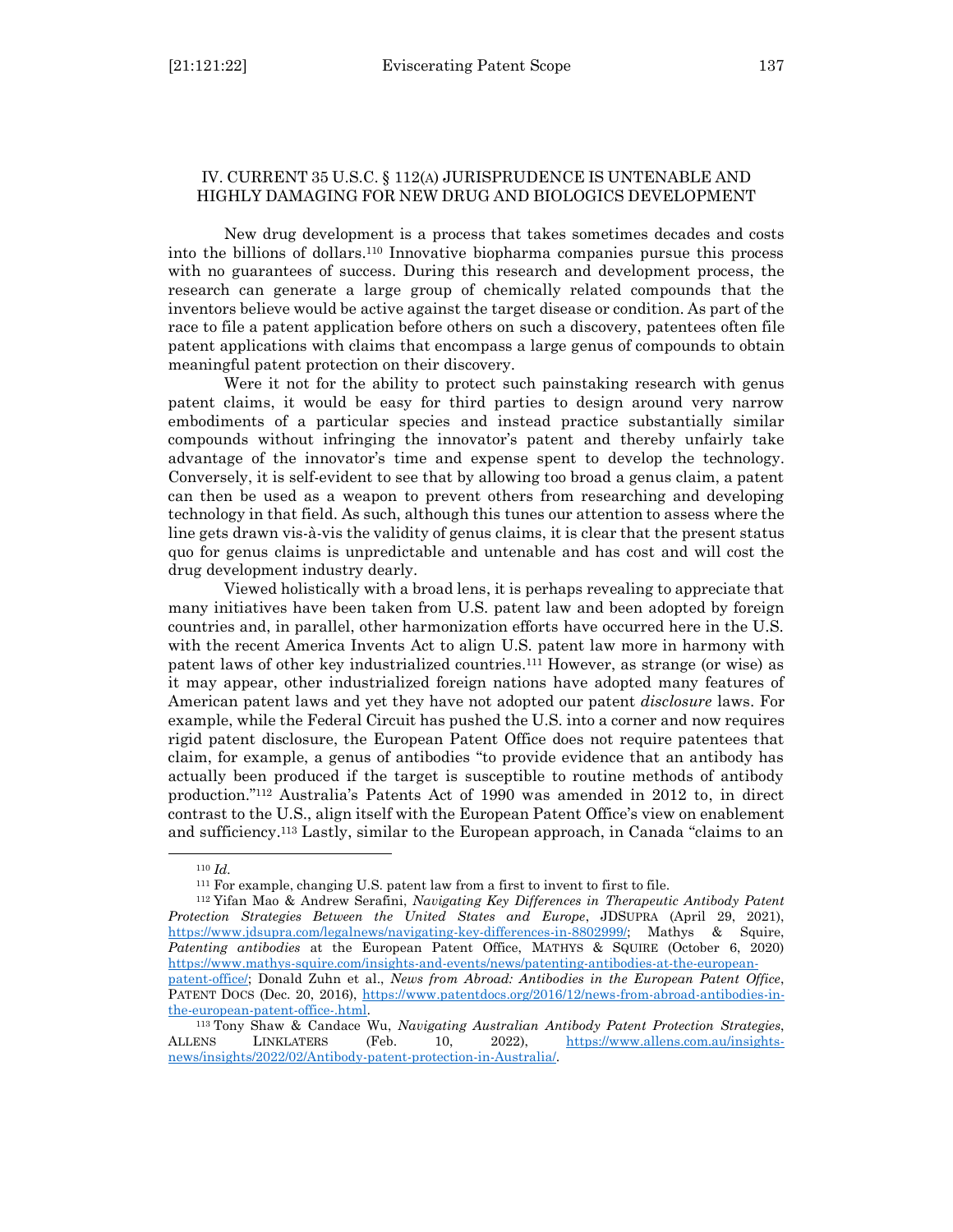antibody specific for a novel antigen can be obtained even in the absence of working examples if the antigen is sufficiently described."<sup>114</sup> In essence and as is discussed further *infra*, this is the holding of *Noelle* in the U.S. from not long ago,<sup>115</sup> which was later abandoned by the Federal Circuit. The Federal Circuit's abrupt change in course in its patent disclosure jurisprudence will have grave consequences for new pioneering pharmaceutical and biotechnology development in the U.S. and threatens to push creative companies to pursue groundbreaking research and development in other industrialized jurisdictions outside of the U.S., countries having more stable and predictable patent laws.

#### *A. The Federal Circuit's Enablement Rule for Genus Claims is Broken*

<span id="page-19-0"></span>Statutory construction is required to "start where the statute does."116 The relevant statute at the center of this piece, namely Section 112 of the current Patent Act, states:

The specification shall contain a *written description* of the invention, and of the manner and process of making and using it, in such full, clear, concise, and exact terms as to *enable* any person skilled in the art to which it pertains, or with which it is most nearly connected, to make and use the same, and shall set forth the best mode contemplated by the inventor of carrying out his invention. $117$ 

Historically, the key function of the enablement requirement has been to provide a specification that teaches a person having ordinary skill in the art (hereinafter "PHOSITA") how to make and use the invention without undue experimentation.<sup>118</sup> The Federal Circuit has provided "illustrative, not mandatory"<sup>119</sup> guidance on how to determine if any experimentation is "undue" by assessing various factors, including:

(1) the breadth of the claims; (2) the nature of the invention; (3) the state of the prior art; (4) the level of one of ordinary skill; (5) the level of predictability in the art; (6) the amount of direction provided by the inventor; (7) the existence of working examples; and (8) the quantity of experimentation needed to make or use the invention based on the content of the application as filed.<sup>120</sup>

Under this rubric, the specification is found to be enabled only if upon balancing of these factors a PHOSITA could make and use the invention without undue

<sup>114</sup> Carmela De Luca & Anastassia Trifonova, *Patent Disclosure Requirements for Therapeutic Antibody Patents*, 27 EXPERT OPIN. THERAPUETIC PAT. 867, 869 (2017).

<sup>115</sup> Noelle v. Lederman, 355 F.3d 1343, 1349 (Fed. Cir. 2004).

<sup>116</sup> SAS Inst. Inc. v. Iancu, 138 S. Ct. 1348, 1355 (2018).

<sup>117</sup> 35 U.S.C. § 112(a) (2022) (emphasis added).

<sup>118</sup> MPEP, *supra* note 24, § 2164.

<sup>119</sup> Amgen, Inc. v. Chugai Pharm. Co*.*, 927 F.2d 1200, 1213 (Fed. Cir. 1991).

<sup>120</sup> *In re* Wands, 858 F.2d 731, 737 (Fed. Cir. 1988).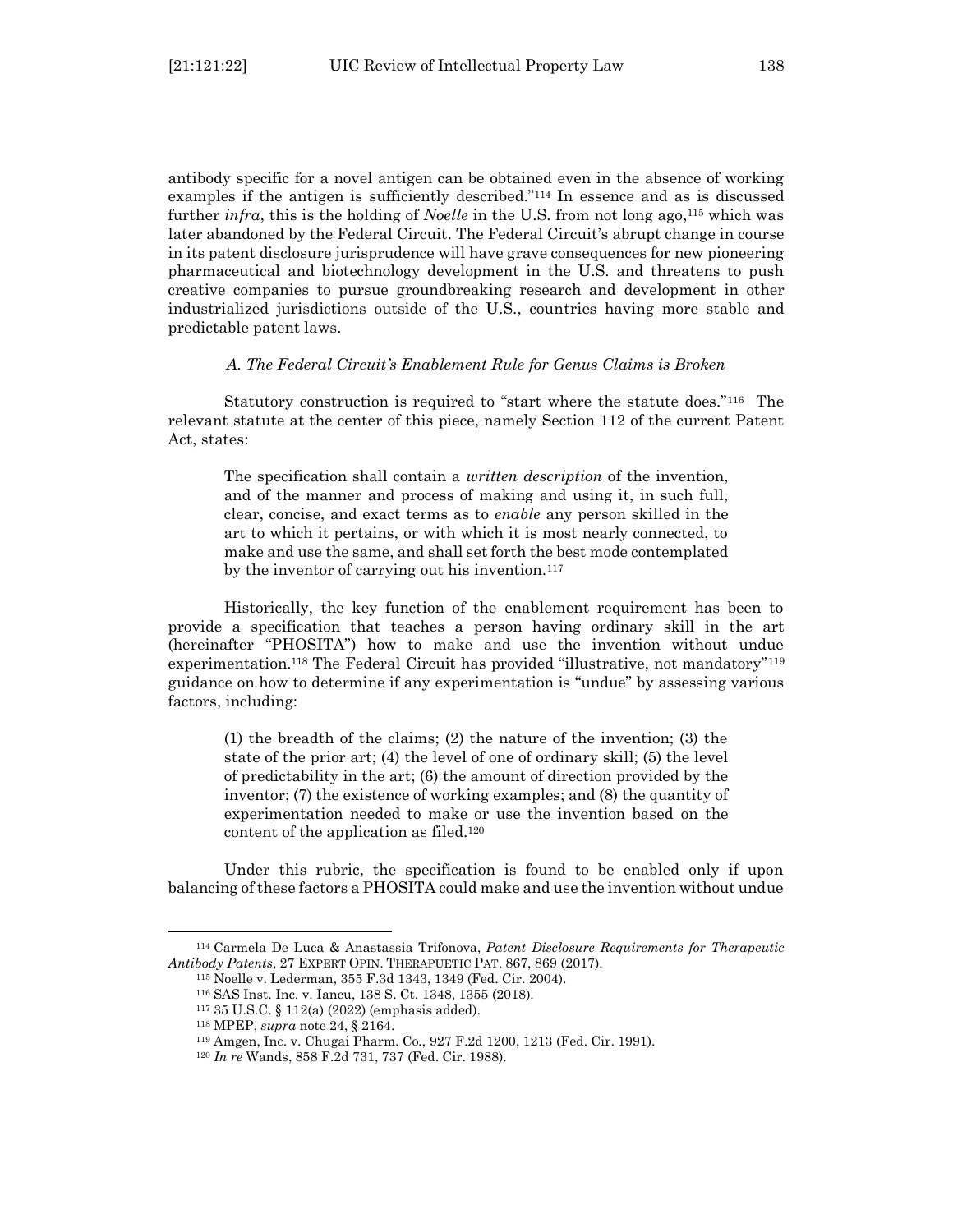experimentation.<sup>121</sup> As later decisions reiterated, and has been widely accepted, "to enable any person skilled in the art" means "without requiring undue experimentation."<sup>122</sup>

Inventions in the fields of pharmaceuticals and biotechnology typically are different in how they are developed when compared to inventions in other fields. For example, a discovery of a compound that has a positive effect on cancer cells leads typically to discovering a family of related compounds that has the same effect. As such, once the inventor makes such a discovery, it can be more routine work to decipher any other member of the family of related compounds that can produce the same effect. In practice, of course, the patentee would wish to capture a broad patent claim that would cover the full family of related compounds. Indeed, using such genus claims – i.e., claims that the Supreme Court outlined as "deal[ing] with a large class of substances and the range of treatment within the terms of the claims<sup> $"123 -$ </sup> is a crucial aspect of how innovation in the pharmaceutical and biotechnology fields is protected. The structure of such genus claims in the biomedical field will typically include certain "structural requirements" that all species falling within the scope of the genus have, as well as the "function" that the species can perform.<sup>124</sup>

The enablement doctrine is premised on requiring that patentees provide sufficient information in their patent application such that an ordinary skilled artisan could practice the invention without having to perform "undue experimentation."<sup>125</sup> Guidance has been provided for assessing what experimentation would be "undue" in the *Wands* factors.<sup>126</sup> In *In re Wands*, the technology related to the *in vitro* production of antibodies capable of identifying the hepatitis B virus.<sup>127</sup> An ordinary skilled artisan wishing to practice the invention would need to isolate and clone hybridoma cells, culture them and test them for their desired function. However, the court held that this level of experimentation would not be "undue" because it would be routine for a person of ordinary skill in the art.<sup>128</sup> The court reasoned that not only was the level of skill in this field of art high and techniques well known in the art, but also that the patent application had provided significant guidance so that it would not be "undue" because the experiments involve repetition of known or commonly used techniques.<sup>129</sup>

There is a history of a split between decisions from the Federal Circuit that recognize disclosure of one mode of an invention as being sufficient to satisfy the enablement requirement and other decisions that require "full scope" of the claim to be enabled. In the past, courts recognized the validity of genus claims, especially those found in pharmaceutical and biotechnology patents. For example, the Court of Customs and Patent Appeals ("CCPA") found it untenable to require patentees draft "a patent application or applications with thousands of examples," as well as

<sup>121</sup> *Id.*

<sup>122</sup> Invitrogen Corp. v. Clontech Labs., Inc*.*, 429 F.3d 1052, 1070 (Fed. Cir. 2005); 35 U.S.C. § 112 (2022).

<sup>123</sup> Minerals Separation, Ltd. v. Hyde, 242 U.S. 261, 271 (1916).

<sup>124</sup> McRO, Inc. v. Bandai Namco Games Am. Inc*.*, 959 F.3d 1091, 1100 (Fed. Cir. 2020).

<sup>125</sup> MPEP, *supra* note 24, § 2164.

<sup>126</sup> *In re* Wands, 858 F. 2d 731, 737 (Fed. Cir. 1988).

<sup>127</sup> *Id.* at 734–35.

<sup>128</sup> *Id.* at 738.

<sup>129</sup> *Id.* at 736–38; *see also* Johns Hopkins Univ. v. CellPro, Inc*.*, 152 F.3d 1342, 1360 (Fed. Cir. 1998) ("Routine experimentation does not constitute undue experimentation.").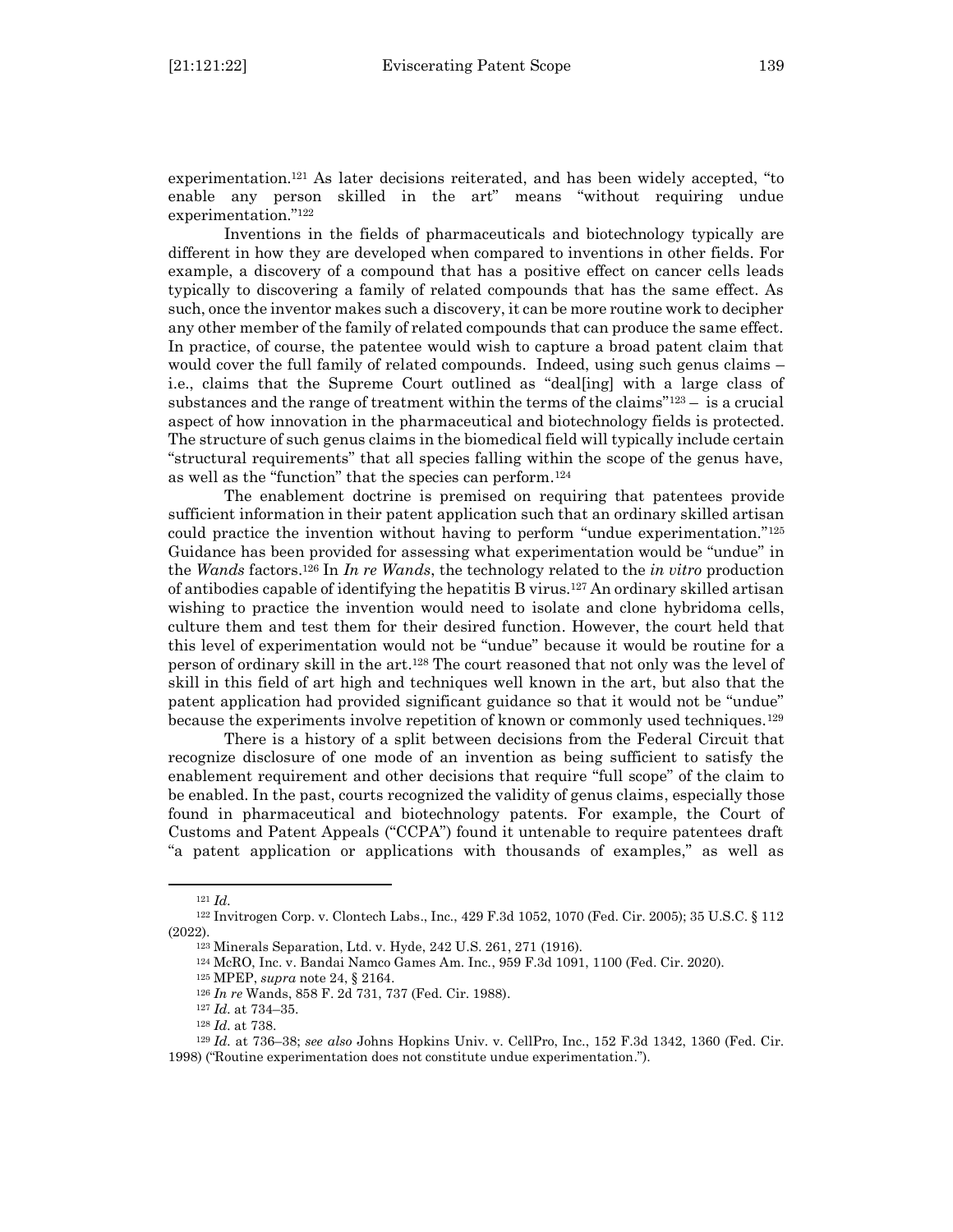"disclosure of thousands of catalysts along with information as to whether each exhibits catalytic behavior."<sup>130</sup> The court reasoned that it "would force an inventor seeking adequate patent protection to carry out a prohibitive number of actual experiments."<sup>131</sup> As discussed *supra*, the court in *In re Wands* made a similar point to find the enablement requirement was satisfied where a person of ordinary skill in the art could make and use the disclosed invention. <sup>132</sup> The standard for the amount and kind of experimentation necessary is one of reasonableness. <sup>133</sup> That is, whether experimentation is "undue" depends on the degree of experimentation and the standard to assess that is to gauge what would be reasonable. <sup>134</sup> Indeed, a "considerable amount of experimentation" is allowed, if it is "'merely routine,' or the specification provides 'a reasonable amount of guidance."<sup>135</sup>

This established law for determining compliance with enablement laws has changed drastically of late. This new direction taken by the Federal Circuit goes against Supreme Court precedent as well as the Federal Circuit's own prior decisions related to genus claims. The focus had correctly been on whether the patent application teaches a person of ordinary skill in the art to make and use the chemical species within the genus, as required by  $\S 112(a)$  statute, and without having to do any "undue" experimentation." <sup>136</sup> And yet, recent jurisprudence on this issue now rejects such an approach and favors the enablement test to instead be whether the patent application points out which of all the species in the genus will work. This shift in approach to enablement is proving fatal for pharmaceutical and biotechnology patents because the genus claims can cover thousands of related species and the patent applications do not, understandably, disclose every species in the patent application. The Federal Circuit's present approach to enablement is flawed and harmful both to innovation in the essential fields of pharmaceuticals and biotechnology and for the development of new lifesaving treatments.

#### <span id="page-21-0"></span>*B. The Federal Circuit's Enablement Law Conflicts with Supreme Court Jurisprudence*

<sup>130</sup> *In re* Angstadt, 537 F.2d 498, 502 (C.C.P.A. 1976).

<sup>131</sup> *Id.*

<sup>132</sup> *In re* Wands, 858 F.2d 731, 738 (Fed. Cir. 1988).

<sup>133</sup> Wyeth & Cordis Corp. v. Abbott Labs., 720 F.3d 1380, 1385–86 (Fed. Cir. 2013); Chiron Corp. v. Genentech, Inc., 363 F.3d 1247, 1253 (Fed. Cir. 2004).

<sup>134</sup> *See* ALZA Corp. v. Andrx Pharm., LLC, 603 F.3d 935, 940 (Fed. Cir. 2010) ("A 'reasonable' amount of routine experimentation" is allowed); *In re* Wands, 858 F.2d at 737 ("The determination of what constitutes undue experimentation in a given case requires the application of a standard of reasonableness"); Cephalon, Inc. v. Watson Pharms., Inc., 707 F.3d 1330, 1336 (Fed. Cir. 2013) ("A reasonable amount of routine experimentation does not violate the enablement requirement.").

<sup>135</sup> *Wyeth & Cordis Corp.*, 720 F.3d at 1385–86 (Fed. Cir. 2013):

<sup>[</sup>T]he claim was to administering Rapamycin to prevent restenosis after a balloon angioplasty procedure. The specification disclosed only one species of Rapamycin, even though Rapamycin is genus of tens of thousands of compounds. Court held claim not enabled because ordinary skilled artisan would have to undertake time consuming testing to determine which of the thousands of Rapamycin compounds would work.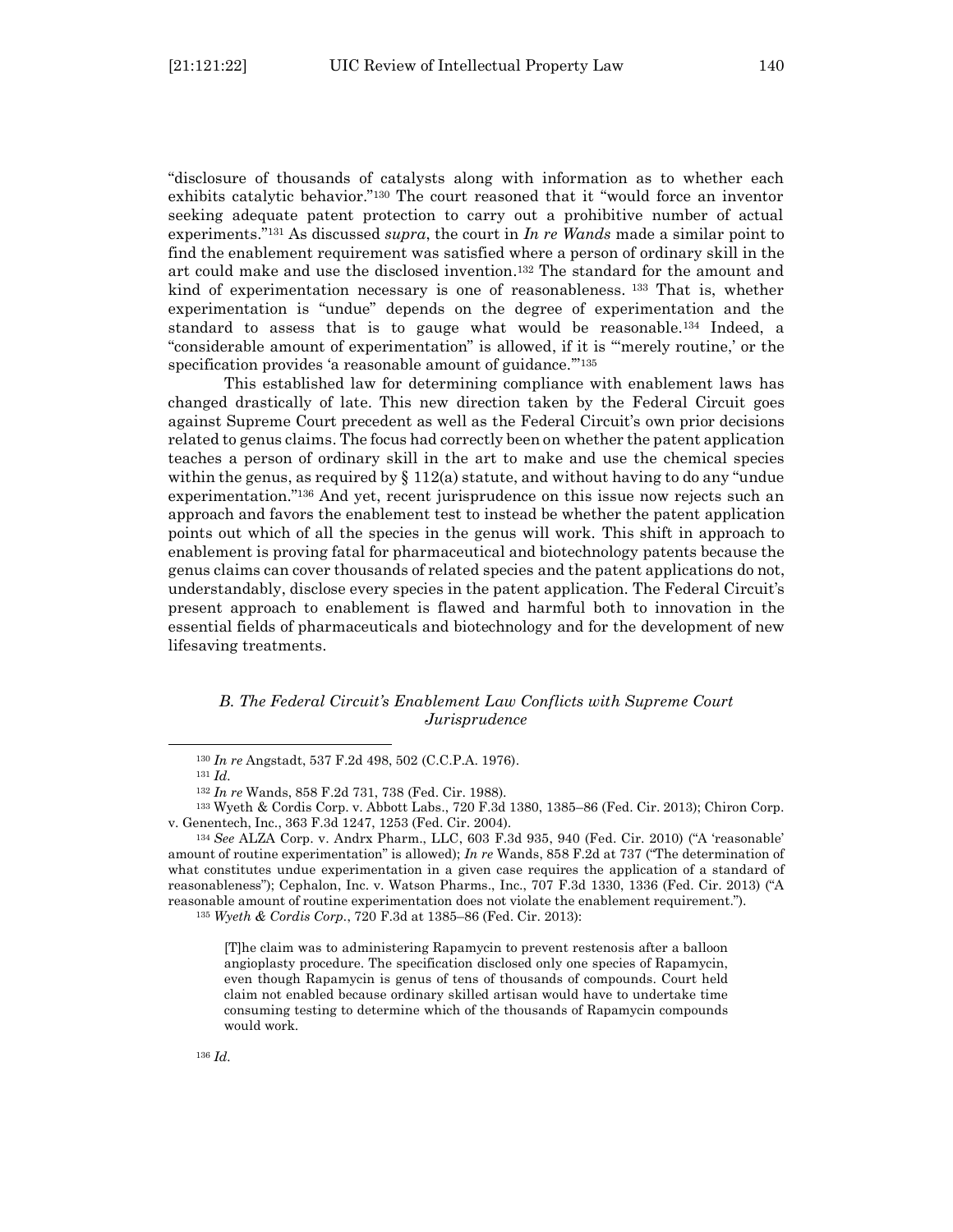The Supreme Court has long recognized that patentees must be permitted to claim more than just narrow embodiments of their invention because to do otherwise would make a patent a "hollow and useless thing."<sup>137</sup> As a preliminary matter, the statute requires that the specification of a patent application provide "such full, clear, concise, and exact terms as to enable any person skilled in the art to which it pertains, or with which it is most nearly connected, to make and use the same." <sup>138</sup> The Supreme court has interpreted this to be the "the right of the jury to determine." <sup>139</sup> And yet, the Federal Circuit, beginning in 1983, began to treat enablement as a question of law for the court to decide. <sup>140</sup> This question of law versus question of fact and why this is important in such a fact-sensitive case-by-case inquiry is further explored *infra* in part V(C), however, it is worth introducing this as a preliminary matter and just one example of how the Federal Circuit's jurisprudence on patent disclosure laws has evolved to conflict with Supreme Court precedent.

The main problem with the Federal Circuit's approach to a  $\S$  112(a) inquiry is that the court has effectively judicially invented rules that have no statutory basis and their recent implementation is causing disruption and having harmful effects on the biomedical industry.<sup>141</sup> The main reason is because this rigid jurisprudence is routinely being used to invalidate a type of claim format that is at the heart of pharmaceutical and biotechnology patent practice: the genus claim.<sup>142</sup> The Federal Circuit's shift in position comes in the face of clear support for genus claims from the Supreme Court. For example, the Supreme Court confirmed genus claims as a viable claiming option, so long as the patentee can show some "common quality" between members of a genus.<sup>143</sup> In these early cases, enablement of genus claims centered on whether the patent application sufficiently enabled an ordinary skilled artisan to "make and use" embodiments of the invention.

The Federal Circuit has in recent years made a drastic shift in position regarding their interpretation of a patent's disclosure requirements. Whereas the focus of the court used to be on whether a patent's disclosure enables a person of ordinary skill in the art to practice the invention without "undue experimentation,"<sup>144</sup> this has now evolved to become a test of how long it would take an ordinary skilled artisan to make and test all of the species within the claimed genus, irrespective of which aspects of that work would be routine work for the ordinary skilled artisan. The genus claim in the technological fields of pharmaceuticals and biotechnology can encompass thousands of species. In this context, the Federal Circuit has held that if identifying every species of a claimed genus would require making and testing thousands of compounds, the claim fails "as a matter of law."<sup>145</sup> In practice, the Federal Circuit's new numbers-based enablement requirement to identify every species in a genus is proving fatal for a swathe of genus claims in pharmaceutical and biotechnology

<sup>137</sup> Graver Tank & Mfg. Co. v. Linde Air Prods. Co., 339 U.S. 605, 607 (1950).

<sup>138</sup> *See* 35 U.S.C. § 112(a) (2022).

<sup>139</sup> Battin v. Taggert, 58 U.S. (17 How.) 74, 85 (1854).

<sup>140</sup> Raytheon Co. v. Roper Corp*.*, 724 F.2d 951, 960 n.6 (Fed. Cir. 1983).

<sup>141</sup> *Id.*

<sup>142</sup> Novozymes A/S v. DuPont Nutrition Biosciences APS, 723 F.3d 1336, 1346 (Fed. Cir. 2013).

<sup>143</sup> Corona Cord Tire Co. v. Dovan Chem. Corp., 276 U.S. 358, 385 (1928).

<sup>144</sup> *Id.*

<sup>145</sup> Wyeth & Cordis Corp. v. Abbott Labs., 720 F.3d 1380, 1385–86 (Fed. Cir. 2013).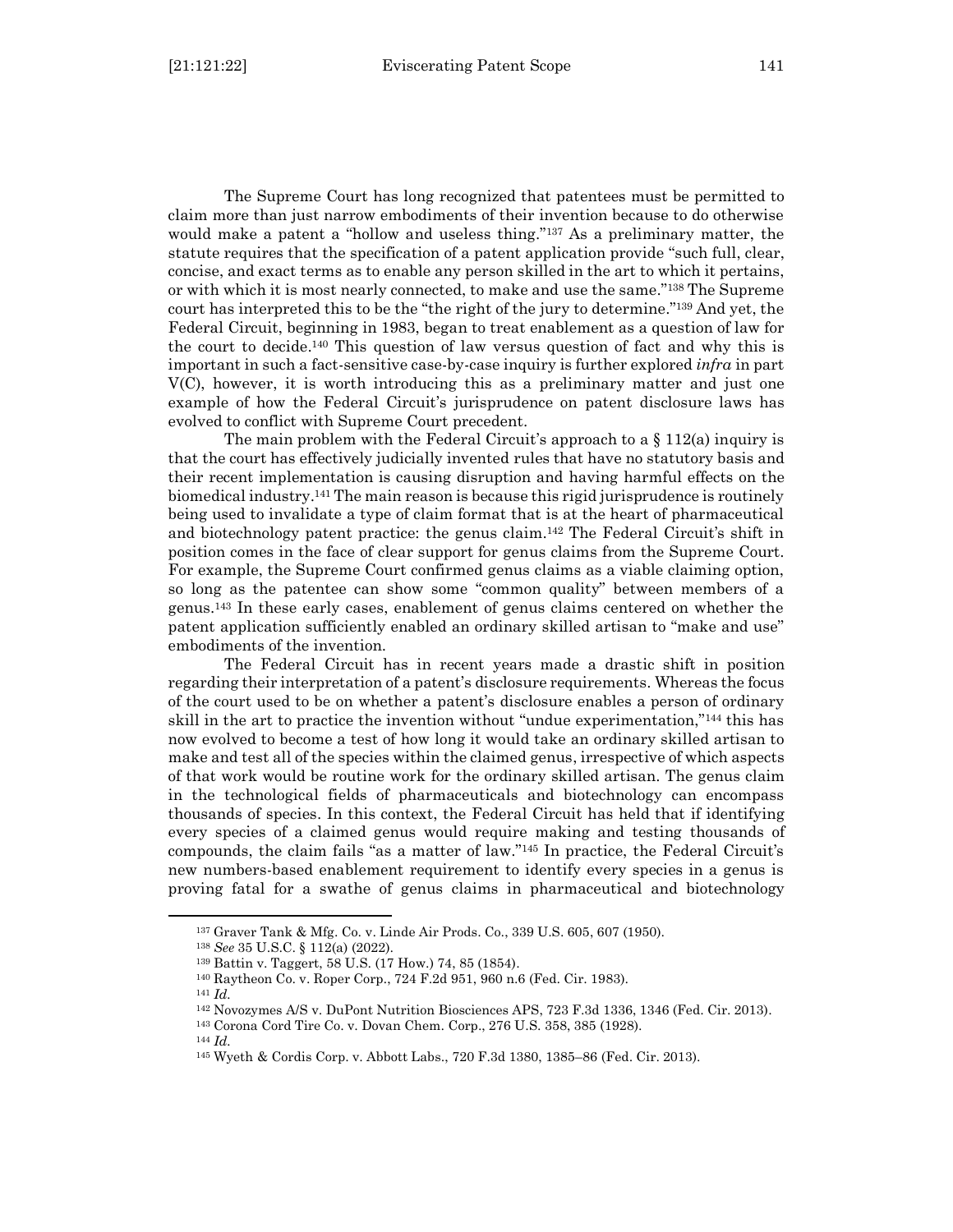patents. This rigid position is untenable and goes against both the text of the statute and Supreme Court precedent.

The Supreme Court has long recognized the importance of using genus claims to protect inventions. Without such claims, copycats can take advantage of innovators' efforts to develop a technology without the threat of patent infringement by making minor changes of a particular embodiment claimed in the innovators' patent.<sup>146</sup> Famously, the Supreme Court upheld Alexander Graham Bell's genus patent claim for the telephone, holding "it is enough if [the patentee] describes his method with sufficient clearness and precision to enable those skilled in the matter to understand what the process is, and if he points out some practicable way of putting it into operation."<sup>147</sup> The Court further stated that Bell had "described, with sufficient precision to enable one of ordinary skill in such matters to make the invention."<sup>148</sup> However, in another case involving another famous inventor, Thomas Edison, the Supreme Court did not hesitate in holding a patent claim invalid for failing the Patent Act's disclosure requirement by claiming very broadly when in fact they had made a discovery limited to a certain embodiment for a light bulb filament. <sup>149</sup>

Other Supreme Court cases have made it clear that exclusively functional patent claims are not acceptable given the vast scope of such claims, <sup>150</sup> and neither are patent claims that simply lack any support or guidance in the patent specification to allow an ordinary skilled artisan to practice the disclosed invention.<sup>151</sup> Notably, although the Federal Circuit has interpreted  $\S 112(a)$  as requiring two standards, both the statute and Supreme Court precedent, such as *The Telephone Cases*, indicate just one requirement.<sup>152</sup> According to the Supreme Court, the patent application must "*describe* the invention in such full, clear, concise, and exact terms *as to enable* any person skilled in the art to make and use the same."<sup>153</sup> Indeed, the statute requires inventors provide a written description that enables an ordinary skilled artisan to make and use the invention – a singular requirement. Further still, the Supreme Court has suggested that the only purpose of  $\S 112(a)$  is enablement.<sup>154</sup>

Crucially, the Supreme Court has never indicated that a genus claim that is well-defined and supported fails the enablement requirement unless that patent application teaches ordinary skilled artisans to make and test all of the species within the claimed genus. As such, not only is there no support in  $\S 112(a)$  of the Patent Act

<sup>146</sup> Carnegie Steel Co. v. Cambria Iron Co., 185 U.S. 403, 437 (1902); *see* Cont'l Paper Bag Co. v. E. Paper Bag Co., 210 U.S. 405, 419–20 (1908).

<sup>147</sup> Dolbear v. Am. Bell. Tel. Co., 126 U.S. 1, 536 (1888).

<sup>148</sup> *Id.* at 535.

<sup>149</sup> Consol. Elec. Light Co. v. McKeesport Light Co., 159 U.S. 465, 475–76 (1895).

<sup>150</sup> Holland Furniture Co. v. Perkins Glue Co., 277 U.S. 245, 256–58 (1928).

<sup>151</sup> Tyler v. City of Boston, 74 U.S. (7 Wall.) 327, 330 (1868).

<sup>152</sup> In *Ariad*, the Federal Circuit relied on two U.S. Supreme Court cases - *Evans v. Eaton,* 20 U.S. (7 Wheat) 356 (1822) and *Schriber-Schroth Co. v. Cleveland Trust Co*., 305 U.S. 47 (1938) to hold that § 112(a) contains separate written-description and enablement requirements. Ariad Pharms., Inc. v. Eli Lilly & Co., 598 F.3d 1336, 1346–47 (Fed. Cir. 2010). However, neither of these cases fully support the court's analysis in *Ariad*.

<sup>153</sup> Markman v. Westview Instruments, Inc*.*, 517 U.S. 370, 373 (1996) (emphasis added).

<sup>154</sup> Mayo Collaborative Servs. v. Prometheus Labs., Inc., 566 U.S. 66, 90 (2012); J.E.M. Ag Supply, Inc. v. Pioneer Hi-Bred Int'l, Inc., 534 U.S. 124, 142 (2001).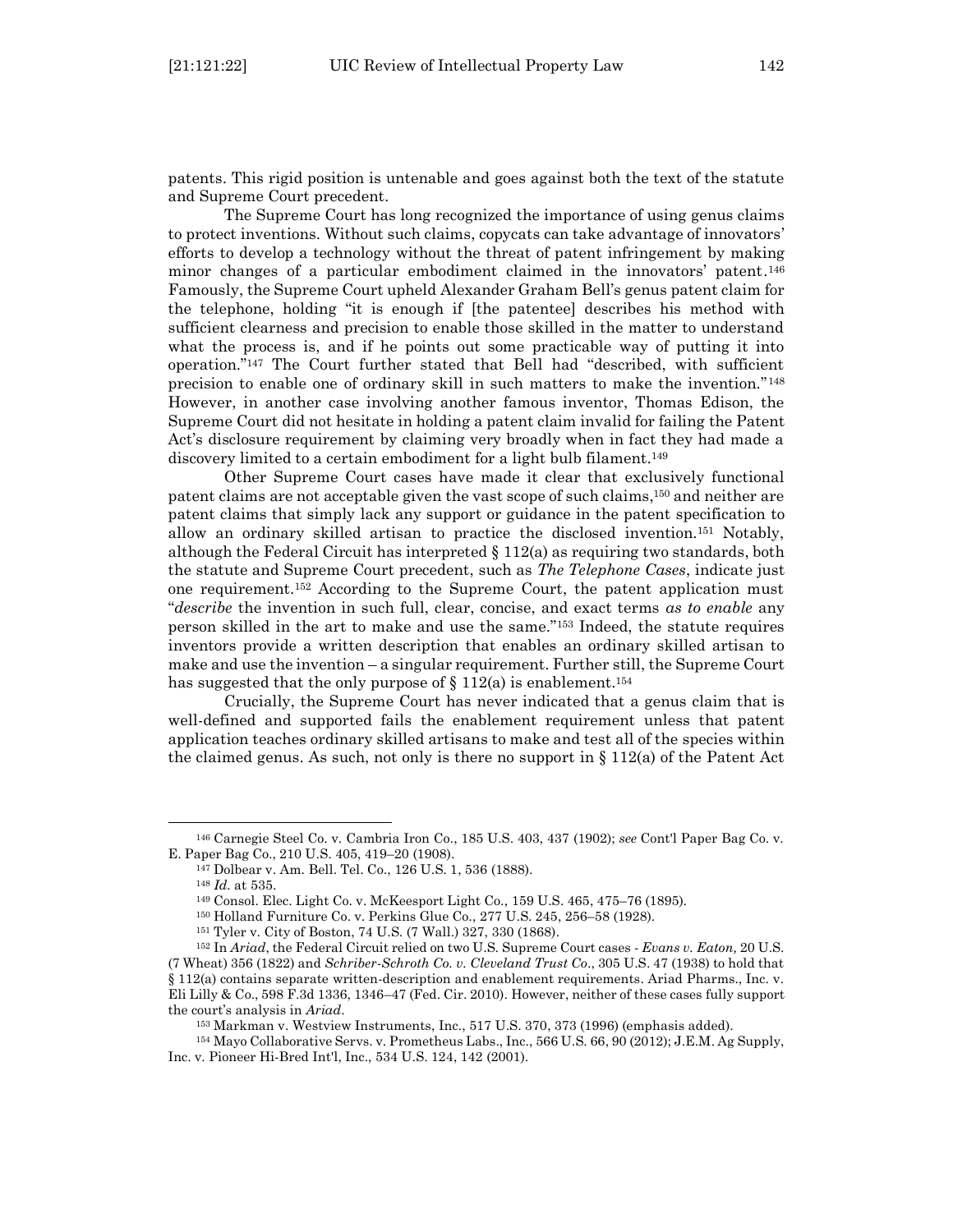for the Federal Circuit's recent patent disclosure jurisprudence, <sup>155</sup> the Supreme Court's decisions align themselves with the statutory text of the Patent Act and therefore both are in conflict with the lower court's stance. Much akin to the Supreme Court's decisions in *KSR<sup>156</sup>* and *Bilski<sup>157</sup>* to correct Federal Circuit's rigid tests, as is discussed in part VI, a correction is needed for patent disclosure laws.

#### *C. The Federal Circuit Imposes Industry-Specific Barriers to Patentability*

<span id="page-24-0"></span>The Patent Act was drafted to apply equally to all technologies, meaning the law would apply in the same manner irrespective of the invention and field of technology before it. However, recent changes in the way the Federal Circuit is interpreting the disclosure requirements of a patent is having a negative effect on the pharmaceutical and biotechnology industries more so than other industries.158 One of the key reasons this is taking place is because of the prevalence for the use of genus claims in biomedical patent applications.

Genus claims are especially important and a key feature of patent practice in the pharmaceutical and biotechnology industries and function to protect and advance innovation in this technological field.<sup>159</sup> It takes years of effort and financial expenditure in research and development to conceive and bring to market groundbreaking inventions, especially one in the pharmaceutical or biotechnology fields. The Federal Circuit has in recent years interpreted patent disclosure requirements of the Patent Act to greatly increase the bar for obtaining patent protection of genus claims. This in turn has imposed hurdles for innovators to recoup their investments and in turn dampened follow-on innovation. In particular, whereas in the past courts assessed whether patent applications "enable" a person of ordinary skill in the art to "make and use" the disclosed invention without "undue experimentation,"<sup>160</sup> it is now necessary to enable the "full scope" of the claim. That is, every species of a genus must now be enabled.<sup>161</sup> In effect, this shift in how the Federal Circuit approaches enablement is "a categorical shift in thinking away from teaching the PHOSITA and towards a precise delineation of the boundaries of the claim."<sup>162</sup>

The field of pharmaceuticals and biotechnology is targeted by this shift in approach because the Federal Circuit now requires patent applications to exhaustively catalog all variates that fall within a genus, even if they are closely overlapping. However, this standard is not applied in the same way in other fields of art such as software.<sup>163</sup> This is not a controversial opinion, as many scholars have noted that when it comes to the enablement and written description standard, courts apply a higher

<sup>155</sup> *See* Part IV(B), *supra*, for a discussion on the statutory interpretation of § 112(a) and the Federal Circuit's recent jurisprudence on point.

<sup>156</sup> KSR Int'l Co. v. Teleflex Inc., 550 U.S. 398, 419 (2007) (holding that the Teaching, Suggestion, Motivation test not the sole test for determining obviousness).

<sup>157</sup> Bilski v. Kappos, 561 U.S. 593, 603 (2010) (". . . is not the sole test.").

<sup>158</sup> Burk & Lemley, *Biotechnology's Uncertainty Principle*, *supra* note 28, at 706.

<sup>159</sup> Sean B. Seymour, *Patenting the Unexplained*, 96 WASH. U. L. REV. 707, 729 (2019).

<sup>160</sup> As the 35 U.S.C. § 112(a) statute requires; *see In re* Wands, 858 F.2d 731, 735 (Fed. Cir. 1988).

<sup>161</sup> Amgen Inc. v. Sanofi, Aventisub LLC, 987 F.3d 1080, 1086 (Fed. Cir. 2021).

<sup>162</sup> Karshtedt et al., *supra* note 3, at 31.

<sup>163</sup> Burk & Lemley, *supra* note 28, at 1184.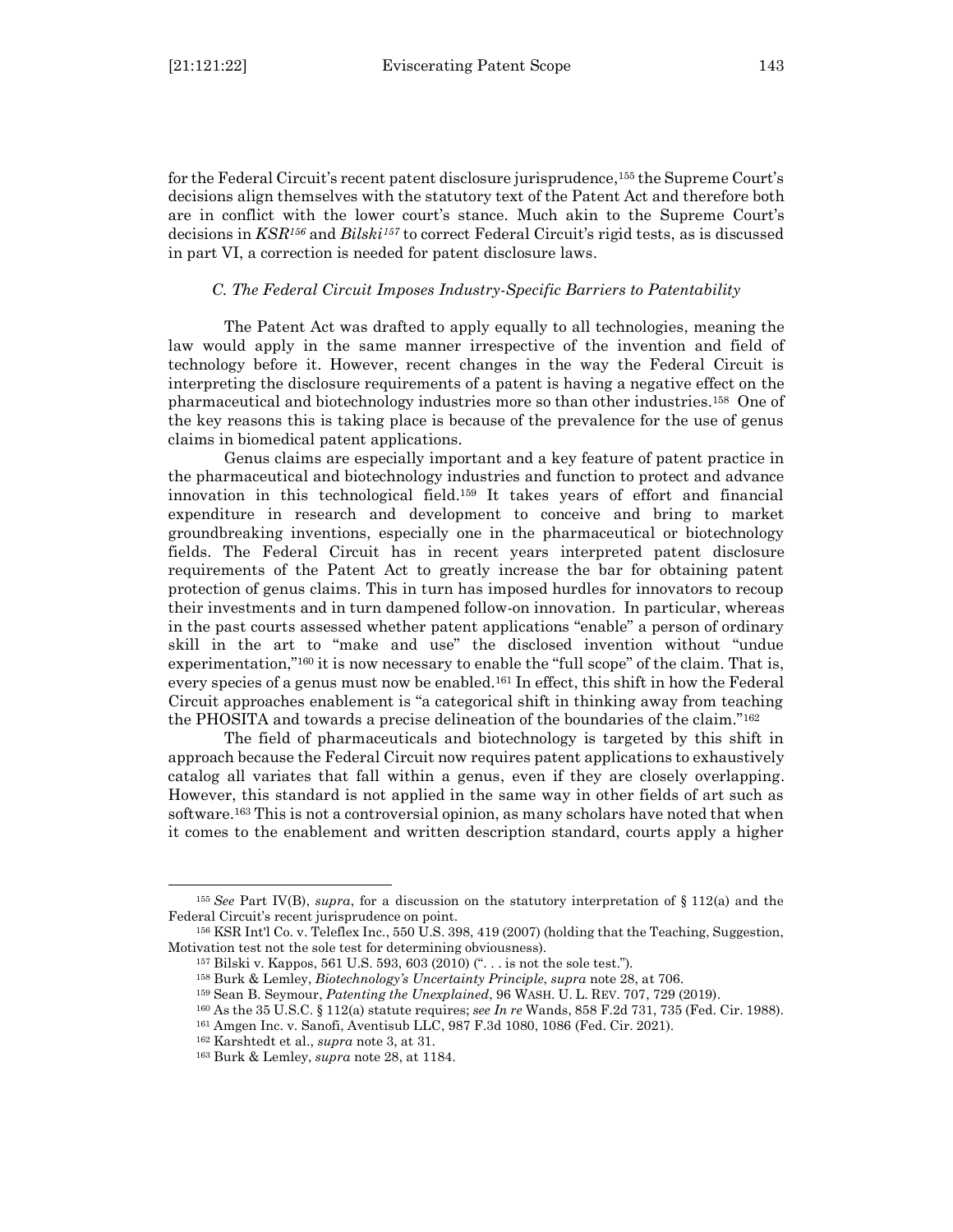standard in the biomedical fields than in other fields of art.<sup>164</sup> It is thought that the reason for this is because Chemistry and Biology are "unpredictable" fields and therefore more disclosure is required in the patent application<sup>165</sup> than in other applications which are directed to "predictable" fields of art such as mechanical and electrical.<sup>166</sup> If a field of art is deemed to be "unpredictable" by the Federal Circuit, "a description of one species will ordinarily be insufficient to lay claim to the genus."<sup>167</sup> The main culprit that practitioners, scholars and even judges on the Federal Circuit alike point to for suggesting a higher written description standard exists in biotechnology is the Federal Circuit's decision in *The Regents of the University of California v. Eli Lilly & Co.<sup>168</sup>*

It is also perhaps noteworthy to contrast this standard of enablement and written description as applied to the biomedical fields with the standard applied to inventions in the software and business methods fields of art.<sup>169</sup> The consensus is that when the Federal Circuit changed course in *Lilly*, it highlighted how lop-sided and technology-specific the practical application of this standard had become.<sup>170</sup> For example, Burke and Lemley best summed this up by noting that the heightened written description standard for biotechnology "would be inconceivable in other industries, such as software."<sup>171</sup> Indeed, there are empirical studies to show section 112 is not technology neutral. <sup>172</sup> However, other scholars have questioned whether the written description requirement after *Lilly* unfairly targets biotechnology more so than other fields.<sup>173</sup>

35 U.S.C. §112(a) has been interpreted recently by the Federal Circuit as requiring both a written description requirement and an enablement requirement,

<sup>164</sup> Arti K. Rai, *Intellectual Property Rights in Biotechnology: Addressing New Technology*, 34 WAKE FOREST L. REV. 827, 834 (1999); Sean B. Seymore, *Heightened Enablement in the Unpredictable Arts*, 56 UCLA L. REV. 127, 137 (2008); Sean B. Seymore, *The Enablement Pendulum Swings Back*, 6 NW. J. TECH. & INTELL. PROP. 278, 282–83 (2008); Burk & Lemley, *Is Patent Law Technology-Specific?*, *supra* note 28, at 1156; Burk & Lemley, *Biotechnology's Uncertainty Principle*, *supra* note 28, at 691 (The Federal Circuit "claims that the uncertain nature of the [bio]technology requires imposition of stringent patent enablement and written description requirements that are not applied to patents in other disciplines."); Burk & Lemley, *supra* note 103, at 1654.

<sup>165</sup> Chao, *supra* note 13, at 6–8.

<sup>166</sup> Sean B. Seymore, *Heightened Enablement in the Unpredictable Arts*, *supra* note 164, at 137. <sup>167</sup> Chiron Corp. v. Genentech, Inc., 269 F. Supp. 2d 1148, 1163 (E.D. Cal. 2002).

<sup>168</sup> Regents of the Univ. of Cal. v. Eli Lilly & Co., 19 F.3d 1559 (Fed. Cir. 1997); *see also* Univ. of Rochester v. G.D. Searle & Co., 375 F.3d 1303, 1314–24 (Fed. Cir. 2004) (Chief Judge Rader dissenting and including an appendix of scholarly articles that criticizes *Lilly* for its heightened standard).

<sup>169</sup> Margaret A. Sampson, *The Evolution of the Enablement and Written Description Requirements Under 35 U.S.C. § 112 in the Area of Biotechnology*, 15 BERKELEY TECH. L.J. 1233, 1240–41 (2000).

<sup>170</sup> Janis, *supra* note 55, at 86–88; Rai, *supra* note 164, at 834; Janice M. Mueller, *The Evolving Application of the Written Description Requirement to Biotechnological Inventions*, 13 BERKELEY TECH. L.J. 615, 626–28 (1998).

<sup>171</sup> Burk & Lemley, *Is Patent Law Technology-Specific?*, *supra* note 28, at 1184; Burk & Lemley, *supra* note 103, at 1654; Burk & Lemley, *Biotechnology's Uncertainty Principle*, *supra* note 28, at 706.

<sup>172</sup> John R. Allison & Lisa L. Ouellette, *How Courts Adjudicate Patent Definiteness and Disclosure*, 65 DUKE L.J. 609, 621–23 (2016).

<sup>173</sup> Christopher M. Holman, *Is Lilly Written Description A Paper Tiger?: A Comprehensive Assessment of the Impact of Eli Lilly and Its Progeny in the Courts and PTO*, 17 ALB. L.J. SCI. & TECH. 1, 4–5 (2007); *see* Dennis Crouch, *An Empirical Study of the Role of the Written Description Requirement in Patent Examination*, 104 Nw. U. L. REV.. 1665, 1676–78 (2010).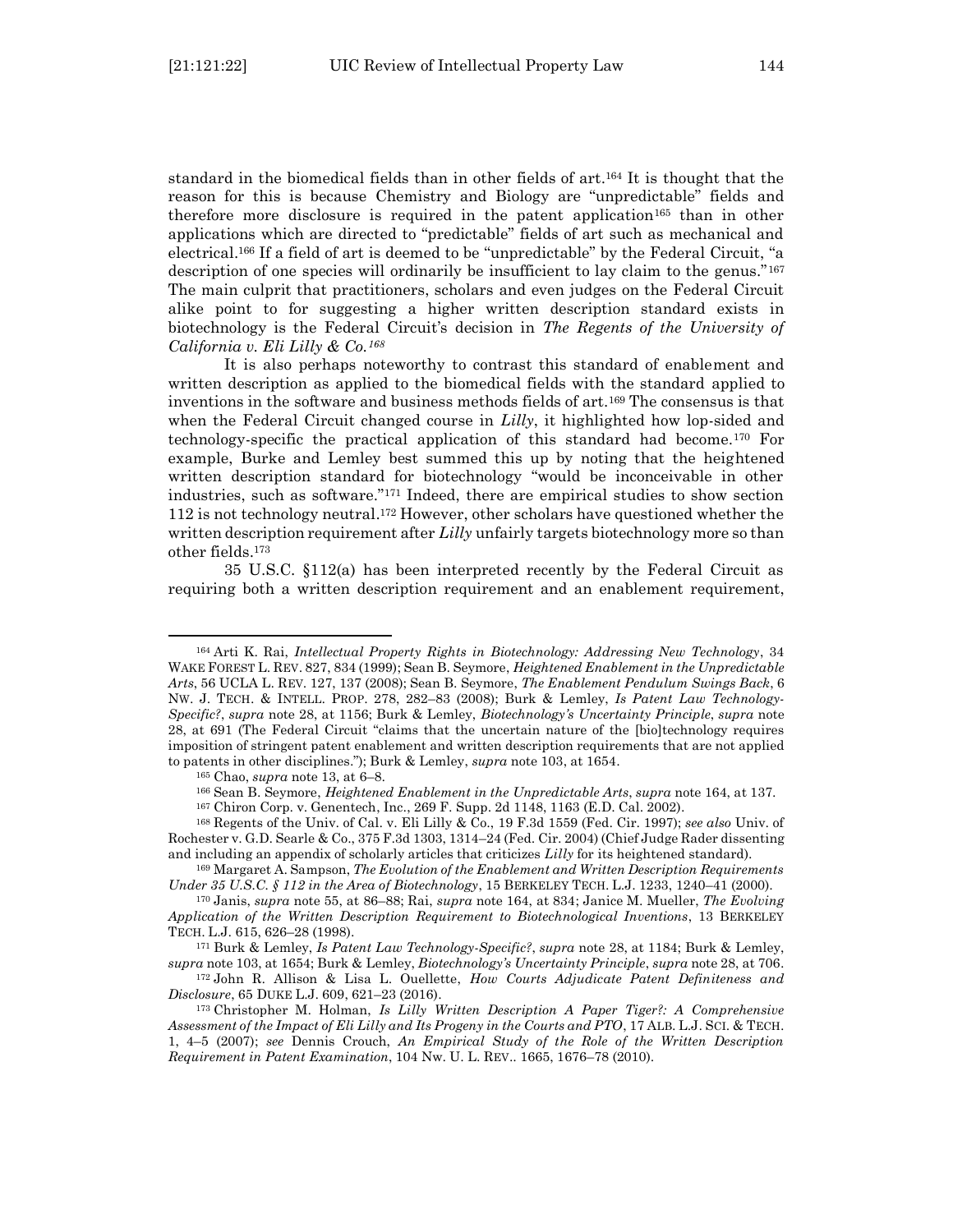each subject to different standards.<sup>174</sup> In this regard, the Federal Circuit's decision in *Lilly*<sup>175</sup> marked a turning point after which this dual disclosure requirement was established and found necessary for enforcing a patent.<sup>176</sup> It is noteworthy, therefore, that prior to the Federal Circuit's *en banc* decision in *Ariad* in 2010, *Lilly* was one of the most cited cases for showing that enablement and written description are two separate requirements.<sup>177</sup>

To comply with the written description requirement, the patent application must convey that the inventor had "possession" of the claimed invention upon filing of the patent application. Genus claims – claims that encompass multiple embodiments – raise the issue of written description and the Federal Circuit is nowadays focused on possession of the "full scope" of the claimed invention.<sup>178</sup> This usually involves providing a patent disclosure that includes "either a representative number of species falling within the scope of the genus" or "structural features common to the members of the genus" so that one of skill in the art can "visualize or recognize" the members of the genus.<sup>179</sup> However, the statute makes no mention of these heightened judge-made requirements. Moreover, if a genus is functionally-defined, this test is even more burdensome because structure cannot be derived from the patent claim language itself.

To further illustrate the Federal Circuit's current jurisprudence targeting biotechnology, one can focus monoclonal antibodies as a technology. Ever since 1986, when the first monoclonal antibody was approved by the Food and Drug Administration for use, therapeutic antibodies have risen to dominate as treatments for a variety of conditions.<sup>180</sup> The global market for antibody treatments was approximately \$150 billion dollars in 2019 and is predicted to rise to \$300 billion by 2025.<sup>181</sup> To protect such technology with meaningful patent claims is key for the companies developing these monoclonal therapeutics.

However, different tests have come and gone, including the "newly characterized antigen" test which was an exception to the written description rules at the USPTO as applied to antibody claims. This written description test allowed a party to disclose a newly characterized antigen and claim a genus of antibodies (possibly including thousands of species), so long as the production of such antibodies was routine. However, in *AbbVie*, the Federal Circuit cast aside the "newly characterized antigen" test for written description and highlighted that functionally defined genus claims are open to challenge for lack of written description support, especially if the technology is unpredictable. This is especially so if it is difficult to draw correlations between structure and function for the genus or to predict what is encompassed by the

<sup>174</sup> *See* Ariad Pharms., Inc. v. Eli Lilly & Co., 598 F.3d 1336, 1346 (Fed. Cir. 2010).

<sup>175</sup> *Id.*

<sup>176</sup> *Id.*

<sup>177</sup> *Id.* at 1366. (Rader, J., dissenting in part) (Linn, J., dissenting in part).

<sup>178</sup> Katie Albanese, *When Is Enough Enough? What Constitutes Adequate Written Description of a Genus*, 29 FED. CIR. B.J. 343, 358 (2020).

<sup>179</sup> *See Ariad Pharms., Inc.*, 598 F.3d at 1350.

<sup>180</sup> Monoclonal antibodies are big players on the biotechnology marketplace. As a current example, drug makers are pivoting to monoclonal antibody treatments for treating COVID-19. The US FDA granted Emergency Use Authorizations (EUAs) for three anti-SARS-CoV-2 monoclonal antibody products on December 16, 2021.

<sup>181</sup> Ruei-Min Lu et al*.*, *Development of Therapeutic Antibodies for the Treatment of Diseases*, 27 J. OF BIOMEDICAL SCI. 1, 1 (2020).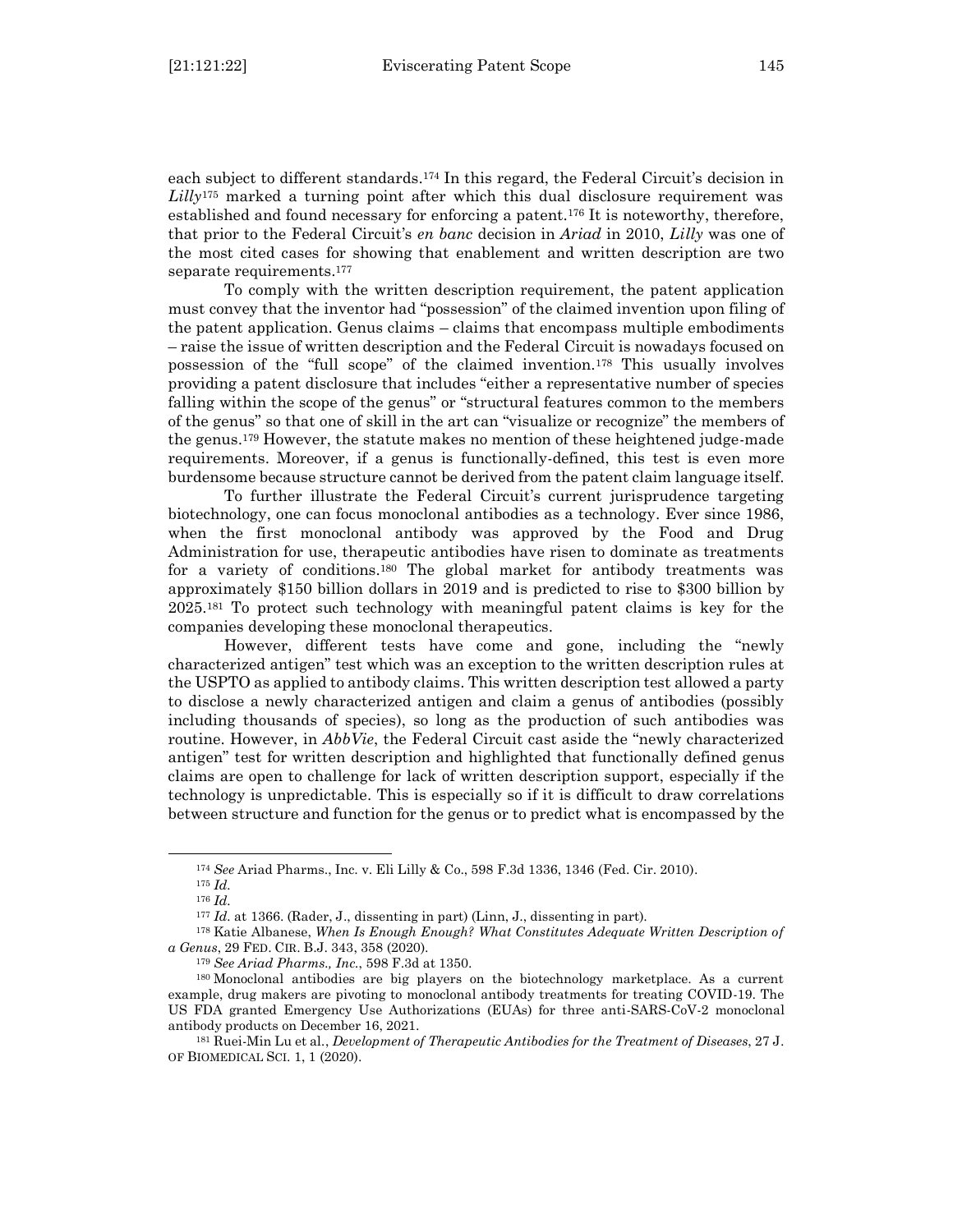functionally claimed genus.<sup>182</sup> This opened the gate and now antibody claims are frequently invalided on both written description and enablement grounds.

For example, in 2022, the court held functional claims, even in the presence of eleven working examples, lack enablement to an antibody that binds Factor IX, a protein important for blood clotting.<sup>183</sup> Similar as in *Amgen v. Sanofi*, <sup>184</sup> the court noted antibodies being "inherently unpredictable" and that the only way one could practice the invention would be by "trial-and-error; *i.e.*, by screening tens of thousands, if not millions, of candidate antibodies to determine whether they satisfy the limitations of the asserted claims."<sup>185</sup> As such, the recent decisions in *AbbVie, <sup>186</sup> Amgen, <sup>187</sup> and Baxalta<sup>188</sup>* are teaching innovators not to claim antibodies based solely on the target antigen, specific epitope, and/or function, with some scholars predicting that the scope of patent protection for therapeutic antibodies will get limited to just those that have been disclosed in the specification. However, as discussed in part VI, this need not be the case given the field of art is well developed concerning the structure and function. Once the inventor maps the variable region sequence and structure, she ought to be granted broader patent protection than just the specific narrow species of antibody disclosed.

This fundamental shift in the way the Federal Circuit is interpreting the statutory requirement is particularly problematic where pharmaceutical and biotechnological inventions are concerned. For example, claims to a genus of compounds or to therapeutic antibodies now are required to pass both a non-statutory "possession" standard for written description that requires the patent application disclose a "representative number of examples" of the genus; and separately a numbers-based rigid "full scope" enablement. This rigid formula may work in predictable arts such as mechanical and electrical, however, it is a bad fit and indeed harms innovation in the biomedical field. Indeed, this industry-specific barrier to patentability is not what Congress had in mind. Current jurisprudence concerning patent disclosure laws run contrary to statutory language and legislative intent and impose judicially-created additional requirements on patentees that, in practice, have evolved to target some industries more so than others.

# <span id="page-27-0"></span>V. WRITTEN DESCRIPTION AND ENABLEMENT: A RIDDLE, WRAPPED IN A **MYSTERY**

Patents are regarded as bargains between inventors and the government. The government provides exclusivity for a period of time, and the inventor in return

<sup>182</sup> AbbVie Deutschland GMBH & Co., KG, v. Janssen. Biotech, Inc., 759 F.3d 1285, 1300–01 (Fed. Cir. 2014).

<sup>183</sup> Baxalta, Inc. v. Genentech, Inc*.*, No. 1:17-cv-00509, 2022 U.S. Dist. LEXIS 26968, at \*64–66 (D. Del. Jan. 13, 2022).

<sup>184</sup> Amgen Inc. v. Sanofi, Aventisub LLC, 987 F.3d 1080, 1086 (Fed. Cir. 2021).

<sup>185</sup> *Id.*

<sup>186</sup> AbbVie Deutschland GMBH & Co., KG, v. Janssen. Biotech, Inc., 759 F.3d 1285 (Fed. Cir. 2014).

<sup>187</sup> *Sanofi, Aventisub LLC*, 987 F.3d at 1086.

<sup>188</sup> Baxalta, Inc. v. Genentech, Inc., No. 1:17-cv-00509, 2022 U.S. Dist. LEXIS 26968 (D. Del. Jan. 13, 2022).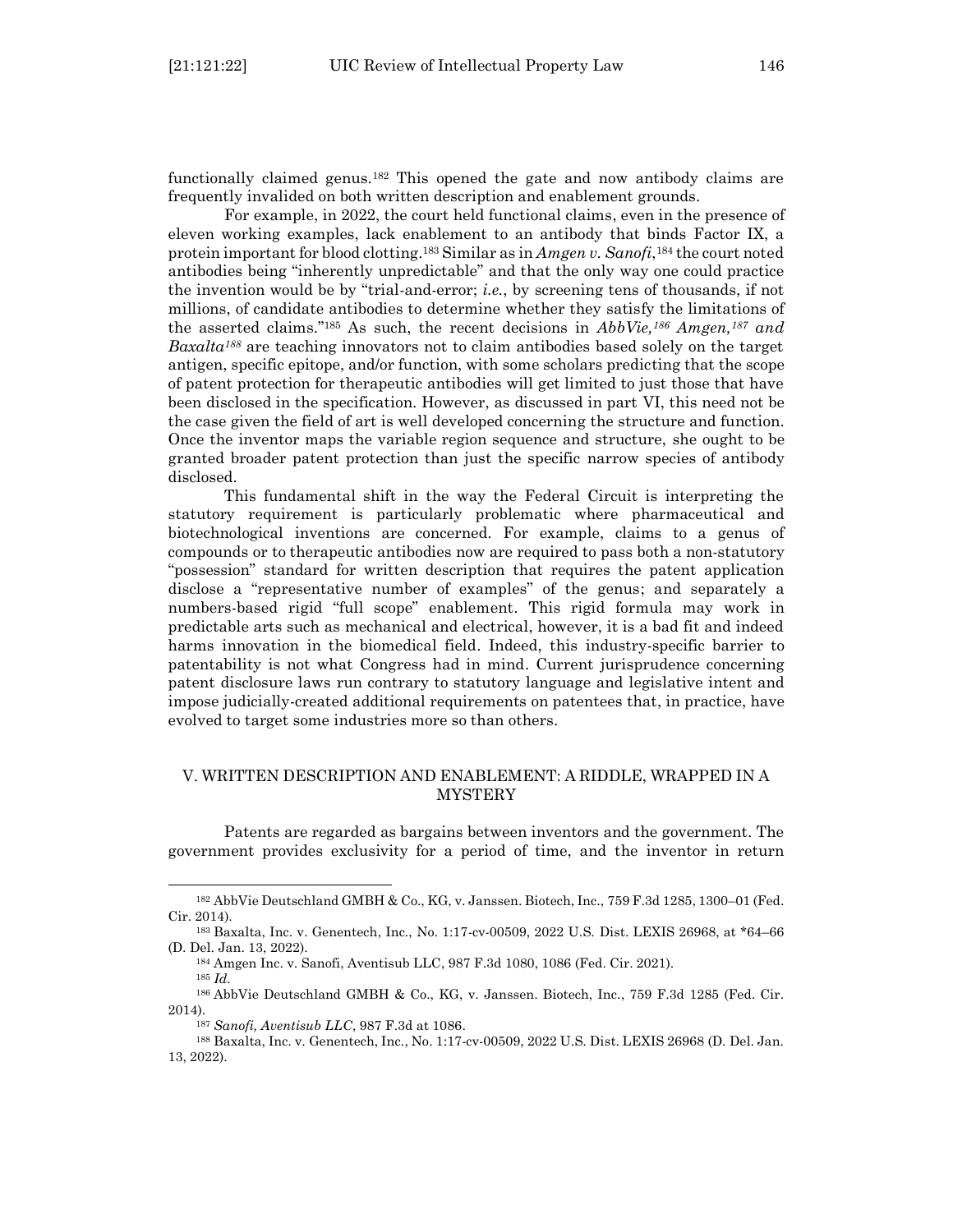provides all details of her invention. To obtain a patent for a proposed invention, certain requirements must be satisfied, including that the idea be useful,  $^{189}$  novel,  $^{190}$ non-obvious, <sup>191</sup> and be fully disclosed. <sup>192</sup> The boundary of this disclosure requirement of a patent application has been debated by judges, scholars and practitioners alike. The details included in patent applications are critical in demonstrating how well claims are supported by the patent application (aka the specification). One of the fundamental issues has been whether the relevant statute of the Patent Act mandates enablement and written description to be treated as separate requirements. As stated in Section 112 of the current Patent Act, the statue states:

The specification shall contain a *written description* of the invention, and of the manner and process of making and using it, in such full, clear, concise, and exact terms as to *enable* any person skilled in the art to which it pertains, or with which it is most nearly connected, to make and use the same, and shall set forth the best mode contemplated by the inventor of carrying out his invention.<sup>193</sup>

As the structure of the one sentence that comprises this statute evidently shows, written description and enablement are textually linked together. Although the Federal Circuit has held enablement and written description to be two separate requirements, they overlap substantially and when claim scope is analyzed, they "usually rise and fall together." <sup>194</sup> It is important to point out that that the word "possession" does not appear in 35 U.S.C. § 112(a).<sup>195</sup> Moreover, the Supreme Court has never interpreted 35 U.S.C. § 112(a) as mandating separate written description and enablement requirements. Further still, the Federal Circuit itself did not treat enablement and written description as separate requirements until it decided *Lilly* in 1997<sup>196</sup> and solidified this view with the Court's *en banc Ariad* decision in 2010.<sup>197</sup>

Between 1952 when the last Patent Act was enacted and the Federal Circuit's 1997 decision in *Lilly*,<sup>198</sup> written description was used sparingly to police priority. That is, the notion of "possession" was used to determine if the specification provided sufficient support for the claims to demonstrate priority. "Possession" in this context was a narrow and easy to apply concept, focusing on whether the invention was described at a particular point in time.<sup>199</sup> With its *Lilly* decision in 1997, the Federal Circuit split the singular disclosure standard of the statute in two by vastly expanding the scope of "possession" that historically was narrowly applied to test for support for

<sup>189</sup> 35 U.S.C. § 101 (2022).

<sup>190</sup> 35 U.S.C. § 102 (2022).

<sup>191</sup> 35 U.S.C. § 103 (2022).

<sup>192</sup> 35 U.S.C. § 112 (2022).

<sup>193</sup> 35 U.S.C. § 112(a) (2022) (emphasis added).

<sup>194</sup> LizardTech, Inc. v. Earth Res. Mapping, Inc., 424 F.3d 1336, 1345 (Fed. Cir. 2005); Vas-Cath Inc. v. Mahurkar, 935 F.2d 1555, 1561 (Fed. Cir. 1991).

<sup>195</sup> The judge-created word "possession" is absent from the 35 U.S.C. § 112(a) statute for assessing compliance with the written description requirement, with all that is required being a written description that enables.

<sup>196</sup> Regents of the Univ. of Cal. v. Eli Lilly & Co., 119 F.3d 1559, 1568–69 (Fed. Cir. 1997).

<sup>197</sup> Ariad Pharms., Inc. v. Eli Lilly & Co., 598 F.3d 1336, 1350–51 (Fed. Cir. 2010).

<sup>198</sup> Regents of the Univ. of Cal. v. Eli Lilly & Co., 119 F.3d 1559 (Fed. Cir. 1997).

<sup>199</sup> Typically, at the time of filing of the patent application.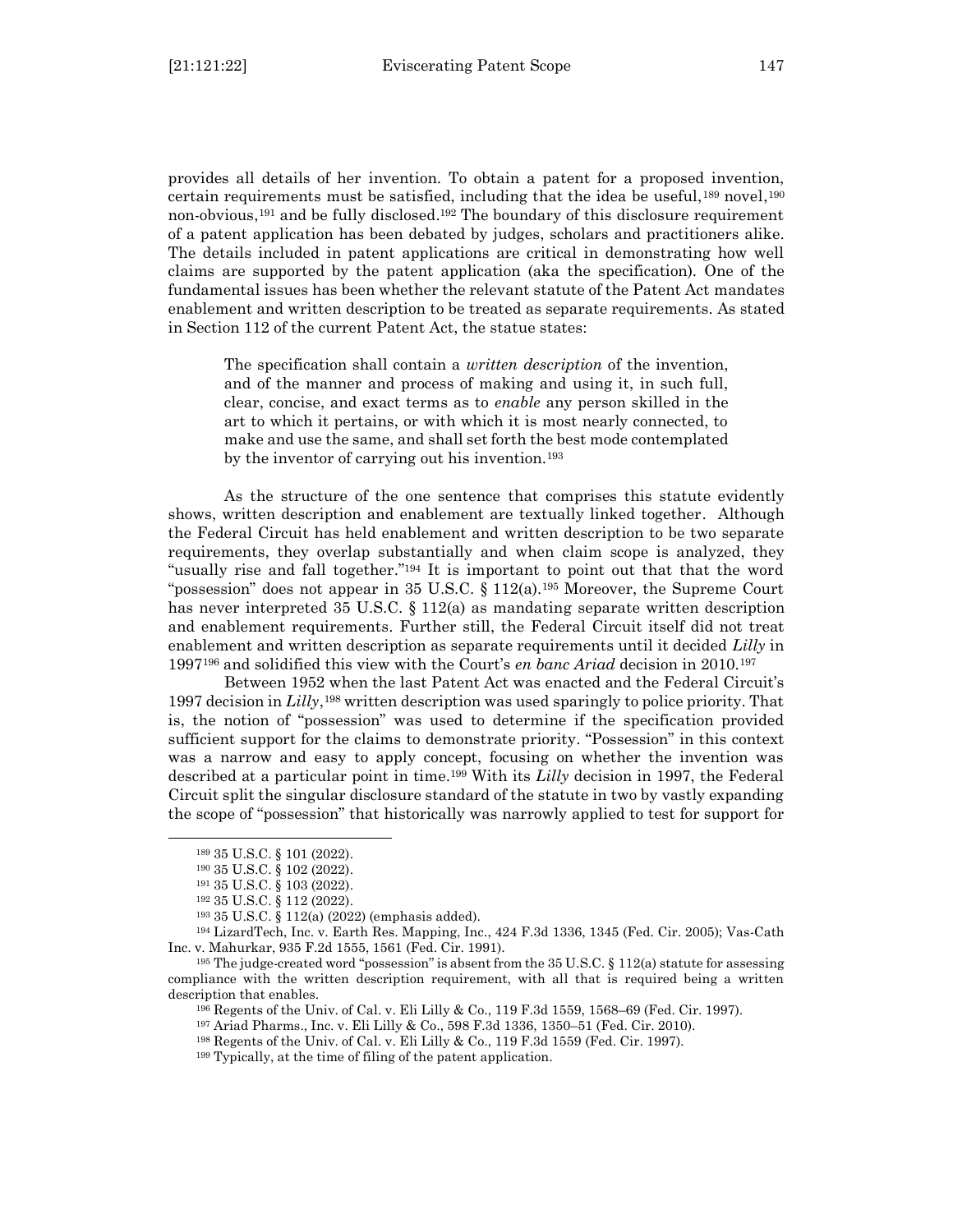new or amended claim language to now be a separate and much broader requirement for the specification to meet under § 112. In 2010, the Federal Circuit confirmed in their *en banc Ariad* decision<sup>200</sup> that "possession" is a separate requirement and in an effort to apply this new principle, the Federal Circuit also came up with varying rigid subtests to implement it.<sup>201</sup>

The ill-conceived new and non-statutory "possession" requirement for demonstrating written description and its varying sub-tests aside, the Federal Circuit has also upended the doctrine of enablement as it applies to genus claims. Enablement of the "full scope" of genus claims has also recently been stringently applied when it comes to genus claims, such that the focus is now on providing a "representative number of species" even when this is contrary to the textually grounded inquiry. As the statute provides and as the Federal Circuit has itself in the past interpreted the statute, the focus ought to be on whether the patent application enables an ordinary skilled artisan to make and use the invention. The current focus on the outer perimeter of patent claims and by extension the identification of every species that falls within a genus to demonstrate what the Federal Circuit calls "full scope" enablement is misguided. Especially given that identifying every species of a genus has no practical effect on the ability of an ordinary skilled artisan to make and test an operable species.

35 U.S.C. § 112 requires that the specification of a patent "contain a written description of the invention, and of the manner and process of making and using it, in such full, clear, concise, and exact terms as to enable any person skilled in the art . . . to make and use the same."<sup>202</sup> The Federal Circuit has flouted this statutory text and split enablement and written description into two separate requirements.This recent change in position by the Federal Circuit has resulted in the court following-up and judicially creating the court's new "possession" standard and various sub-tests for written description, plus simultaneously shifting the enablement inquiry from the well-grounded "undue experimentation" factors to a requirement for patentees to make and test all the species within a genus and point out which works and which does not. This is a fundamental shift in approach.<sup>203</sup>

<sup>200</sup> *Ariad*, 598 F.3d at 1351–52.

<sup>201</sup> These sub-tests are discussed in part V(A), *infra*.

<sup>202</sup> 35 U.S.C. § 112(a) (2022); *see e.g*., Patent Act of 1793, ch. 11, § 3, 1 Stat. 318, 321–22; Patent Act of 1790, ch. 7, § 2, 1 Stat. 109, 110 (repealed 1793):

And be it further enacted, That the grantee or grantees of each patent shall, at the time of granting the same, deliver to the Secretary of State a specification in writing, containing a description, accompanied with drafts or models, and explanations and models (if the nature of the invention or discovery will admit of a model) of the thing or things, by him or them invented or discovered, and described as aforesaid, in the said patents; which specification shall be so particular, and said models so exact, as not only to distinguish the invention or discovery from other things before known and used, but also to enable a workman or other person skilled in the art or manufacture, whereof it is a branch, or wherewith it may be nearest connected, to make, construct, or use the same, to the end that the public may have the full benefit thereof, after the expiration of the patent term; which specification shall be filed in the office of the said Secretary, and certified copies thereof, 'shall be competent evidence in all courts and before all jurisdictions, where any matter or thing, touching or concerning such patent, right, or privilege, shall come in question.

<sup>203</sup> Patent Act of 1790, *supra* note 202, at ch. 7, § 2*.*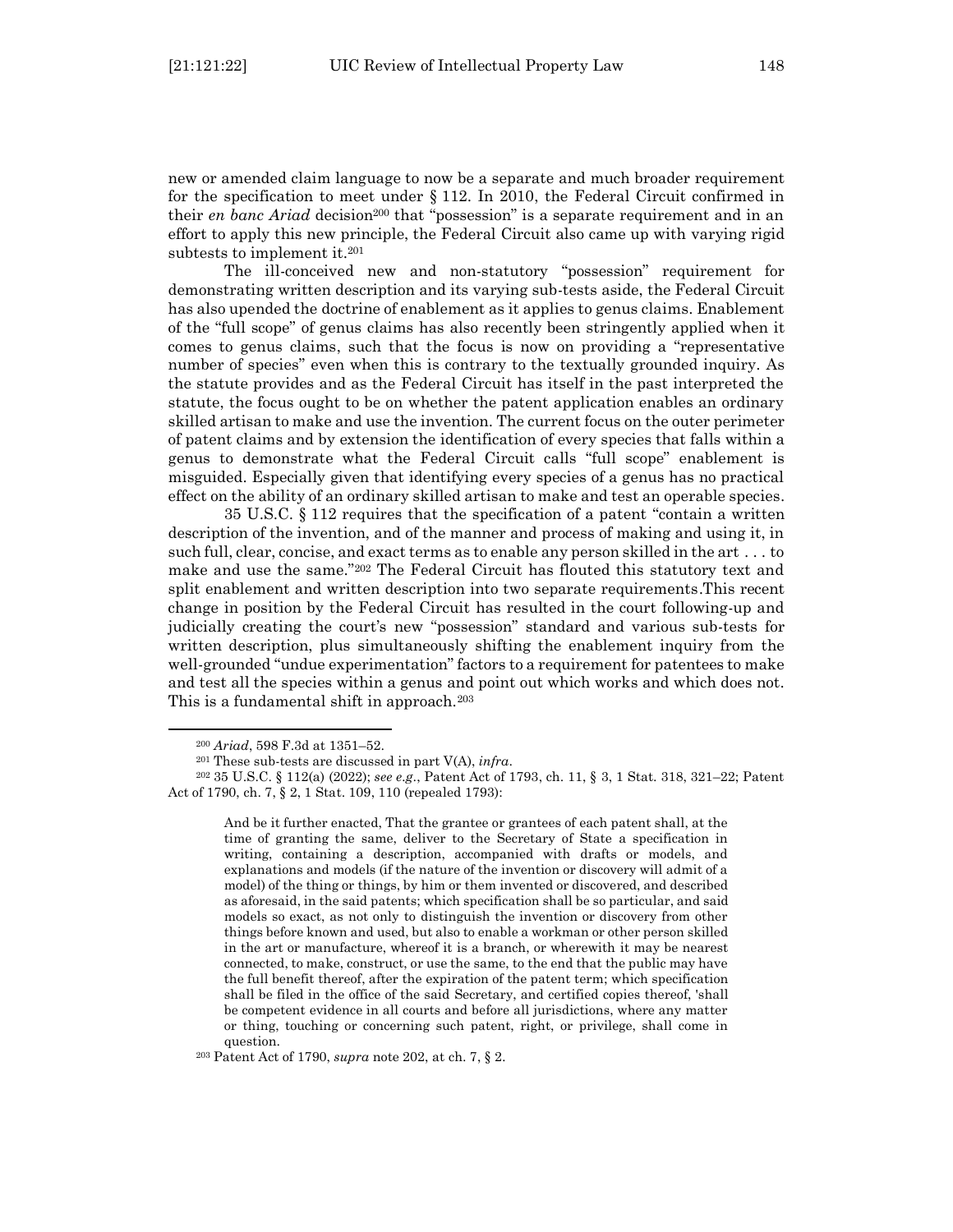For enablement, the focus should be on how to make and use the invention without "undue experimentation." The various factors as discussed in the *In re Wands* factors ought to remain at the center of the inquiry, including for example, the nature of the invention, the predictability of the field of art, and the level of ordinary skill in the art. When a patent application is drafted, it is in effect directed to people having ordinary skill in that particular field of art ("PHOSITA"). <sup>204</sup> That is, in situations where one must assess whether a particular patent application is drafted with disclosure that sufficiently enables a person to make and use what is taught, it is viewed from the eyes of this PHOSITA.<sup>205</sup> This standard for assessing enablement was supported by the statutory text, and Supreme Court and prior Federal Circuit decisions, however, the Federal Circuit has dramatically changed course on its enablement jurisprudence.

The Federal Circuit's new approach to enablement has become a rigid numbers-based test to assess if the patent application enables the "full scope" of its claims.<sup>206</sup> Instead of focusing on teaching an ordinary skilled artisan how to make and use the invention<sup>207</sup> and without conducting "undue experimentation,"<sup>208</sup> the new enablement test requires assessing how an ordinary skilled artisan can make and test every species encompassing a genus. Crucially, under this new scheme, it matters little how routine this new requirement of checking every species would be. Indeed, the Patent Act does not mandate any limitations on the number of species falling within a genus claim or require "full scope" enablement. This new court-created heightened enablement standard, as discussed in more detail *infra* in part V(B), lacks any statutory basis or Supreme Court precedent, and is hurting innovation in the biomedical industries more so than other industries.

The Federal Circuit has judicially created rules that now make it exceedingly hard to obtain any meaningful patent protection of a genus claim. This new dramatic shift in approach to the enablement doctrine and concurrently the extra-statutory approach to the written description requirement has grown in scope and breadth and has now become a formidable obstacle to patent validity, especially in the pharmaceutical and biotechnology industries. As is developed further *infra*, <sup>209</sup> to compound this new interpretation of the enablement doctrine being used as a sharp sword to now routinely invalidate genus claims, the Federal Circuit's decision to view enablement as a question of law also is a topic deserving of attention given the enablement inquiry is so fact-intensive in nature and that the decision to treat it as a question of law runs against Supreme Court precedent.

The Federal Circuit has argued whether enablement and written description are separate requirements of the statute in prior decisions. For example, *University* 

<sup>204</sup> PHOSITA stands for "A Person Having Ordinary Skill in The Art."

<sup>205</sup> A "person of ordinary skill" is one of average skill in the relevant art. *See* Standard Oil Co. v. Am. Cyanamid Co*.*, 774 F.2d 448, 454 (Fed. Cir. 1985) (an ordinary skilled artisan "thinks along the line of conventional wisdom"); KSR Int'l Co. v. Teleflex Inc., 550 U.S. 398, 420 (2007) (an ordinary skilled artisan is "a person of ordinary creativity, not an automaton.").

<sup>206</sup> Amgen Inc. v. Sanofi, Aventisub LLC, 987 F.3d 1080, 1086 (Fed. Cir. 2021).

<sup>207</sup> As the statute requires.

<sup>208</sup> Some experimentation is permissible and does not fail enablement; *see e.g., In re* Wands, 858 F.2d 731, 739 (Fed. Cir. 1988) (factors for assessing if experimentation would be "undue.").

<sup>209</sup> *See* part V(C), *infra*.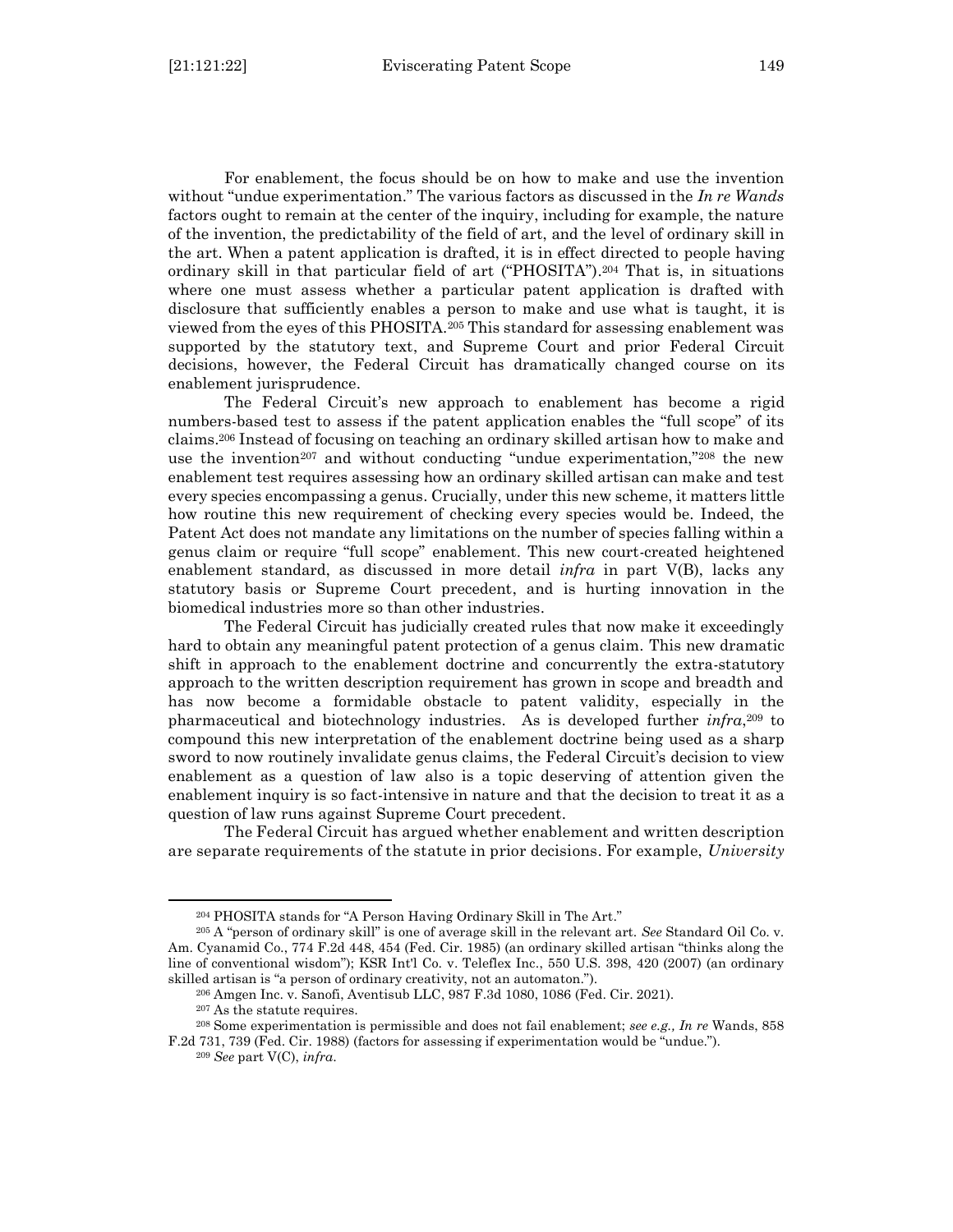*of Rochester v. G.D. Searle & Co.*<sup>210</sup> involved pharmaceutical inhibitors for an enzyme that plays a key role in the inflammatory response, prostaglandin H synthase-2 ("PGHS-2" or "Cox-2"). The University of Rochester had filed patent applications directed to methods for screening for inhibitors of cyclooxygenases 1 and 2 (Cox-1 and Cox-2), and the specification disclosed how to make the cells that express Cox-1 and Cox-2 as well as the assays that can be used to screen for inhibitors of the two enzymes.

The court held that although the patent application included disclosure to permit an ordinary skilled artisan to identify compounds that could be used in the claimed methods, $2^{11}$  the fact that the specification did not actually disclose any compounds that could be used to practice the claimed methods rendered the patent invalid.<sup>212</sup> On appeal, the Federal Circuit held the patent invalid for failing to satisfy the written description requirement, which the court interpreted to be a separate requirement to enablement under § 112. <sup>213</sup> And yet, although the patent was held invalid for failing to comply with the written description requirement, the patent application enabled an ordinary skilled artisan to not only derive the compounds using the disclosed methods, but also to perform the claimed methods.

This decision to interpret the first paragraph of  $\S 112$  as requiring a double requirement of enablement separate from written description has been especially devastating and harmful to patents within the pharmaceutical and biotechnology industries for reasons developed *infra*. <sup>214</sup> Even in more recent cases from the Federal Circuit, one can see the disagreement between judges on whether enablement and written description are separate requirements. For example, the disagreement between Judge Lourie and dissenting Judge Rader is demonstrated in their positions in *Enzo*. <sup>215</sup> To be clear, under such a dual standard favored by Judge Lourie and the majority, many pharmaceutical and biotechnology patents are invalid, whereas if the first paragraph of  $\S$  112 is interpreted to require inventors disclose and enable their invention (*i.e.* a single requirement, focusing on a written description that enables), <sup>216</sup> the patent in *Rochester* and many like it would survive such invalidity challenges.

The conflation of enablement and written description continues to this day, with some courts using the written description requirement to invalidate claims that are broader than the invention the applicant "possessed" upon filing, even if the claims were not amended during prosecution. Applied in this way, the written description requirement overlaps substantially with the enablement requirement. Recent cases have cemented the Federal Circuit's stance that a) the enablement and written description of the invention are two separate requirements;<sup>217</sup> b) to satisfy the enablement requirement of genus claims, a rigid numbers-based evaluation is needed to determine whether the patent application enables the "full

<sup>216</sup> *Id.*

<sup>210</sup> Univ. of Rochester v. GD Searle & Co., Inc., 358 F.3d 916, 918–20 (Fed. Cir. 2004).

<sup>211</sup> *Id.* at 919.

<sup>212</sup> *Id.*

<sup>213</sup> *Id.* at 927.

<sup>214</sup> *See* part V(A).

<sup>215</sup> Enzo Biochem, Inc. v. Gen-Probe Inc*.*, 323 F.3d 956, 964 (Fed. Cir. 2002); *Id.* at 976 (Rader, J., dissenting).

<sup>217</sup> Ariad Pharms., Inc. v. Eli Lilly & Co., 598 F.3d 1336, 1349 (Fed. Cir. 2010).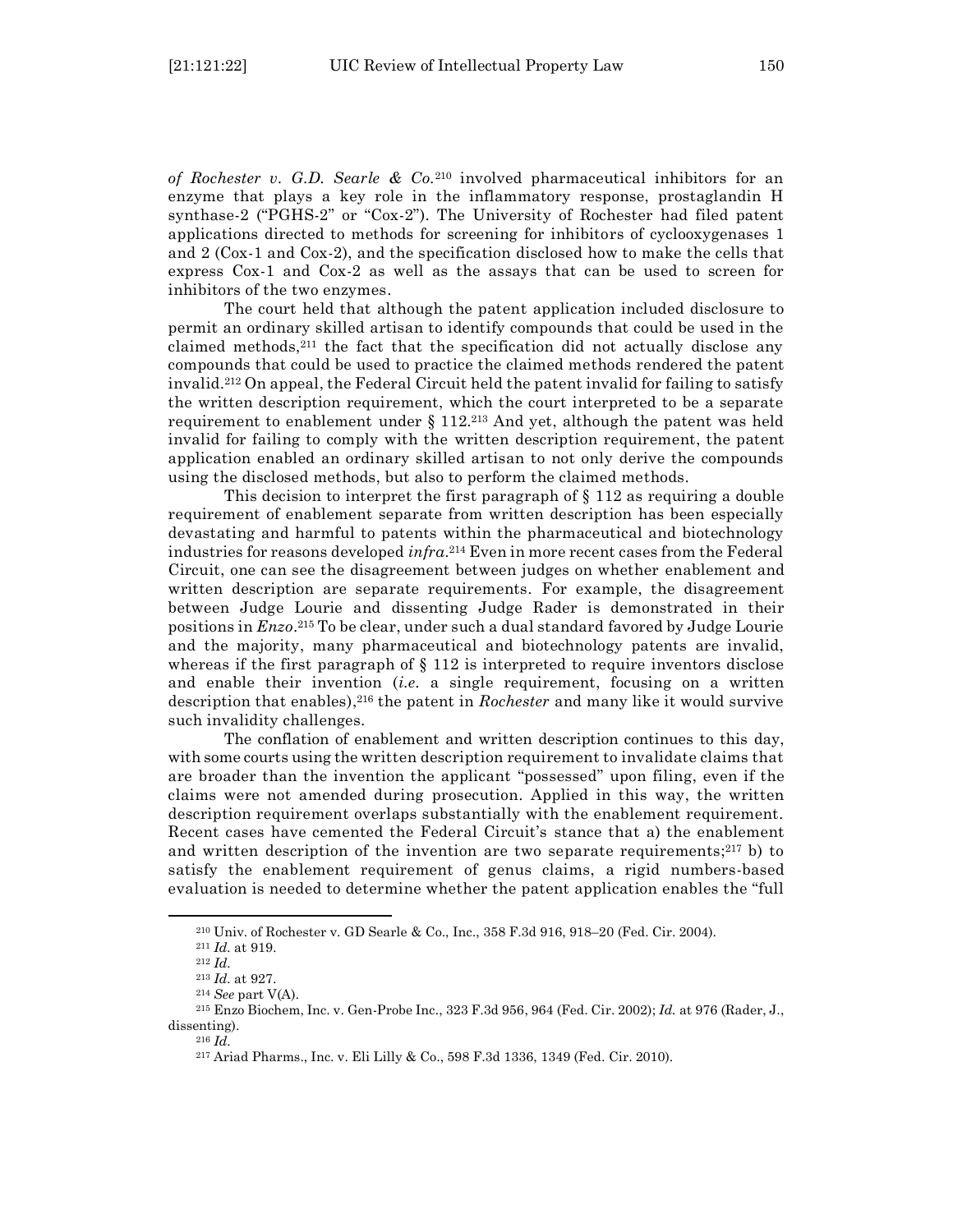scope" of its claims (that is, evaluating how an ordinary skilled artisan can make and test every species encompassing a genus, no matter how routine a practice that would be);<sup>218</sup> and c) to satisfy the written description requirement, the application must show the judicially-created "possession" of the invention and this in turn depends on satisfying various court-created sub-tests, including the popular "representative number of species." <sup>219</sup> These judicially-created rules lack any basis in statutory text and Supreme Court precedent, and seriously threaten innovation in the pharmaceutical and biotechnology fields.

The *Idenix v. Gilead* decision is another recent example. Here, the Federal Circuit held patent claims to methods for treating Hepatitis C Virus ("HCV") by administering certain compounds as being invalid on both enablement and written description grounds, under  $35 \text{ U.S.C. } \S 112.^{220}$  The court held that the patent claims covered "tens if not hundreds of thousands" of antiviral compounds, and yet the patent application failed to provide guidance on which of those compounds would actually work to treat HCV.<sup>221</sup> Although Idenix argued that the patent application's four working examples were enough to comply with the enablement requirement,  $222$  the court rejected this argument and pointed out that the field of art was unpredictable and therefore an ordinary skilled artisan would not know which compounds would work for their intended purpose. The court also found that the inventors were not "in possession" of their claimed invention and therefore the patent was also held invalid based on its failure to comply with the written description requirement.

The reasoning behind this recent decision was also based on an earlier case in which the Federal Circuit similarly held that a claim covering thousands of compounds was invalid for lack of enablement as a matter of law.<sup>223</sup> Moreover, in August of 2021, the Federal Circuit found Sloan Kettering's Juno patent claims to a nucleic acid polymer (DNA/RNA) that encodes for a particular "chimeric T cell receptor" as being invalid for lack of written description.<sup>224</sup> This technology relates to the revolutionary CAR T-Cell therapy where a patient's own T-Cells are genetically modified so that they can then recognize and kill specific antigens. This technology, for which its two inventors were awarded the 2018 Nobel prize in Physiology or Medicine, culminated in the first personalized cellular therapy for cancer, treating blood cancers such as leukemia and lymphoma.<sup>225</sup> The patent claims are directed to coding for a "binding element that specifically interacts with a selected target" in the form of a single chain

<sup>218</sup> Baxalta, Inc. v. Genentech, Inc*.*, No. 1:17-cv-00509, 2022 U.S. Dist. LEXIS 26968, at \*64–66 (D. Del. Jan. 13, 2022); Idenix Pharms. LLC v. Gilead Sci. Inc., 941 F.3d 1149, 1162 (Fed. Cir. 2019), *cert. denied*, 141 S. Ct. 1234 (2021); Amgen Inc. v. Sanofi, Aventisub LLC, 987 F.3d 1080, 1086 (Fed. Cir. 2021); AbbVie Deutschland GMBH & Co., KG, v. Janssen. Biotech, Inc., 759 F.3d 1285, 1301 (Fed. Cir. 2014); Wyeth & Cordis Corp. v. Abbott Labs., 720 F.3d 1380, 1385–86 (Fed. Cir. 2013).

<sup>219</sup> Regents of the Univ. of Cal. v. Eli Lilly & Co., 119 F.3d 1559, 1569 (Fed. Cir. 1997); *Ariad*, 598 F.3d at 1349.

<sup>220</sup> *Idenix Pharms*., 941 F.3d at 1162–63.

<sup>221</sup> *Id.* at 1164.

<sup>222</sup> *Id.* at 1161.

<sup>223</sup> *Wyeth*, 720 F.3d at 1386.

<sup>224</sup> Juno Therapeutics, Inc. v. Kite Pharma, Inc., 10 F.4th 1330, 1339–40 (Fed. Cir. 2021).

<sup>225</sup> Mary Caffrey, *Nobel Prize Recognizes Discoveries with T Cells in Immunotherapy*, AM. J. MANAGED CARE (Oct. 1, 2018), [https://www.ajmc.com/view/nobel-prize-recognizes-discoveries-with-t](https://www.ajmc.com/view/nobel-prize-recognizes-discoveries-with-t-cells-in-immunotherapy)[cells-in-immunotherapy.](https://www.ajmc.com/view/nobel-prize-recognizes-discoveries-with-t-cells-in-immunotherapy)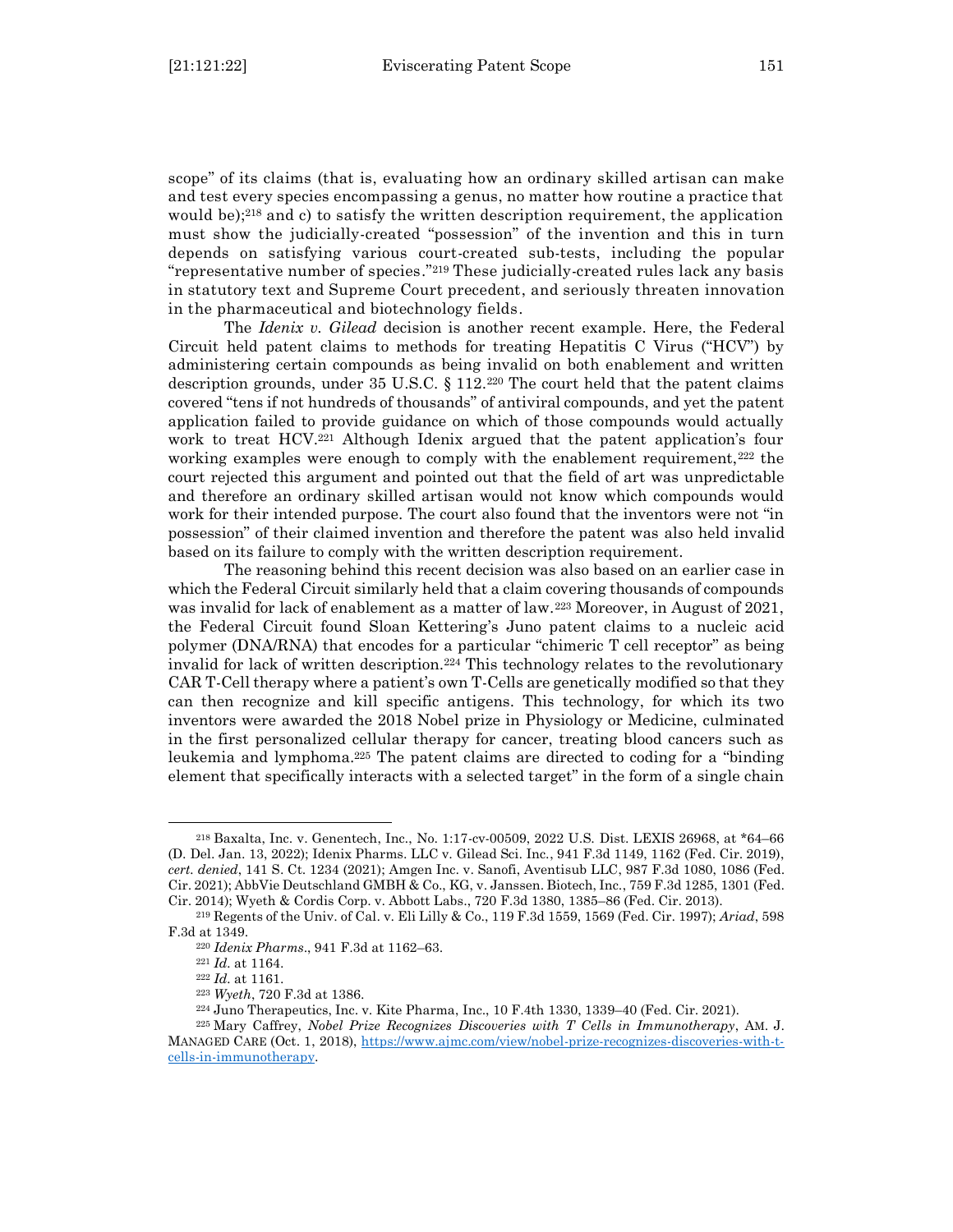antibody. Because the patent application failed to disclose the DNA sequence of such a binding element, the claim was found to lack written description.<sup>226</sup>

In this recent case, the Federal Circuit confirmed that the only time functional claiming of a genus can meet the written description requirement is where the specification either explains structural features that are common between members of the species that fall within the genus so that a person of ordinary skill in the art ("PHOSITA") can recognize the genus, or the specification provides "a representative number of species" that fall within the scope of the genus.<sup>227</sup> In this case, the Federal Circuit reversed the district court, holding that "no reasonable jury could find the '190 patent's written description sufficiently demonstrates that the inventors *possessed the full scope of the claimed invention*."<sup>228</sup> In particular, in *Juno*, <sup>229</sup> the court held that even if two embodiments were disclosed that fell within the scope of the genus, the specification failed to provide details about their commonality to allow a PHOSITA to recognize all the members of the genus.

Separate to these new requirements for enabling genus claims, the nonstatutory written description doctrine has grown in scope and the contours of this separate requirement also remain unclear for genus claims. In particular, to comply with the written description requirement, the Federal Circuit demands that genus claims be articulated to show a "representative number of species" within that genus.<sup>230</sup> The Manual of Patent Examining Procedure ("MPEP") suggests that this showing then depends on whether an ordinary skilled artisan would recognize that the patentee was "in possession of the necessary common attributes or features possessed by the members of the genus"<sup>231</sup> and yet the MPEP also cautions patentees that individual support for each of the species within a genus is unpracticable and unnecessary.<sup>232</sup> To appreciate when a patentee is "in possession" of her invention depends on whether an ordinary skilled artisan would understand the patentee to be in possession of her invention. From a litigation perspective, disclosure of a single species in a patent application can render a patent claim to a genus invalid.<sup>233</sup>

These recent cases from the Federal Circuit, as well as requirements outlined in the U.S. Patent and Trademark Office's Manual of Patent Examining Procedure, make it clear that drafting viable genus claims is becoming exceedingly difficult to do. Namely, when a genus encompasses a large number of species, one is faced with the question of how best to comply with the now very stringent enablement laws for genus claims. This exceedingly high bar that has now been set for pharmaceutical and biotechnology companies has resulted in unintended consequences and is presently

<sup>233</sup> AbbVie Deutschland GmbH & Co. v. Janssen Biotech, Inc., 759 F.3d 1285, 1300 (Fed. Cir. 2014).

<sup>226</sup> *Id.*

<sup>227</sup> *Id.*

<sup>228</sup> *Juno Therapeutics, Inc.,* 10 F.4th at 1336 (emphasis added).

<sup>229</sup> *Id.*

<sup>230</sup> Amgen Inc. v. Sanofi, 872 F.3d 1367, 1373 (Fed. Cir. 2017) (To show possession, the court "requires a precise definition" of the invention, which for a genus claim, a patentee must disclose "a representative number of species falling within the scope of the genus or structural features common to the members of the genus so that one of skill in the art can 'visualize or recognize' the members of the genus."); *see* Regents of Univ. of Cal. v. Eli Lilly & Co., 119 F.3d 1559, 1569 (Fed. Cir. 1997).

<sup>231</sup> MPEP, supra note 24, § 2163(II)(A)(3)(a)(i).

<sup>232</sup> MPEP, supra note 24, § 2163(II)(A)(3)(a)(ii).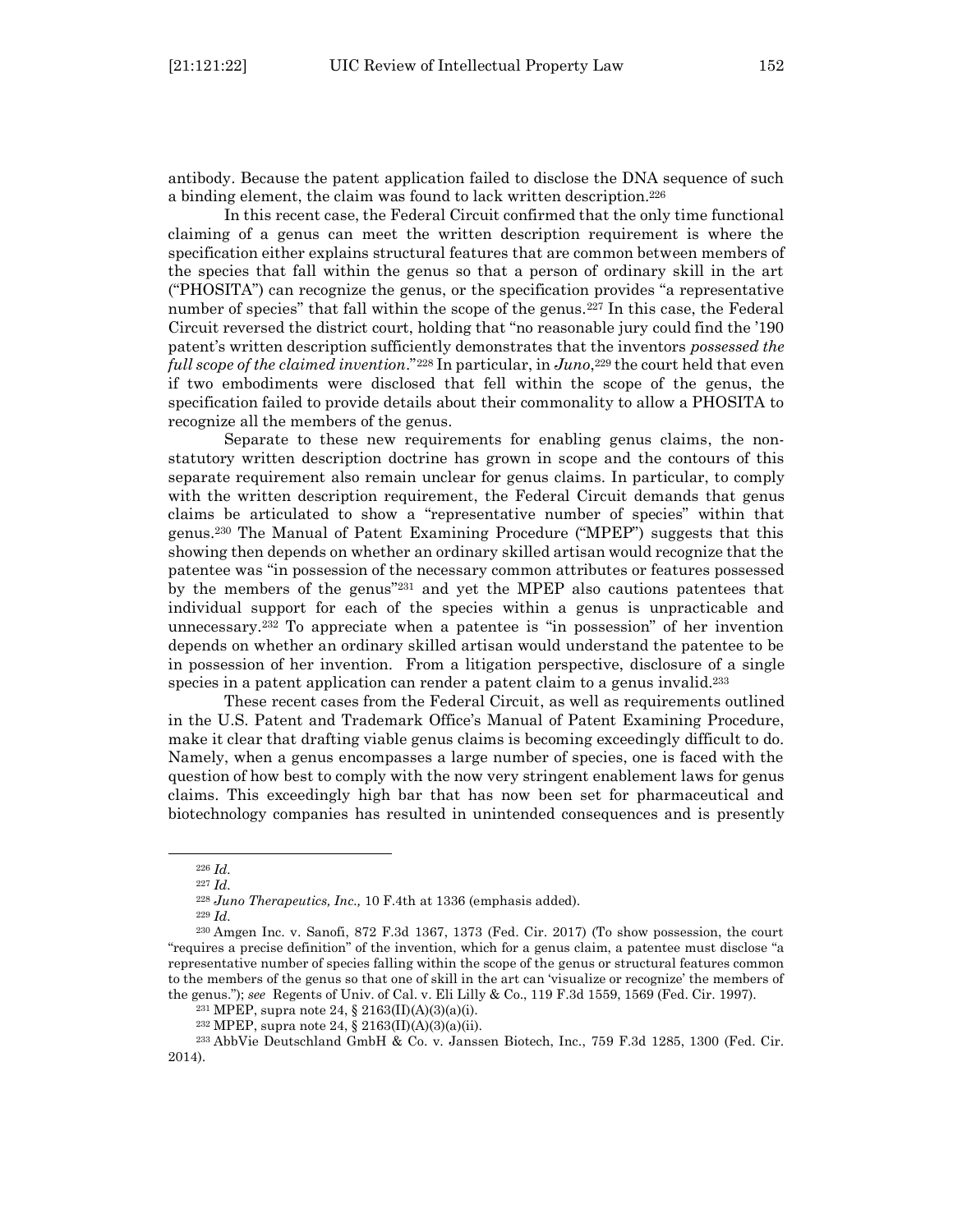and will in the future impede biomedical innovation in the U.S. In particular, the hardening and rigid nature of the Federal Circuit's position on genus claims has consequences not only for protecting small molecule pharmaceuticals, as demonstrated by the *Idenix* case, <sup>234</sup> but also implicates biologics as demonstrated by the *Amgen* case, <sup>235</sup> since genus claims are routinely used when drafting claims to biologics (*e.g.* claims to a genus of antibodies). Yet, as is explored in part VI, there is hope for this impasse to play out in a meaningful way for all stakeholders.

## <span id="page-34-0"></span>*A. The Rigid Written Description Sub-Tests are Untenable and Hinder Innovation of New Therapeutics*

The written description's function is focused firstly on providing adequate description of the invention to satisfy the aforementioned *quid pro quo* where the government provides limited monopoly for a full description of the invention;<sup>236</sup> second to assure that the inventor "possessed" the claimed invention when the application was filed;<sup>237</sup> and third to police against addition of new matter being added that expands and is outside of the scope of the original patent filing.<sup>238</sup>

The Federal Circuit's "possession" standard runs afoul of the statutory text of 35 U.S.C. § 112(a). The court first rejected the statutory standard for "written description of the invention,"<sup>239</sup> and instead created its own test centering on a finding of "whether the disclosure of the application reasonably conveys that the *inventor had possession* of the claimed subject matter as of the filing date."<sup>240</sup> Interestingly, this test or possession standard appears nowhere in the statute, § 112(a). Within the field of patent law and in a message to the Federal Circuit, the Supreme Court recently demanded "that courts should not read into the patent laws limitations and conditions which the legislature has not expressed."<sup>241</sup> However, not only has the Federal Circuit done just that, but in order to interpret and apply their view of the statutory language, the Court has had to formulate and update their own judicially-created sub-tests as follow-on creations to their judicially-created, non-statutory extra requirement to demonstrate written description.

While the enablement doctrine has been developed by the courts and can be traced back to the early 1900s, its related close cousin – the written description requirement – is a relative newcomer that appeared over 140 years later.<sup>242</sup> The Patent Act of 1952 did not contain a "written description" requirement apart from enablement. Instead, the addition of "new matter" to pending patent applications was a parallel requirement and prohibited under 35 U.S.C. § 132. In the key *In re Ruschig* decision

<sup>238</sup> *Id.*

<sup>234</sup> *Id.*

<sup>235</sup> *Id.*

<sup>236</sup> *Id.*

<sup>237</sup> Ariad Pharms., Inc. v. Eli Lilly & Co., 598 F.3d 1336, 1351 (Fed. Cir. 2010).

<sup>239</sup> 35 U.S.C. § 112(a) (2022) (emphasis added).

<sup>240</sup> *Ariad*, 598 F.3d at 1351.

<sup>241</sup> Bilski v. Kappos, 561 U.S. 593, 602 (2010).

<sup>242</sup> *In re* DiLeone, 436 F.2d 1404, 1405 n.1 (C.C.P.A. 1971) ("Consider a case where the specification discusses only compound A and contains no broadening language of any kind. This might very well enable one skilled in the art to make and use compounds B and C; yet the class consisting of A, B and C has not been described.").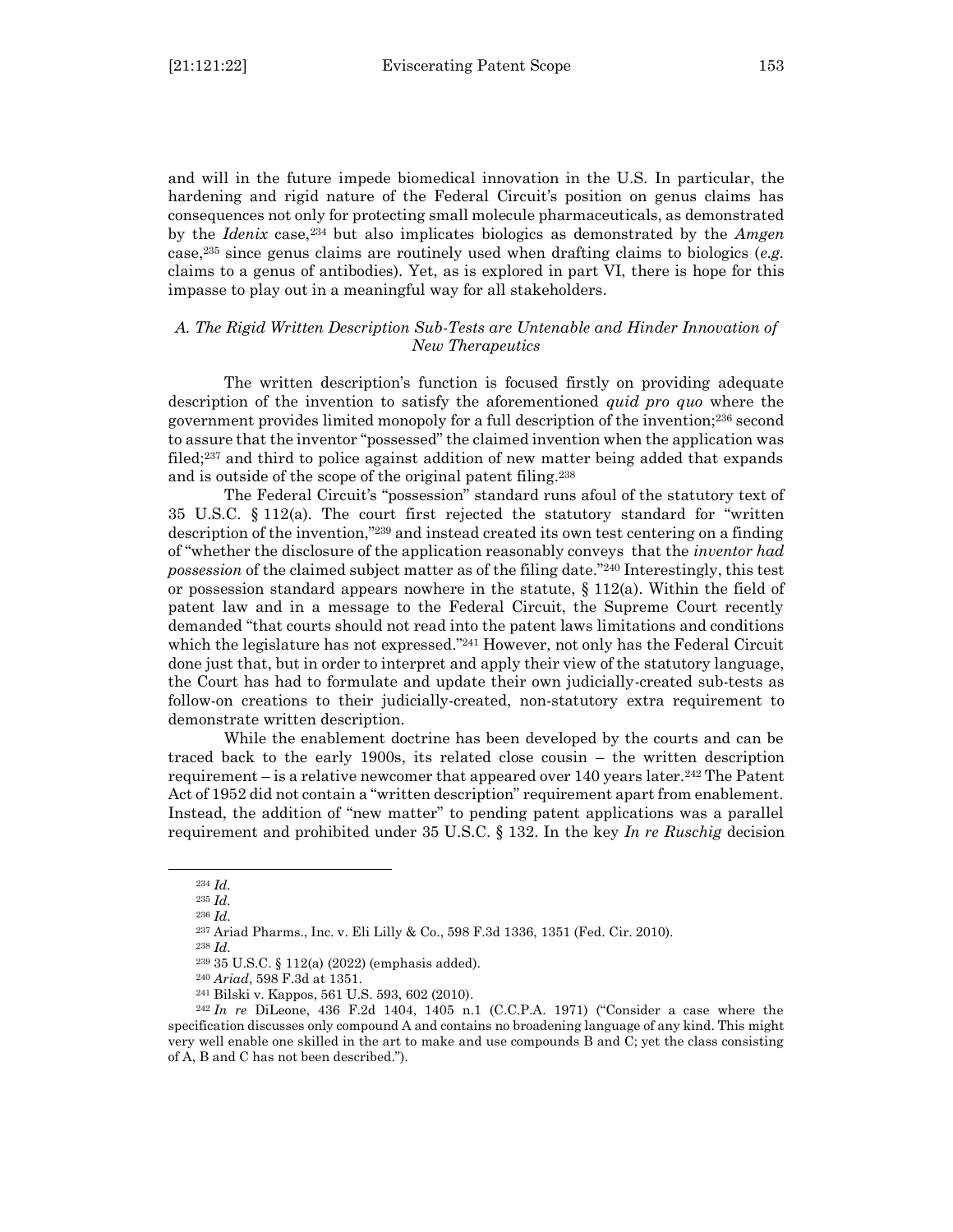from the 1960s, the court for the first time created the link between prohibition against adding "new matter" to pending patent applications and the "written description" requirement.<sup>243</sup>

A claim to a genus that is in a nascent field in which there is little prior art to use to bridge gaps is susceptible to violating the written description requirement.<sup>244</sup> Moreover, the level of disclosure is key itself, as the Federal Circuit has held that describing only a single species usually violates the written description requirement.<sup>245</sup> In *Ariad*, the Federal Circuit made clear that when broad genus claims cannot rely on the prior art, the patent application should include either "structural features common to the members of the genus" or "a representative number of species" within the genus.<sup>246</sup>

Although focusing on providing a "representative number of species" sounds reasonable and can help as a focal starting point, it is not without problems as a subtest because, for example, it remains unclear how the "representative number" would be determined. This problem is also compounded by the fact that post *Ariad*, it remains unclear what the boundaries are for complying with the written description requirement, in large part because the guidance provided points to what is *not* required and not what *is*. For example, the written description of patent applications does not require examples,<sup>247</sup> recitation of known structure,<sup>248</sup> reduction to practice,<sup>249</sup> nor any particular form of disclosure.<sup>250</sup> As such, the Federal Circuit has not actually provided any positive guidance to patentees regarding what is required to satisfy the written description requirement. Indeed, a reasonable idea contemplated by some on the patent bar would be to eliminate the written description doctrine<sup>251</sup> and focus more on enablement and clarity sections of the Patent Act. 252

Having created the non-statutory "possession" standard for written description, the Federal Circuit developed several sub-tests in an effort to apply and make sense of its non-statutory "possession" standard. For example, the

<sup>243</sup> Prior to *In re* Ruschig, 379 F.2d 990 (C.C.P.A. 1967), not a single case from the C.C.P.A. had considered "written description" under 35 U.S.C.  $\S$  112, to be anything other than a modifier of the enablement requirement. *See e.g.*, Vas-Cath Inc. v. Mahurkar, 935 F.2d 1555, 1561 (Fed. Cir. 1991) ("With respect to the first paragraph of § 112 the severability of its 'written description' provision from its enablement ('make and use') provision was recognized . . . as early as *In re Ruschig*.").

<sup>244</sup> Carnegie Mellon Univ. v. Hoffmann-La Roche Inc., 541 F.3d 1115, 1125–27. *But see* Capon v. Eshhar, 418 F.3d 1349, 1358 (Fed. Cir. 2005) (reliance on prior art as prior art contained "extensive knowledge of the nucleotide structure").

<sup>245</sup> Ariad Pharms., Inc. v. Eli Lilly & Co., 598 F.3d 1336, 1349 (Fed. Cir. 2010); Capon v. Eshhar, 418 F.3d 1349, 1358 (Fed. Cir. 2005); Boston Sci. Corp. v. Johnson & Johnson, 647 F.3d 1353, 1366– 67 (Fed. Cir. 2011); Billups-Rothenberg, Inc. v. Associated Reg'l & Univ. Pathologists, Inc., 642 F.3d 1031, 1037 (2011).

<sup>246</sup> *Ariad*, 595 F.3d at 1350.

<sup>247</sup> *Id.*at 1352.

<sup>248</sup> Falko-Gunter Falkner v. Inglis, 448 F.3d 1357, 1367 (Fed. Cir. 2006).

<sup>249</sup> Streck, Inc. v. Rsch. & Diagnostic Sys., Inc., 665 F.3d 1269, 1285 (Fed. Cir. 2012).

<sup>250</sup> Carnegie Mellon Univ. v. Hoffmann-La Roche Inc., 541 F.3d 1115, 1122 (Fed. Cir. 2008).

<sup>251</sup> *Ariad*, 598 F.3d at 1361–67 (Rader, J., dissenting in part) (Judge Rader dissenting in part, criticizing the en banc majority's holding that  $\S$  112 contains two separate requirements for writtendescription and enablement); *see* Allen K. Yu, *The En Banc Federal Circuit's Written Description Requirement: Time for the Supreme Court to Reverse Again?*, 33 CARDOZO L. REV. 895, 964–66 (2012).

<sup>252</sup> Lisa Larrimore Ouellette, *Do Patents Disclose Useful Information?*, 25 HARV. J.L. & TECH. 545, 586–96 (2012).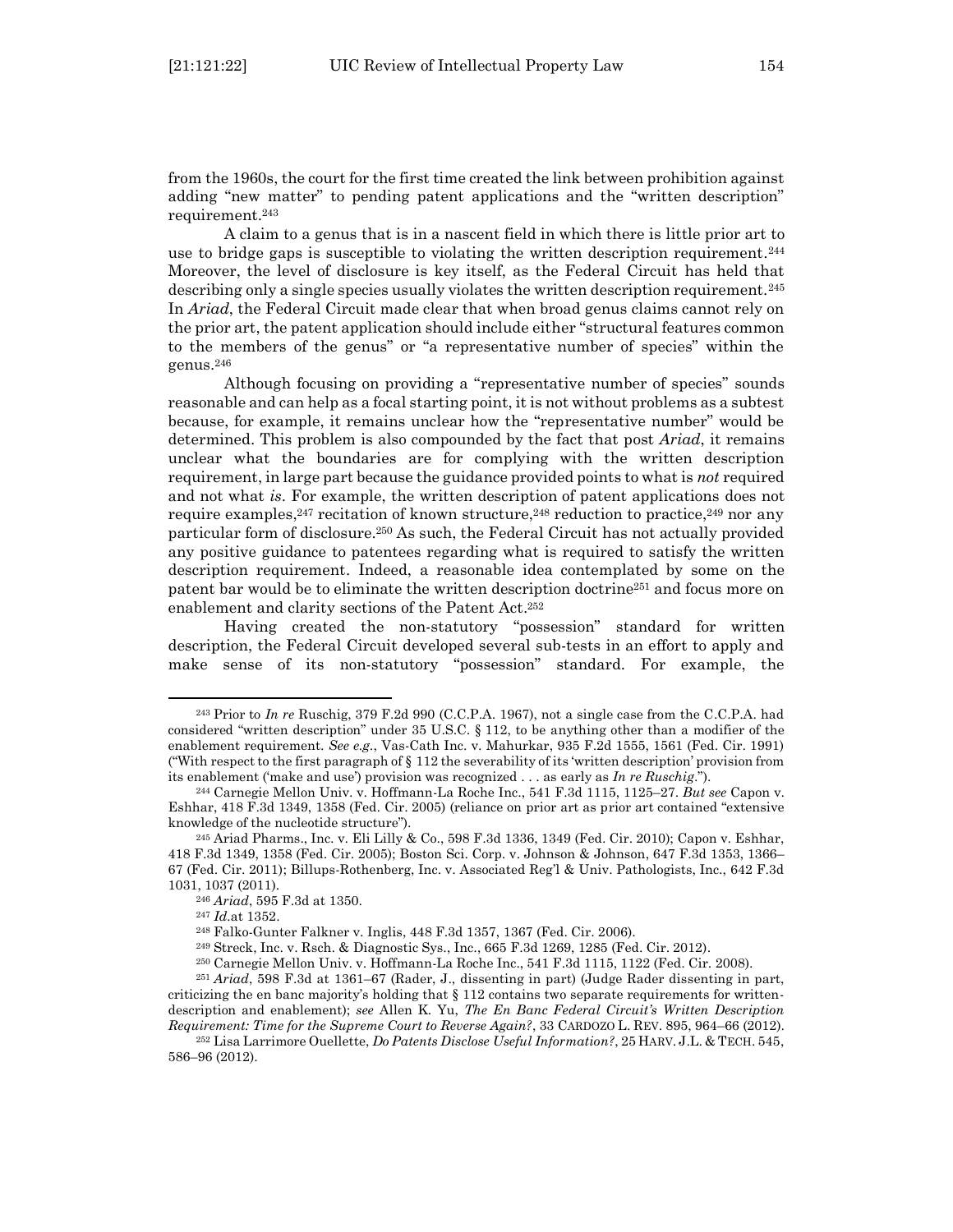"representative number of species" test, the "structure-function" test, and the "common-structural-features" test were created. These sub-tests have even varied depending on the technology; for example, the three sub-tests to assess if a patent application had complied with the written description of a genus claim to biologics such as antibodies, include (i) the "fully characterized antigen" sub-test, (ii) the "common structural features" sub-test, and (iii) the "representative number of examples" subtest. However, the Federal Circuit's "possession" jurisprudence has evolved, and the "representative number of examples" sub-test is now the most favored.

As well as creating sub-tests in an attempt to apply the non-statutory "possession" test for written description, the Federal Circuit has held that to establish "possession," the patent application must include a "precise definition" of the claimed invention "such as by structure, formula, chemical name, or physical properties."<sup>253</sup> For genus claims, the court in *Ariad* goes on to state that this precise definition is required to include "either a representative number of species falling within the scope of the genus or structural features common to the members of the genus so that one of skill in the art can visualize or recognize the members of the genus."<sup>254</sup>

The key takeaway, however, is that none of these subtests or precise definitions have any statutory basis in the text of  $\S 112(a)$ . Moreover, in direct contrast, the Supreme Court has previously held genus claims valid and in compliance with  $\S 112(a)$ even when the patent claim encompassed "a large class of substances and the range of treatment within the terms of the claims."<sup>255</sup> It is for this reason that commentators have mentioned that these non-statutory requirements for showing "possession" impose heightened burdens on inventors, especially those in the biomedical field, not found under the statute.<sup>256</sup>

One problem with the Federal Circuit's recent 35 U.S.C. § 112(a) jurisprudence is some industries in which genus claiming strategies are prevalent have been unjustly targeted and negatively impacted by this change in law and the heightened new standard necessary to comply with the statute. For example, if the claim covers a genus of pharmaceutical compounds, "possession" may be demonstrated by disclosure of either "a representative number of species" within the scope of the claims or by showing "structural features common to the members of the genus."<sup>257</sup> This judiciallycreated standard is not what the statute requires; instead, this new judge-made standard requires patent applications to disclose additional and different information from what is necessary for a person of ordinary skill in the art to understand what the invention is and how to make and use it.

The Federal Circuit's interpretation of the statute runs afoul of the statute, its legislative history, and also conflicts with Supreme Court precedent.<sup>258</sup> The court's dramatic change in position for interpreting the language of § 112 and its current application of the "representative number of examples" sub-test for showing the court-created, extra-statutory "possession" requirement for

<sup>253</sup> Regents of the Univ. of Cal. v. Eli Lilly & Co., 119 F.3d 1559, 1566 (Fed. Cir. 1997).

<sup>254</sup> *Ariad*, 598 F.3d at 1350.

<sup>255</sup> Minerals Separation Ltd. v. Hyde, 242 U.S. 261, 271 (1916).

<sup>256</sup> Harold C. Wegner, *The Disclosure Requirements of the 1952 Patent Act: Looking Back and a New Statute for the Next Fifty Years*, 37 AKRON L. REV. 243 (2004).

<sup>257</sup> *Ariad*, 598 F.3d at 1350.

<sup>258</sup> *See* part II, *supra*.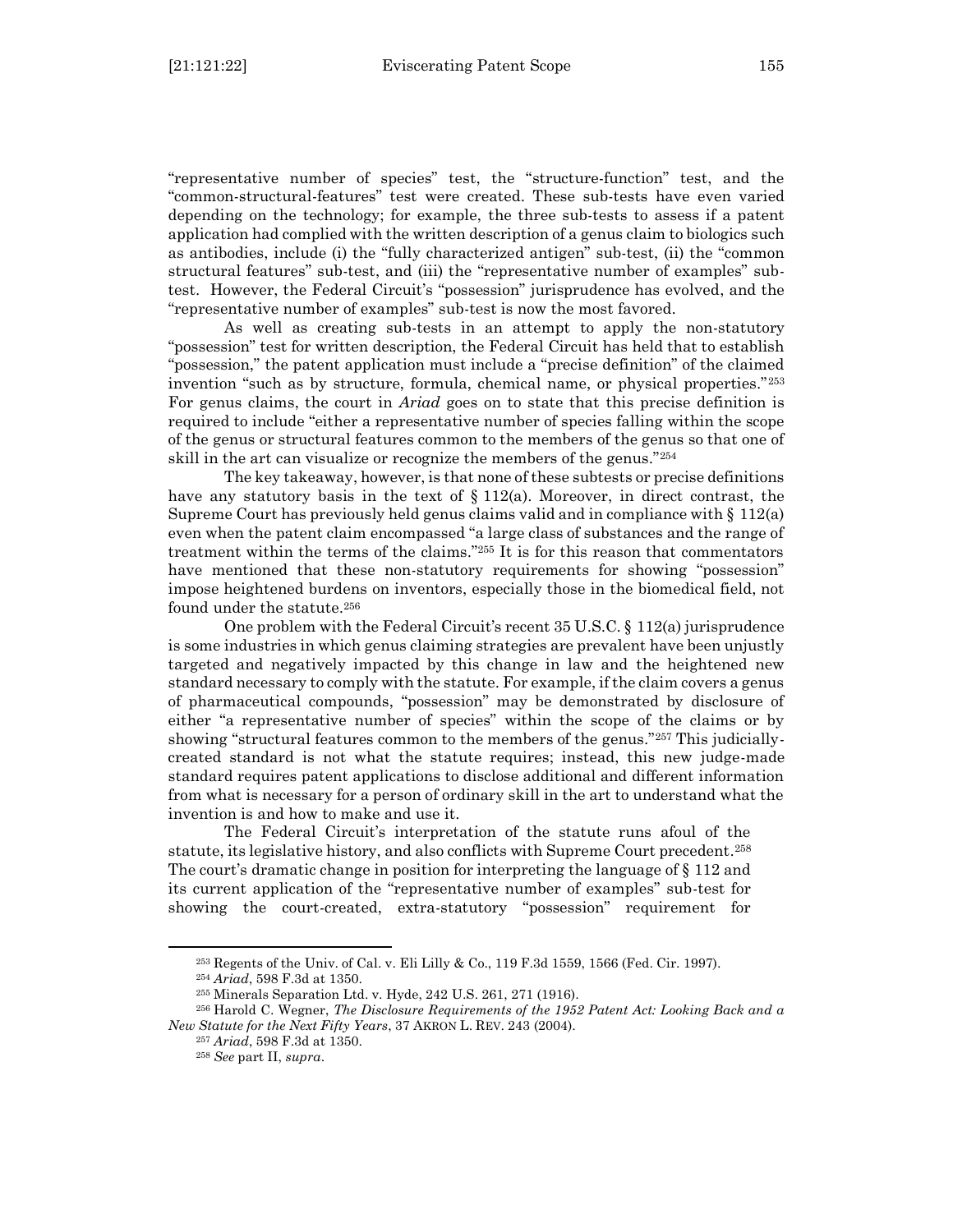demonstrating written description have created immense practical problems for stakeholders in the pharmaceutical and biotechnology industries and this has significantly hindered innovation in this field in recent years. In practice, the rigid and expansive written description doctrine has been too high a bar to meet and is viewed by many stakeholders in the pharmaceutical and biotechnology industry as a non-statutory, judge-created obstruction to fostering innovation of new therapeutics to meet patient needs. 259

#### *B. The Patent Act Does Not Require "Full Scope" Enablement*

<span id="page-37-0"></span>The Federal Circuit has not only flouted statutory text and added their own new "possession" standard for written description, but the court has also gone awry on the enablement requirement of this statute. That is, the Federal Circuit has of late adopted a rigid numbers-based test to evaluate "full scope" enablement that focuses on evaluating how an ordinary skilled artisan can make and test every species encompassing a genus no matter how routine a practice that would be, instead of focusing on whether any "undue" experimentation would be required to make and test the species.<sup>260</sup> This change in approach away from the well-established "undue experimentation" factors that the court had devised previously to a requirement for patentees to now make and test all of the species within a genus and highlight which species works and which does not, is a fundamental shift in approach.<sup>261</sup> This heightened enablement is a significant shift in approach which has devastated the pharmaceutical and biotechnology industries because of their unique reliance on genus claims.<sup>262</sup>

When Congress enacted 35 U.S.C. § 112, the statute clearly mandated that the patent specification "enable any person skilled in the art to which it pertains" to "make and use the same." To satisfy the enablement requirement, the courts require that the disclosure of the patent be "commensurate in scope" with what the patent claim is attempting to capture.<sup>263</sup> Indeed, if a patentee decides to pursue broad patent claims, arguably a more valuable right, the law requires that the disclosure be sufficient to support and enable that wider claim scope.<sup>264</sup>

The statutory foundation for the enablement requirement dates back over 200 years, and yet enablement as a doctrine was developed by judicial interpretation of the statute.<sup>265</sup> Under the rubric developed and long established by the courts, the

<sup>259</sup> *See e.g.*, Novozymes A/S v. DuPont Nutrition Biosciences APS, 723 F.3d 1336, 1346 (Fed. Cir. 2013).

<sup>260</sup> *In re* Wands, 858 F. 2d 731, 736 (Fed. Cir. 1988).

<sup>261</sup> Amgen Inc. v. Hoechst Marion Roussel*,* Inc., 314 F.3d 1313, 1334 (Fed. Cir. 2003) ("The enablement requirement is satisfied if, given what they already know, the specification *teaches those in the art enough that they can make and use the invention*.") (emphasis added).

<sup>&</sup>lt;sup>262</sup> It is also noteworthy that some noted scholars have recently commented that this approach towards enablement marks "a categorical shift in thinking away from teaching the PHOSITA and towards a precise delineation of the boundaries of the claim." Karshtedt et al., *supra* note 1, at 4. .

<sup>263</sup> Amgen, Inc. v. Chugai Pharm. Co., 927 F.2d 1200, 1213 (Fed. Cir. 1991) ("What is necessary is that the applicant provide a disclosure sufficient to enable one skilled in the art to carry out the invention commensurate with the scope of the claims.").

<sup>264</sup> Sitrick v. Dreamworks, LLC, 516 F.3d 993, 999 (Fed. Cir. 2008) ("A patentee who chooses broad claim language must make sure the broad claims are fully enabled.").

<sup>265</sup> *See* part II, *supra*.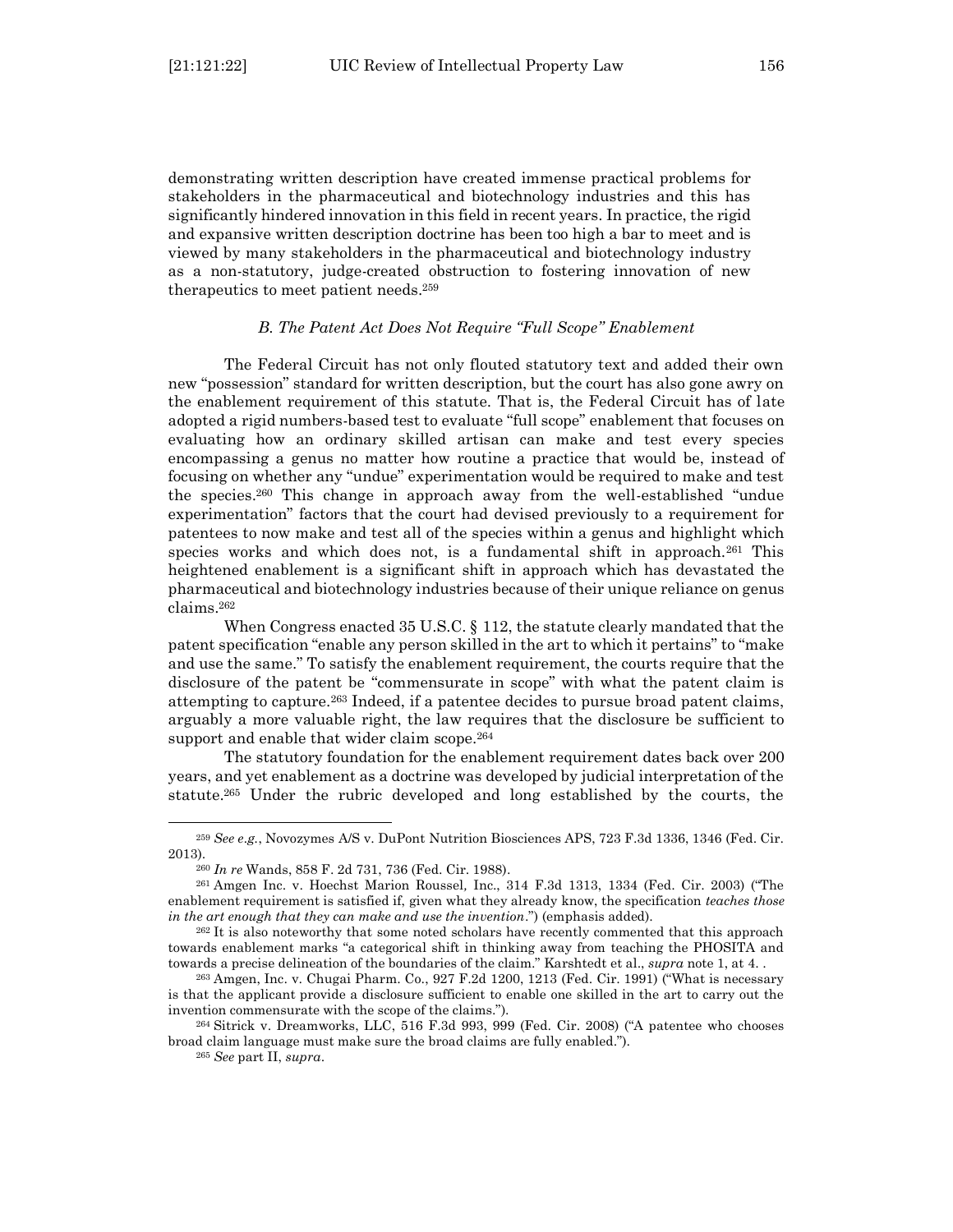specification is found to be enabled only if upon balancing of the *In re Wands* factors a PHOSITA could make and use the invention without undue experimentation.<sup>266</sup> As follow-on decisions highlighted, "to enable any person skilled in the art" means "without requiring undue experimentation."<sup>267</sup>

However, it is bad enough that the Federal Circuit's decision to flout statutory text and split enablement and written description into two separate requirements and the ensuing instability that resulted from this new judicially created "possession" standard for written description and its related various sub-tests, but the court has also gone significantly awry on the enablement requirement of this statute. For a long time prior to the recent dramatic shift in the Federal Circuit's jurisprudence on enablement, the well-established "undue experimentation" factors were used as a central feature for determining a specification's compliance with the enablement requirement.<sup>268</sup> This framework correctly identifies that the enablement analysis is case-specific and that any imposition of arbitrary bright-line rules cause problems.

However, the Federal Circuit's move away from the well-established "undue experimentation" factors to a requirement for patentees to now make and test all of the species within a genus and highlight which species works and which does not, is a fundamental shift in approach.<sup>269</sup> That is, the problem with the current enablement jurisprudence, as articulated by the Federal Circuit, is the fact that it has become a rigid numbers-based test to evaluate whether the patent application enables the "full scope" of its claims.<sup>270</sup> This test has evolved to incorrectly focus on evaluating how an ordinary skilled artisan can make and test every species encompassing a genus, no matter how routine a practice that would be. And yet, as the court has previously outlined, enablement does not require an ordinary skilled artisan to make and test every possible substitution to exclude hypothetical outliers that do not work.<sup>271</sup> Indeed, 35 U.S.C. § 112(a) of the Patent Act does not mandate any limitations on the number of species falling within a genus claim or require "full scope" enablement. This new court-created heightened enablement, as discussed in part III and IV, has devastated the pharmaceutical and biotechnology industries because it is an impossible requirement to meet for genus claims of any size in these biomedical industries.<sup>272</sup> This effective prohibition on genus claims that cover "too large" a number of compounds lacks any basis in statutory text of 35 U.S.C. § 112(a) or Supreme Court precedent.

The genesis of this numbers-focused enablement requirement can be found in *Wyeth*.<sup>273</sup> In that case, the patent claimed use of a "class of compounds" to treat restenosis (re-narrowing of blood vessel after angioplasty to open the blood vessel). The

<sup>266</sup> *Id.*

<sup>267</sup> Invitrogen Corp. v. Clontech Labs., Inc., 429 F.3d 1052, 1070 (Fed. Cir. 2005); 35 U.S.C. § 112 (2022).

<sup>268</sup> Amgen Inc. v. Hoechst Marion Roussel, Inc., 314 F.3d 1313, 1334 (Fed. Cir. 2003) ("The enablement requirement is satisfied if, given what they already know, the specification *teaches those in the art enough that they can make and use the invention"*) (emphasis added); *see also In re* Vaeck, 947 F.2d 488, 495 (Fed. Cir. 1991) (quoting *In re* Wands, 858 F.2d 731, 737 (Fed. Cir. 1988)).

<sup>269</sup> *Id.*

<sup>270</sup> Amgen Inc. v. Sanofi, Aventisub LLC, 987 F.3d 1080, 1086 (Fed. Cir. 2021).

<sup>271</sup> Atlas Powder Co. v. E.I. du Pont de Nemours & Co., 750 F.2d 1569, 1576 (Fed. Cir. 1984).

<sup>272</sup> Many patent claims have been rendered invalid based on this recent chance in the enablement jurisprudence by the Federal Circuit. *See e.g.*, Novozymes A/S v. DuPont Nutrition Biosciences APS,

<sup>723</sup> F.3d 1336, 1346 (Fed. Cir. 2013).

<sup>273</sup> Wyeth & Cordis Corp. v. Abbott Labs.*,* 720 F.3d 1380, 1386 (Fed. Cir. 2013).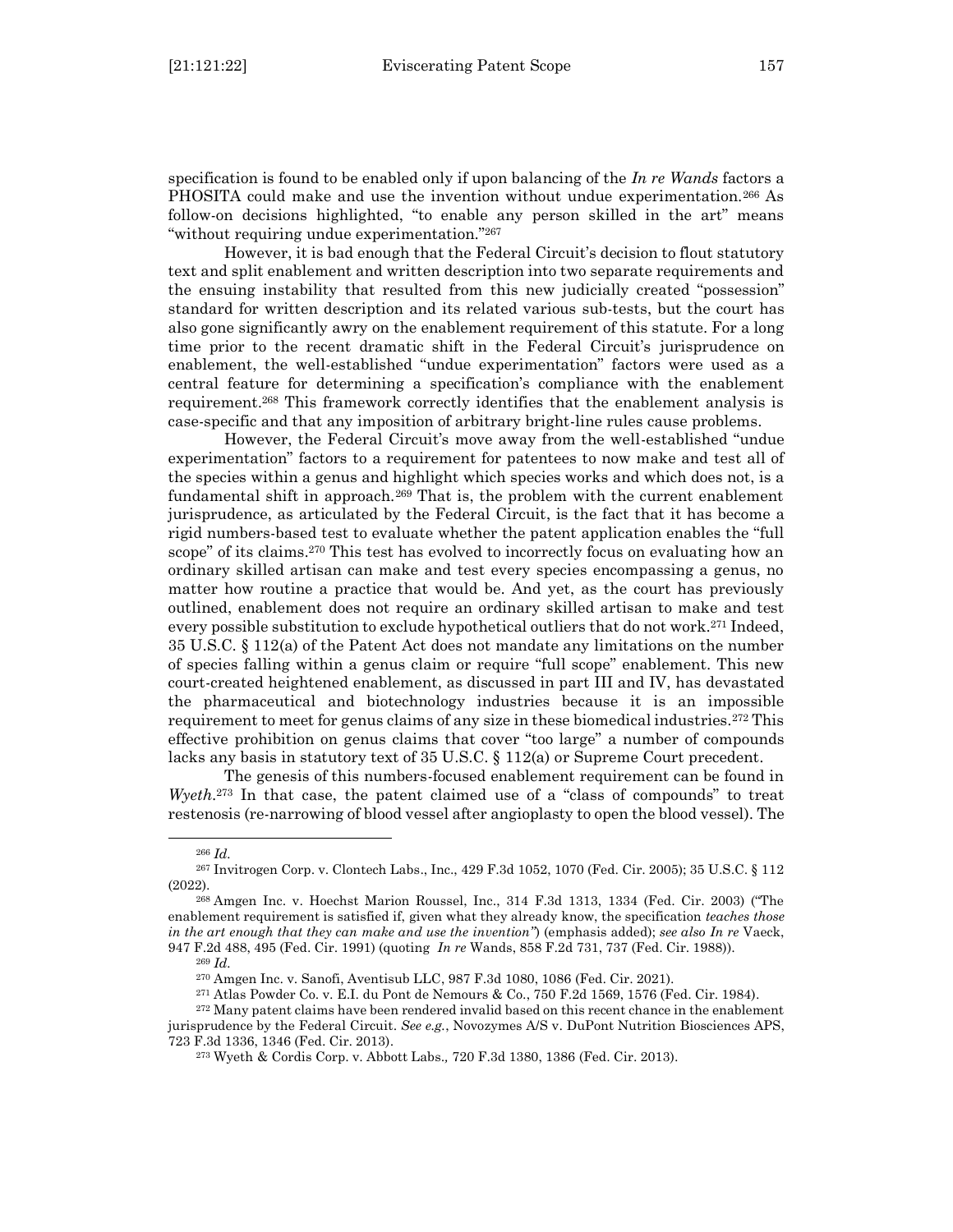patent application disclosed only one species that was encompassed within the genus. During litigation to enforce the genus patent claim against a rival who had made a different species, the Federal Circuit held the claim invalid for failing the enablement requirement. The court considered key as to "whether having to synthesize and screen each of at least tens of thousands of candidate compounds" defeats enablement and answered in the affirmative. <sup>274</sup> What made the case even more unusual was the fact that the court held the claims non-enabled while "accept[ing] as true Wyeth's claims about the state of the art" and that one of ordinary skill could routinely screen candidate compounds for the desired effect.<sup>275</sup>

The Federal Circuit continued its recent jurisprudence on enablement and built off its decision in *Wyeth* and used the recent *Idenix* decision to effectively kill off and undermine the practice of genus claiming in biopharma patent practice. The Federal Circuit in *Idenix* drew on *Wyeth* and overturned a jury verdict that upheld the claims, affirming a district court's finding that the genus claims were not enabled as a matter of law.<sup>276</sup> Here, a divided panel held patent claims directed to methods for treating Hepatitis C Virus ("HCV") by administering compounds was invalid for failing both the enablement and the written description requirements under 35 U.S.C. § 112. <sup>277</sup> The court drew on its earlier *Wyeth* case, to find that the claims captured "tens if not hundreds of thousands" of compounds, and that the patent application provided minimal guidance on which compounds would work to treat HCV.<sup>278</sup> Even though the patent specification included four working examples, the court held that the claims failed the enablement requirement.

And yet, it is a mistake to think that the full-scope assessment depends on how long a person of ordinary skill in the art would take to make and test all the species encompassed by a genus. That is not the statutory test. Genus claims that have thousands of species within them, for example genus claims in pharmaceutical or biotechnology patents, have been found to be enabled in view of patent disclosures that have not identified every species encompassed by a genus.<sup>279</sup> As the Federal Circuit has outlined, a patent application is "not required to provide a detailed recipe for preparing every conceivable  $\dots$  or  $\dots$  permutations of that compound."280 Indeed, in a well-established case, *In re Wands*, <sup>281</sup> the genus claim covered an immunoassay method using monoclonal antibodies directed to a hepatitis B antigen. Although an ordinary skilled artisan would have had to engage in extensive amount of experimentation, the court held the claim *was* enabled because the specification included considerable direction, guidance, and working examples. The enablement requirement was satisfied, even where extensive routine experimentation was needed to practice the invention.

<sup>281</sup> *Id.*

<sup>274</sup> *Id*. at 1385.

<sup>275</sup> *Id.*; Enzo Life Scis., Inc. v. Roche Molecular Sys., Inc., 928 F.3d 1340 (Fed. Cir. 2019).

<sup>276</sup> Idenix Pharms. LLC v. Gilead Scis. Inc., 941 F.3d 1149, 1165 (Fed. Cir. 2019).

<sup>277</sup> *Id.* 

<sup>278</sup> *Id.* at 1164.

<sup>279</sup> *In re* Angstadt, 537 F.2d 498, 501–02 (C.C.P.A. 1976).

<sup>280</sup> Pfizer Inc. v. Teva Pharms. U.S.A., Inc., 555 F. App'x. 961, 967 (Fed. Cir. 2014) (a patent specification is not required to "describe how to make and use every possible variant"; "the artisan's knowledge of the prior art and routine experimentation can often fill gaps").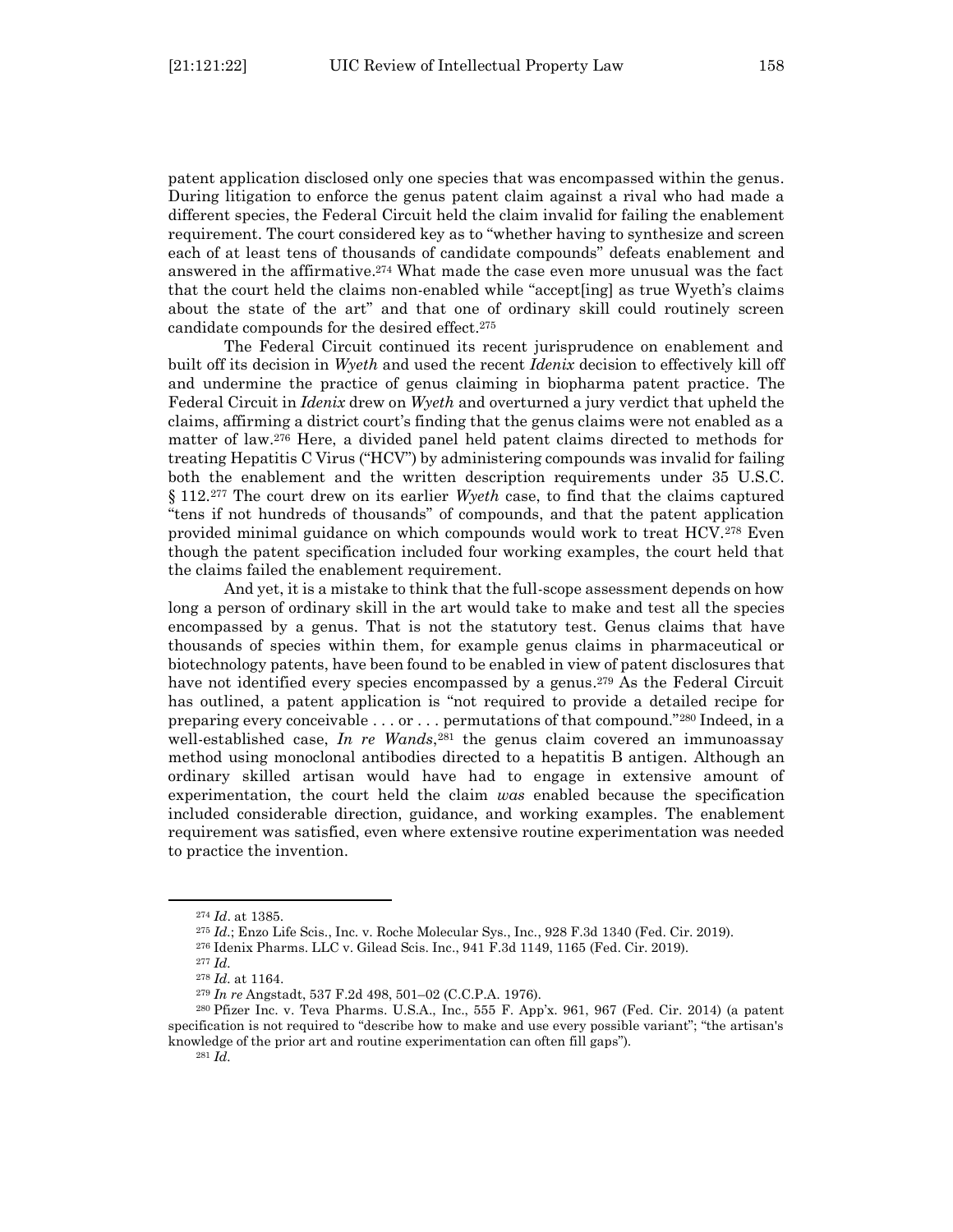A new Federal Circuit approach to  $\S 112(a)$  is required that is a flexible and adaptable test, and not the current rigid rules that focus on "representative number of examples" sub-test for the written description's non-statutory "possession" requirement, and "full scope" enablement that requires every species within a genus to be made and tested. Since determinations on compliance with these  $\S 112(a)$ requirements are fact-intensive, including determining the ordinary skilled person's knowledge, the amount of guidance provided by the patent application and the nature of the field of invention, it also is questionable at best why enablement is treated as a question of law whereas written description is treated as a question of fact. Having such rigid judicially-invented rules has unintended consequences, namely in this instance on the validity of vast number of valuable genus claims in pharmaceutical and biotechnology patents as district courts around the nation have been bound by the Federal Circuit's jurisprudence concerning § 112(a).

As is discussed in the next and final section, part VI, a flexible and contextspecific standard is required to interpret  $\S 112(a)$ . To have the current rigid tests as outlined above be the *only* test for enablement, or the *only* test for written description, is wrong. Much like when the Supreme Court rejected the Federal Circuit's rigid "teaching, suggest, or motivation" test for obviousness,<sup>282</sup> and the rigid "machine or transformation" test for patent eligibility,<sup>283</sup> the Federal Circuit's current numbersbased enablement inquiry to determine "full scope" enablement, or the "representative number of examples" inquiry for written description, should be struck down as too rigid and extra-statutory and because these tests within the § 112(a) inquiry do not represent the *sole* tests. Rather, instead of striking down the current tests, the currently adopted tests can instead be regarded as merely providing "a useful and important clue,"<sup>284</sup> as provided for by the recent Supreme Court cases in *KSR* and *Bilski*. 285

# *C. 35 U.S.C. § 112(a) Requires a Fact-Intensive Jury Inquiry*

<span id="page-40-0"></span>35 U.S.C. § 112(a) requires that the "written description" of a patent specification must include "such full, clear, concise, and exact terms as to enable any person skilled in the art to which it pertains, or with which it is most nearly connected, to make and use the same."<sup>286</sup> The Supreme Court has previously held that "it is the right of the jury to determine . . . whether the specifications . . . were so precise as to enable any person skilled in the art  $\dots$  to make the invention described."287 A key reason for this being that fact-intensive determinations such as, whether an ordinary skilled artisan would appreciate the similarities between species within a genus claim typically involve question of fact for juries to decide.

The Federal Circuit decided for the first time in 1983, against Supreme Court precedent, that enablement is a question of law.<sup>288</sup> This has carried through and today enablement is a question of law for the court to decide. And yet, one cannot divorce

<sup>282</sup> KSR Int'l Co. v. Teleflex Inc., 550 U.S. 398, 419 (2007).

<sup>283</sup> Bilski v. Kappos, 561 U.S. 593, 603 (2010).

<sup>284</sup> *Id.* at 604.

<sup>285</sup> *Id.* 

<sup>286</sup> 35 U.S.C. § 112(a) (2022).

<sup>287</sup> Battin v. Taggert, 58 U.S. (17 How.) 74, 85 (1854).

<sup>288</sup> Raytheon Co. v. Roper Corp., 724 F.2d 951, 960 n.6 (Fed. Cir. 1983).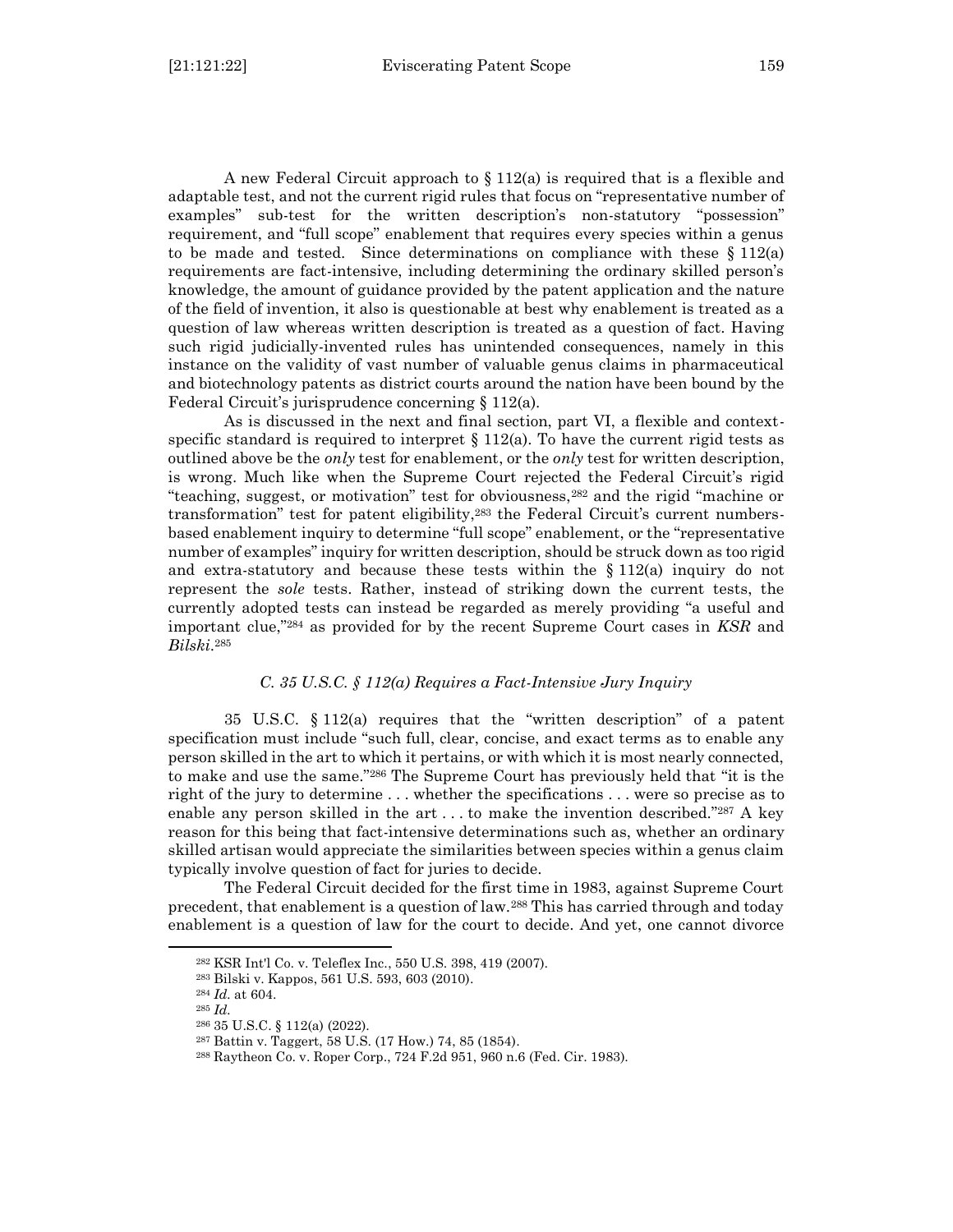enablement determinations from inherently factual questions, including, critically, the knowledge of the ordinary skilled artisan in the relevant field of art, the nature and maturity of the field of the invention, and how much guidance the patent application provides. The enablement inquiry depends on determining if experimentation is "undue" and there is an eight-factor test that is used to assess if an ordinary skilled artisan would be required to perform "undue experimentation" in order to practice the invention.<sup>289</sup>

Even in the context of such intensive factual inquiries, the Federal Circuit's current view is that determining whether "undue experimentation" is required is a question of law.<sup>290</sup> However, these eight factors require expert testimony and weighing evidence related to the eight factors. Such analysis is typically a function reserved for the jury – i.e*.*, a question of fact and not a question of law. In addition, it remains a puzzle as to why juries routinely resolve enablement issues when enablement is a question of law,<sup>291</sup> and if juries do make determinations on whether "undue experimentation" would be necessary, why are judges given the permit to discard juries' findings? That is, although the settled view has been that enablement is a fact issue according to Supreme Court precedent, the specter of having enablement be decided as a legal question means judges are able to set aside validity determinations and reweigh the facts.

The Supreme Court has long recognized enablement as a question of fact, stating that it is "the right of the jury to determine" whether a specification is sufficient to "enable any person skilled in the [art] . . . to make the [invention] described."<sup>292</sup> Moreover, it is noteworthy to mention that while the enablement requirement's close cousin - "written description" requirement - from the very same sentence of  $\S 112$  is treated as a question of fact, the Federal Circuit considers the enablement inquiry as a question of law. This position runs against the statute and Supreme Court precedent. Perhaps most importantly, in practice, this move has been felt and had a significant impact because the Federal Circuit effectively took the jury's role and handed it to the judges to decide, to the detriment of society and settled law. As such, for at least this additional reason, the enablement doctrine is ripe for correction, so that stability can return to patent laws and the growth of innovation, especially in the biomedical field, can be fostered.

#### VI. FIXING 35 U.S.C. § 112(a)

<span id="page-41-0"></span>As outlined *supra*, the status of current laws concerning § 112 has not been technology-neutral. In particular, the pharmaceutical and biotechnology industries have been greatly harmed by the Federal Circuit's presently applied rigid approach to § 112(a), whereby genus claims that cover too many compounds fail the enablement requirement, and by requiring a separate written description to show the inventor was

<sup>289</sup> *In re* Wands, 858 F.2d 731, 737 (Fed. Cir. 1988) ("Whether undue experimentation is needed is not a single, simple factual determination, but rather is a conclusion reached by weighing many factual considerations.").

<sup>290</sup> Warner-Lambert Co. v. Teva Pharms. U.S.A., Inc., 418 F.3d 1326, 1337 (Fed. Cir. 2005).

<sup>&</sup>lt;sup>291</sup> AIPLA Model Patent Jury Instructions (2018), [https://www.aipla.org/docs/default](https://www.aipla.org/docs/default-source/default-document-library/2018-07-23-clean---aipla-model-patent-jury-instructions.pdf?sfvrsn=8664a8dd_0)[source/default-document-library/2018-07-23-clean---aipla-model-patent-jury](https://www.aipla.org/docs/default-source/default-document-library/2018-07-23-clean---aipla-model-patent-jury-instructions.pdf?sfvrsn=8664a8dd_0)[instructions.pdf?sfvrsn=8664a8dd\\_0.](https://www.aipla.org/docs/default-source/default-document-library/2018-07-23-clean---aipla-model-patent-jury-instructions.pdf?sfvrsn=8664a8dd_0)

<sup>292</sup> Battin v. Taggert, 58 U.S. (17 How.) 74, 85 (1854).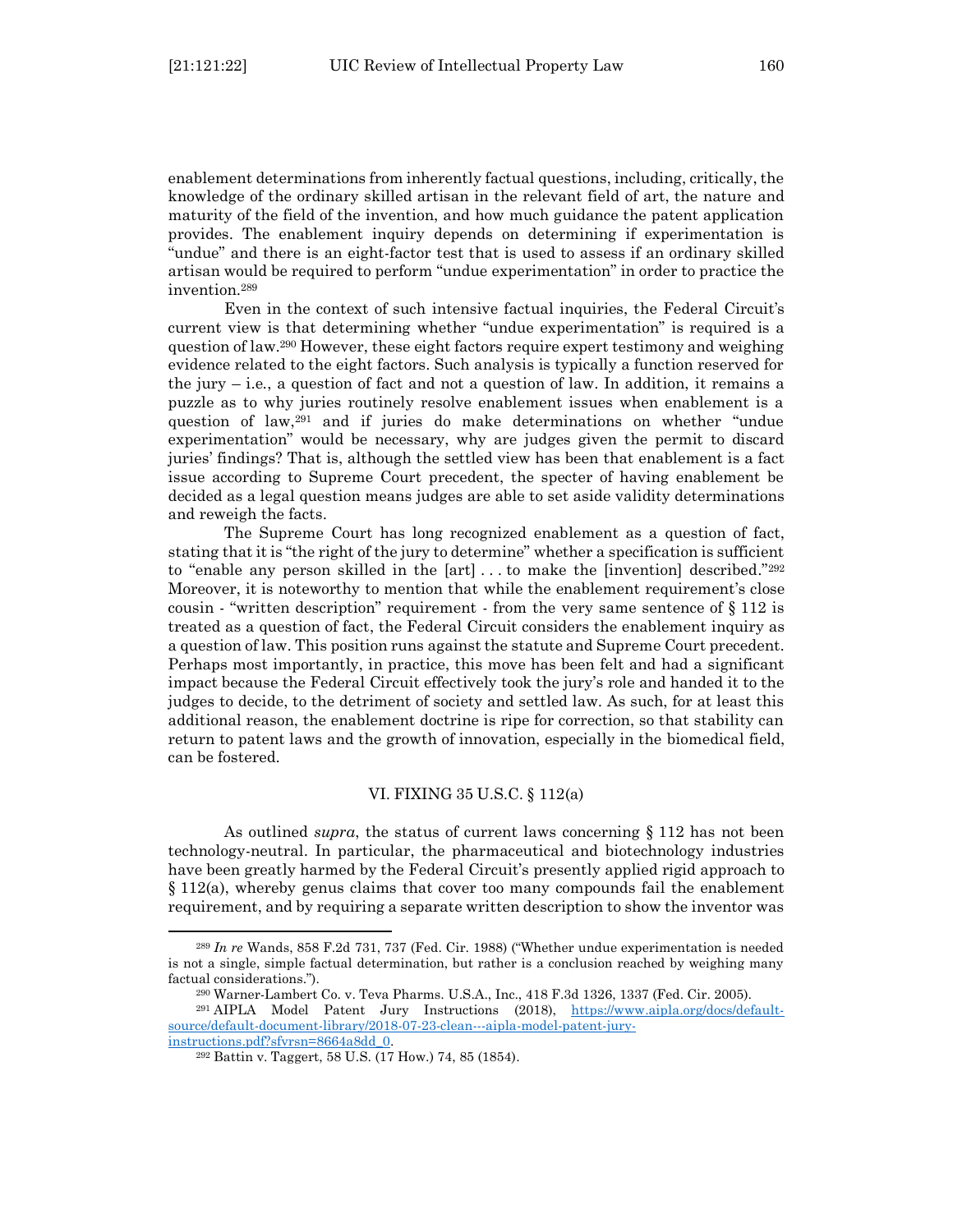"in possession" of the compounds upon patent filing. One approach to fix the problem with the current status quo concerning  $\S 112$  would be to treat the statute as requiring a singular requirement and make determinations on violations or compliance of the statute on a case by case, flexible and context-specific manner. Moreover, the Federal Circuit's labeling of enablement as a question of law has resulted in the court creating rigid tests without any statutory authority. It is noteworthy that enablement in the same sentence of the  $\S 112(a)$  statute is treated as a question of law, whereas written description requirement from the same sentence is treated as a question of fact. Instead of embracing the current atextual tests for enablement and written description, a simpler approach would be to follow statutory language and ask the factfinder whether the patent application has described the invention and the "manner and process of making and using it . . . in such full, clear, concise, and exact terms as to enable any person skilled in the art to which it pertains to make and use the same."<sup>293</sup>

#### *A. Flexible Approach Necessary For "Full Scope" Enablement*

<span id="page-42-0"></span>The boundary of intellectual property that an inventor desires to capture as her invention is listed in a patent's claims.<sup>294</sup> The U.S. Patent and Trademark Office and the courts have long been aware that an inventor's claims may attempt to capture more than the inventor has disclosed in the patent application. The statute, 35 U.S.C. § 112(a), of the Patent Act focuses on the disclosure requirements for a patent. In particular, when an innovator obtains a patent and with it the exclusivity to stop others from practicing the invention for a period of time, the innovator is required, under § 112(a), to provide an enabling disclosure of the invention.

When Congress enacted 35 U.S.C. § 112, the statute clearly mandated that the patent specification "enable any person skilled in the art to which it pertains" to "make and use the same." To satisfy the enablement requirement, the courts require that the disclosure of the patent be "commensurate in scope" with what the patent claim is attempting to capture.<sup>295</sup> Indeed, if a patentee decides to pursue broad patent claims, arguably a more valuable right, the law requires that the disclosure be sufficient to support and enable that wider claim scope.<sup>296</sup>

The statutory foundation for the enablement requirement dates back over 200 years, however, enablement as a doctrine was developed by judicial interpretation of the statute.<sup>297</sup> Under the rubric developed and long established by the courts, the specification is found to be enabled only if upon balancing of the *In re Wands* factors a PHOSITA could make and use the invention without undue experimentation.<sup>298</sup> This rubric became the accepted norm for assessing enablement, with decisions after *In re* 

<sup>293</sup> 35 U.S.C. §112(a) (2022).

<sup>294</sup> *In re* Warmerdam, 33 F.3d 1354, 1360 (Fed. Cir. 1994) ("It is the claims which define the metes and bounds of the invention entitled to the protection of the patent system.").

<sup>295</sup> Amgen, Inc. v. Chugai Pharm. Co., 927 F.2d 1200, 1213 (Fed. Cir. 1991) ("What is necessary is that the applicant provide a disclosure sufficient to enable one skilled in the art to carry out the invention commensurate with the scope of the claims.").

<sup>296</sup> Sitrick v. Dreamworks, LLC, 516 F.3d 993, 999 (Fed. Cir. 2008) ("A patentee who chooses broad claim language must make sure the broad claims are fully enabled.").

<sup>297</sup> *See* part II, *supra*.

<sup>298</sup> *Id.*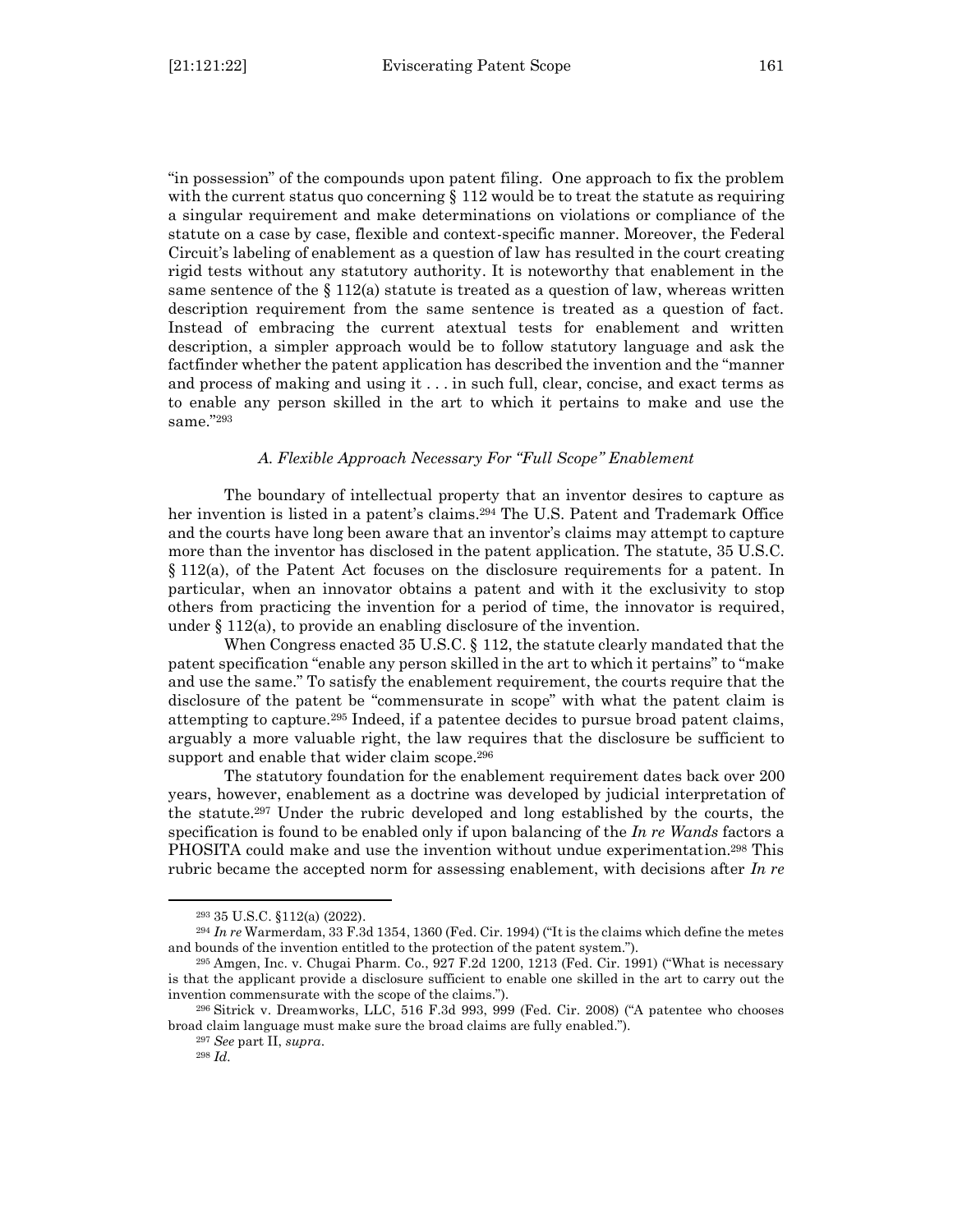*Wands* consistently stating "to enable any person skilled in the art" means "without requiring undue experimentation."<sup>299</sup>

However, not only has the Federal Circuit flouted statutory text and split enablement and written description into two separate requirements and caused instability because of their new "possession" standard and various sub-tests for written description, but the court has also gone significantly awry on the now separate enablement requirement of this statute. Prior to the recent dramatic shift in the Federal Circuit's jurisprudence on enablement, the well-established "undue experimentation" factors were used as a central feature for determining a specification's compliance with the enablement requirement.<sup>300</sup> This framework correctly identifies that the enablement analysis is case-specific and that any imposition of arbitrary bright-line rules cause problems.

However, the Federal Circuit's move away from the well-established "undue experimentation" factors to a requirement for patentees to now make and test all of the species within a genus and highlight which species works and which does not, is a fundamental shift in approach. $301$  That is, the problem with the current enablement jurisprudence, as articulated by the Federal Circuit, is the fact that it has become a rigid numbers-based test to evaluate whether the patent application enables the "full scope" of its claims.<sup>302</sup> This test has evolved to incorrectly focus on evaluating how an ordinary skilled artisan can make and test every species encompassing a genus, no matter how many species there are within the genus and how routine a practice that would be.

And yet, as the court has previously outlined, enablement does not require an ordinary skilled artisan to make and test every possible substitution to exclude hypothetical outliers that do not work.<sup>303</sup> Indeed, 35 U.S.C. § 112(a) of the Patent Act does not mandate any limitations on the number of species falling within a genus claim or require "full scope" enablement. This new court-created heightened enablement has devastated the pharmaceutical and biotechnology industries because it is an impossible requirement to meet for genus claims of any size in the biomedical industry. <sup>304</sup> This effective prohibition on genus claims that cover "too large" a number of compounds lacks any basis in statutory text of 35 U.S.C. § 112(a) or Supreme Court precedent.

A new Federal Circuit approach to  $\S 112(a)$  is required, one that is a flexible and adaptable test. The current rigid rules are proving devastating to the biopharmaceutical industry because they focus on "representative number of examples" sub-test for the written description's non-statutory "possession"

<sup>299</sup> Invitrogen Corp. v. Clontech Labs., Inc., 429 F.3d 1052, 1070 (Fed. Cir. 2005); 35 U.S.C. § 112 (2022).

<sup>300</sup> Amgen Inc. v. Hoechst Marion Roussel, Inc., 314 F.3d 1313, 1334 (Fed. Cir. 2003) ("The enablement requirement is satisfied if, given what they already know, the specification *teaches those in the art enough that they can make and use the invention*") (emphasis added); *see In re* Vaeck, 947 F.2d 488, 495 (Fed. Cir. 1991) (quoting *In re* Wands, 858 F.2d 731, 737 (Fed. Cir. 1988)).

<sup>301</sup> *Id.*

<sup>302</sup> Amgen Inc. v. Sanofi, Aventisub LLC, 987 F.3d 1080, 1086 (Fed. Cir. 2021).

<sup>303</sup> Atlas Powder Co. v. E.I. du Pont de Nemours & Co., 750 F.2d 1569, 1576 (Fed. Cir. 1984).

<sup>304</sup> Many patent claims have been rendered invalid based on this recent chance in the enablement jurisprudence by the Federal Circuit. *See e.g.*, Novozymes A/S v. DuPont Nutrition Biosciences APS, 723 F.3d 1336, 1346 (Fed. Cir. 2013).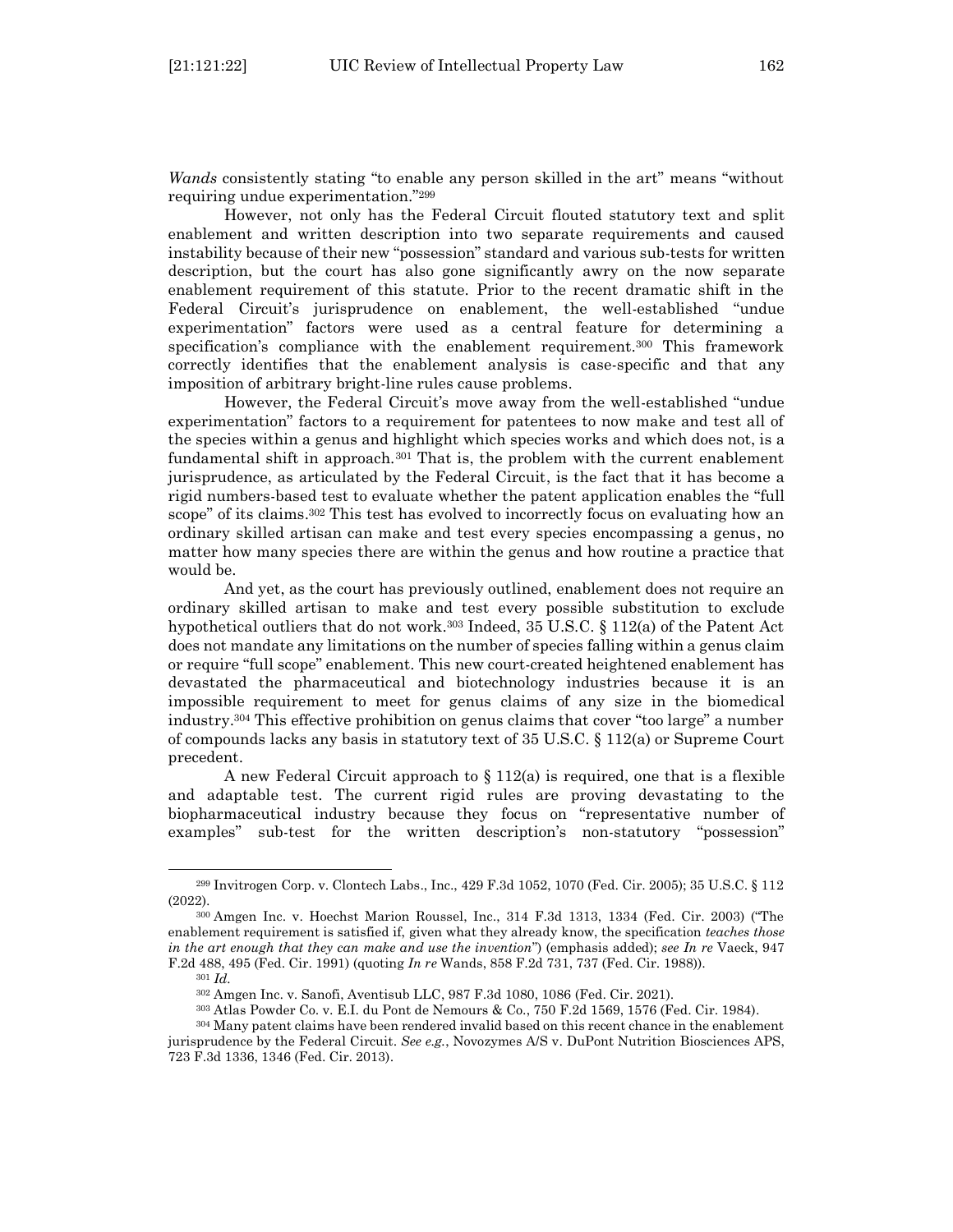requirement, and "full scope" enablement that requires every species within a genus to be made and tested. Since determinations on compliance with these  $\S 112(a)$ requirements are fact-intensive, including determining the ordinary skilled person's knowledge, the amount of guidance provided by the patent application and the nature of the field of invention, having such rigid rules have unintended consequences, dooming genus claims of many high value biopharma patents as invalid. The current rigid tests cannot be the *sole* test for enablement, and similarly, the current "possession" subtest cannot be the *sole* test for written description. Much like when the Supreme Court rejected the Federal Circuit's rigid "teaching, suggest, or motivation" test for obviousness, <sup>305</sup> and the rigid "machine or transformation" test for patent eligibility, <sup>306</sup> the Federal Circuit's current numbers-based enablement inquiry as well as the "representative number of examples" inquiry for written description should be struck down as too rigid and because they do not represent the sole tests. Thus, there is present need for a new standard or interpreting  $\S 112(a)$  of the Patent Act.

# <span id="page-44-0"></span>*B. Returning to a Single Section 112(a) Standard – A Written Description that Enables*

If history is any judge, we have seen the Federal Circuit create its own tests for interpreting other areas of patent law, only for the test to apply too narrowly and rigidly. For example, the "teaching, suggestion and motivation" (TSM) test became the only test for assessing obviousness of a patent application and the Supreme Court disagreed with such a rigid, formulaic interpretation of Section 103 obviousness law in *KSR.* Although the Court did not significantly change the Federal Circuit's jurisprudence on obviousness, they did make a note to say that the TSM test is not the sole test for obviousness and that the Federal Circuit was wrong to apply their own TSM test so rigidly.<sup>307</sup> In another recent Supreme Court case involving yet another aspect of patent law, Section 101, the Court rejected the Federal Circuit's rigid "machine or transformation" as the only test for determining patent eligibility in *Bilski*. <sup>308</sup> Having taken action to make Sections 101 and 103 of the Patent Act more predictable, giving both a more flexible test, the Supreme Court ought to tackle Section 112 to also strike down in similar fashion the rigid approach used to test for Section 112 compliance.

A flexible and context-specific standard is required to interpret § 112(a). As discussed *supra*, such a flexible approach to § 112 is key to bringing more predictability and calm to an area of patent law that is in flux to the detriment of many stakeholders in the biotech and pharmaceutical industries. The Federal Circuit's often used narrow and inflexible "representative number of examples" sub-test to determine compliance with the written description requirement is proving unworkable and, in practice, a test that has decidedly negatively targeted one industry over others.<sup>309</sup> Just as the Supreme Court did to change the rigid

<sup>305</sup> KSR Int'l Co. v. Teleflex Inc., 550 U.S. 398, 419 (2007).

<sup>306</sup> Bilski v. Kappos, 561 U.S. 593, 603 (2010).

<sup>307</sup> *Id.*

<sup>308</sup> *Id.* at 603 (". . . is not the sole test.").

<sup>309</sup> Scholars, practitioners and judges alike have previously remarked Biotechnology and Pharmaceutical industries as being targeted much more than other industries such as mechanical and electrical that are more "predictable."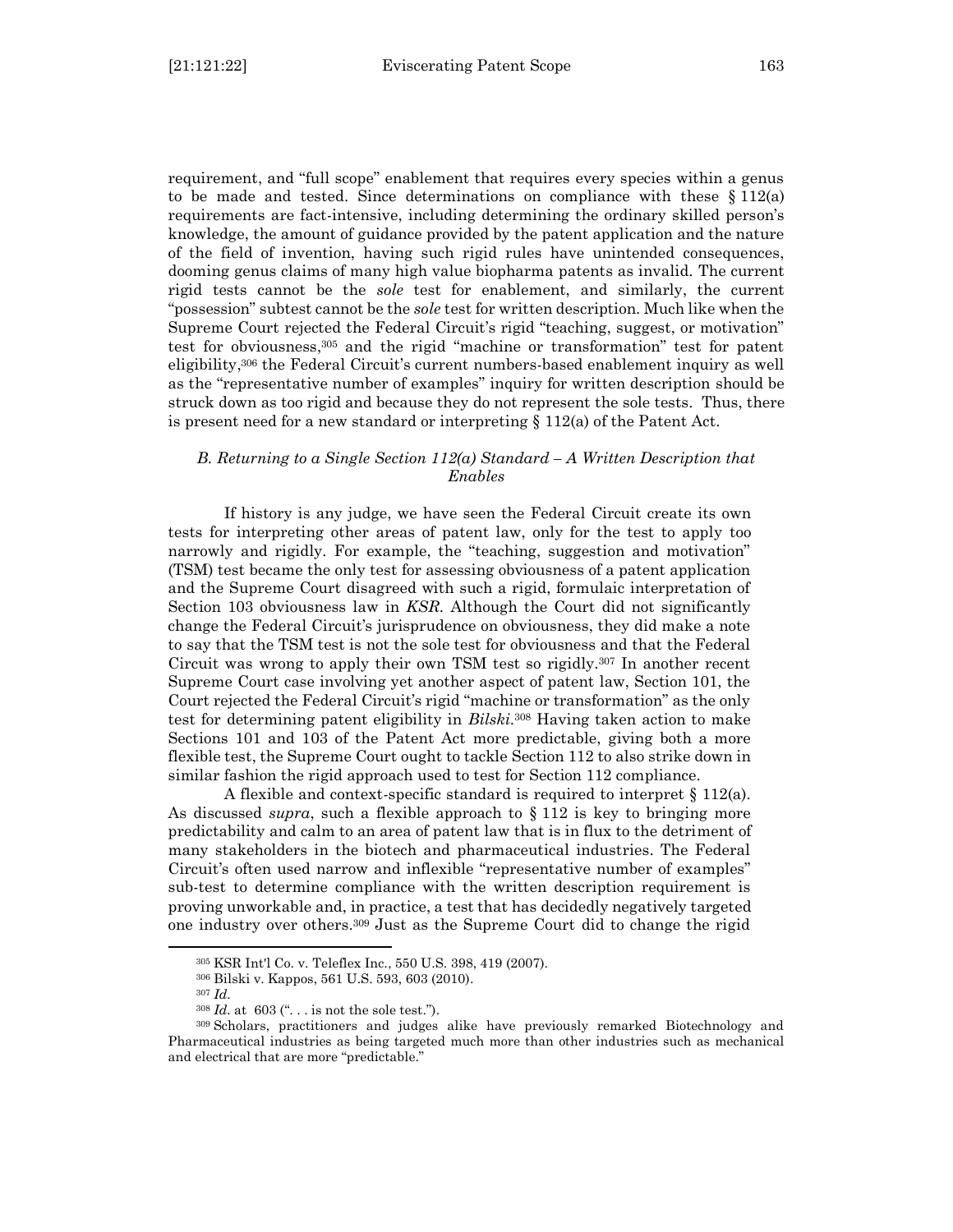stance of the Federal Circuit's position on their own devised obviousness laws in *KSR*, and also similar to the Supreme Court's stance to reject a rigid inquiry for determining patent eligible subject matter in *Bilski*, this current issue concerning § 112 is ripe to address by a future Supreme Court decision. The goal ought to be the creation of a flexible, multi-pronged, context-specific § 112(a) inquiry. It is perhaps indirectly noteworthy that the Supreme Court has recently emphasized adherence to the Patent Act's text, without adding any "rigid and mandatory formulas," <sup>310</sup> or any additional requirements that would be "inconsistent with the text and the statute's purpose and design."<sup>311</sup>

What is clear is that the rigid application of the "representative number of examples" sub-test by the Federal Circuit as the only test for determining if a patent application has complied with the written description requirement is a mistake. Language could be taken from the Supreme Court's two recent decisions that aimed to nullify rigid patent law rules to, for example, indicate that the current test can help in the § 112 analysis as "a useful and important clue," but "not [as] the sole test."<sup>312</sup> Also, although disclosing working examples may provide a helpful insight in some situations, "helpful insights . . . need not become rigid and mandatory formulas" as the Supreme Court outlined.<sup>313</sup>

Prior to the Federal Circuit's recent detour on its § 112(a) jurisprudence, this approach was used for analyzing  $\S 112(a)$  for both enablement and written description. In particular, a more holistic and flexible manner was used, for example, to recognize that "the 'written description' requirement must be applied in the context of the particular invention and the state of the knowledge." <sup>314</sup> Here, the context of the nature of the technology, its maturity, predictability, the breadth of the claims and the level of skill of the ordinary person were all considered as important factors, with no factor being dispositive, for both written description and enablement. Under this multi-pronged analysis, the written description and enablement determinations are subsumed into one test as required by the statute.

The key factors used to analyze enablement, the *Wands* factors, include a similar list that aims to provide a context-specific multi factor test. For example, whereas "presence of working examples" factors into determining whether a patent claim is enabled under the *Wands* factors, the "representative number of examples" sub-test from *Regents* and *Ariad* cases is similarly used to determine whether a patent claim complies with the written description requirement. The overlap here is clear, with Judge Linn going as far as saying that the *Capon* factors for written description "mirror the *Wands* factors for enablement."<sup>315</sup> This comes as no great surprise, given that both enablement and written description have their roots in 35 U.S.C. § 112 and closely overlap each other in practice.

<sup>310</sup> KSR Int'l Co. v. Teleflex Inc., 550 U.S. 398, 419 (2007).

<sup>311</sup> *Bilski*, 561 U.S. at 603.

<sup>312</sup> *Id.* at 604.

<sup>313</sup> *KSR*, 550 U.S. at 419.

<sup>314</sup> Capon v. Eshhar, 418 F.3d 1349, 1358–59 (Fed. Cir. 2005).

<sup>315</sup> Ariad Pharms., Inc. v. Eli Lilly & Co., 598 F.3d 1336, 1368 (Fed. Cir. 2010) (Linn, J., dissenting).